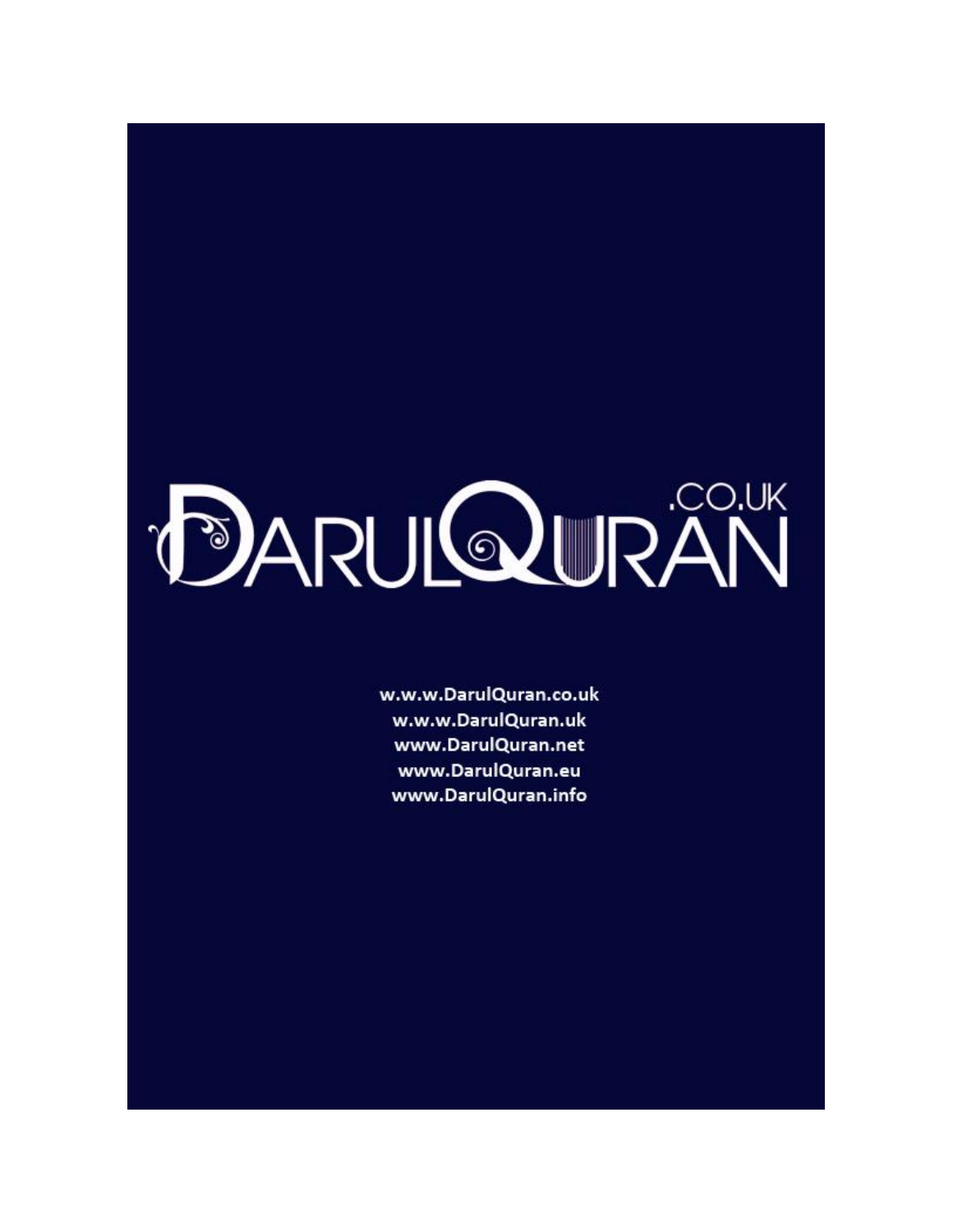### **AYATULLAH MURTADA**

**XKP** 

# HIS Destiny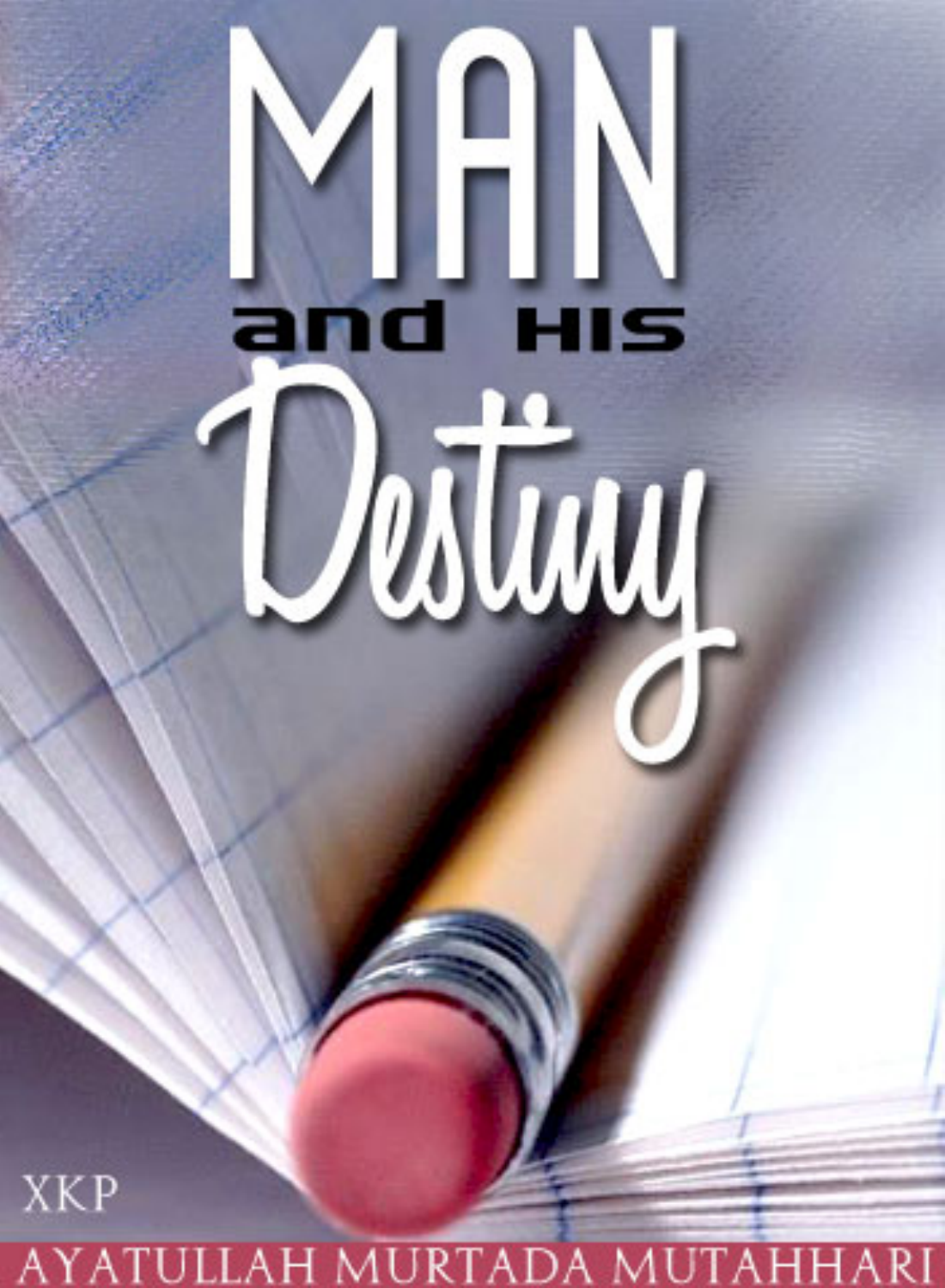### Chapter

### **Short Biography of Author**

Martyr Murtada Mutahhari was born in Fariman (Iran) in February 1919. His father Skaikh Muhammad Husain was a religious scholar and a pious person. Mutahhari received his elementary education in theology from his father.

When he was twelve years of age, he joined the conventional Islamic School at Mashhad and pursued his studies there for five years. Then he proceeded to Qum, the famous Educational Centre of Shi'ah Muslims. He stayed there for fifteen years and completed his education under the supervision of Allamah Tabatabai, Imam Khumayni and many other distinguished ulema.

During the period of his education Prof. Mutahhari felt that the communists wanted to destroy the very spirit of Islam by mixing their atheistic views with the Islamic philosophy and interpreting the verses of the Holy Qur'an in a materialistic manner. Of course, communism was misguiding the young generation, which prompted the professor to nip this threat in the bud.

He wrote extensively against the baneful effects of communism. He also wrote on exegesis, philosophy, ethics, sociology, history and many other subjects. He left over twenty books that have been published in Persian, Arabic, Turkish, Urdu and English. The Islamic Seminary has had the honour of publishing some of them.

In 1952, he established a council of university students in Tehran and, in 1955, began teaching theology at the University of Tehran at the doctorate level continuing until 1978. He remained faithful to his socio-political commitments. In 1963, he was arrested along with Imam Khumayni. After the exile of Imam Khumayni to Turkey, he took active part in the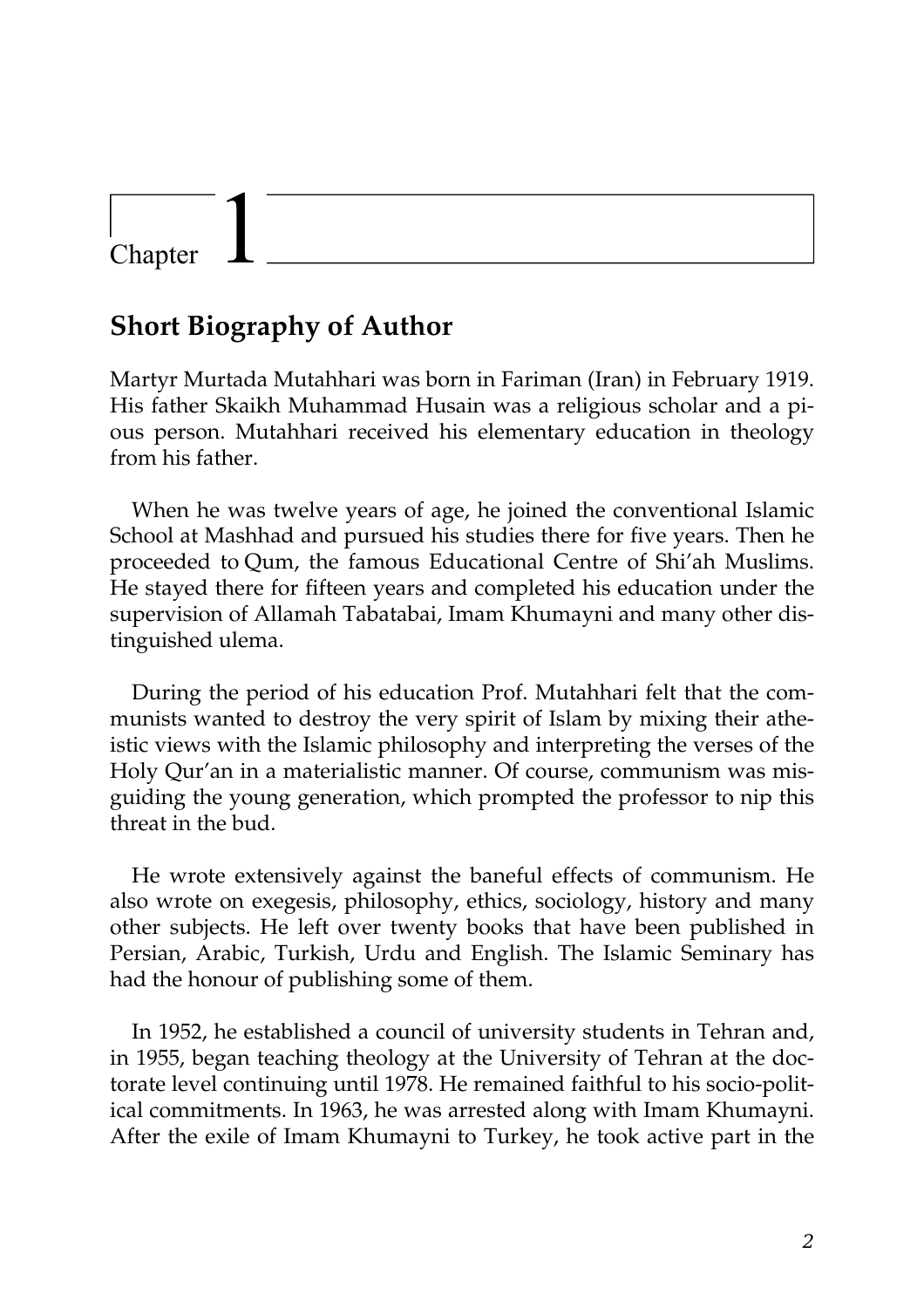leadership of the Islamic movement, making decisive contributions to the mobilization of the combatant ulema.

After the success of Islamic Revolution in Iran he was nominated as the President of the Constitutional Council and was performing his duties in a very befitting manner.

The activities of this scholar were intolerable for the followers of the atheistic schools and they, therefore, decided to remove him from the scene by terroristic methods. Eventually they assassinated this eminent scholar on May 1, 1979. His martyrdom was a great tragedy. When the sad news was conveyed to Imam Khumayni he could not control his tears. In his condolence message he said: "In him I have lost a dear son. I am mourning the death of one who was the fruition of my life."

Thousands and thousands of Muslims escorted his funeral. He was laid to rest in Qum in the precincts of the Holy Shrine of Ma'suma in Qum. May his soul rest in peace.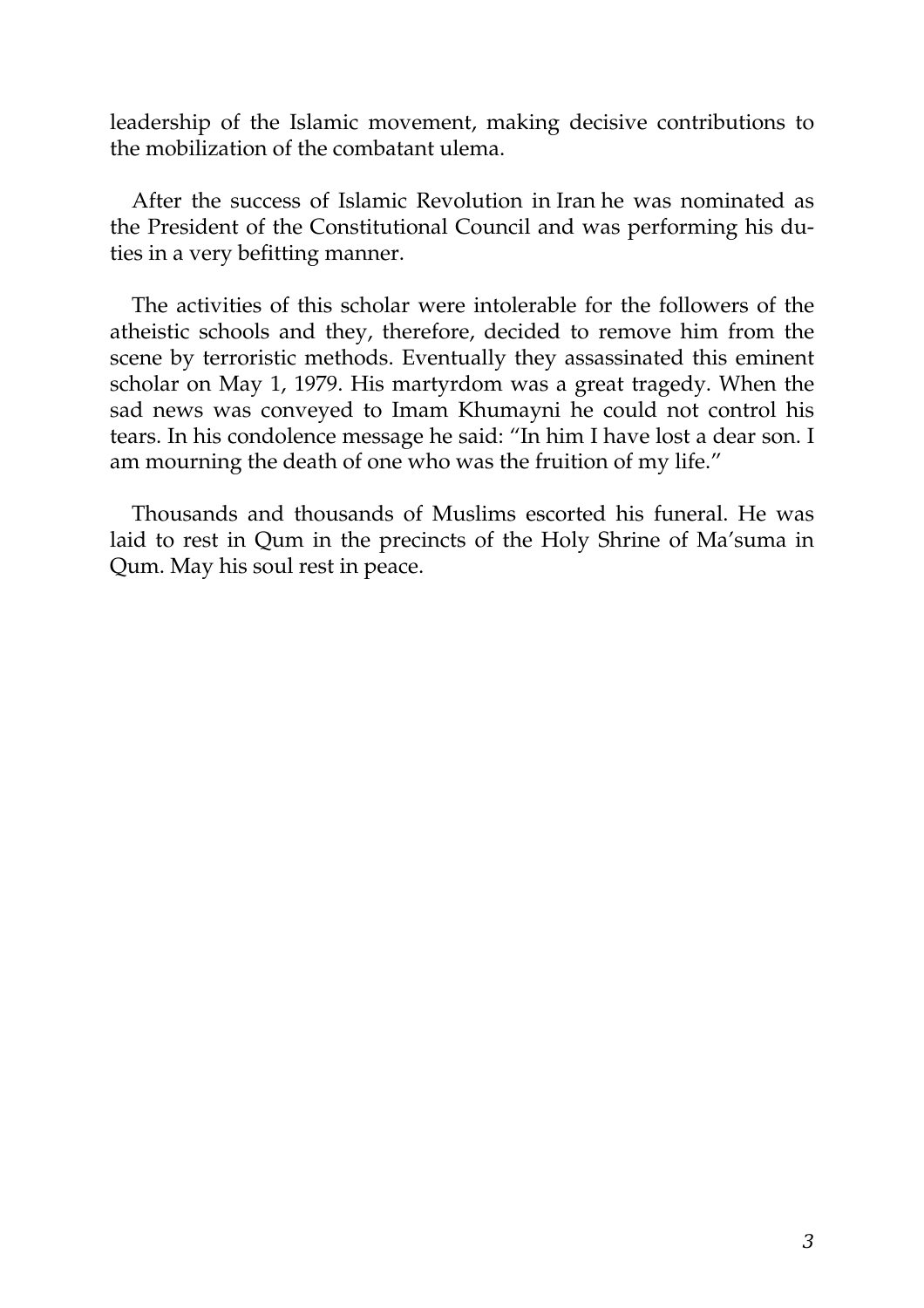### Chapter

### **Prologue**

The question of fate and destiny that forms the subject matter of this book is a philosophical question, and should normally be looked for in the books of philosophy. But here in this book it has been taken out of its proper context and placed along with some other questions.

All scientific and philosophical questions are classed in accordance with the subject with which they deal or the purpose for which they are studied.

The reason why the philosophical questions form one class, the mathematical another and the physical a third, is that there is a special common link between the questions dealt with by each set of these questions or at least there exists some common theoretical or practical objects which may be achieved by its study.

The question of destiny and fate is classed as a philosophical question. But in this book it has grouped with the questions with which it is connected neither with regard to its subject nor with regard to the object of its study.

Here this question is being studied under the heading of "The causes of the decline of the Muslims"**.** This heading includes multifarious subjects, events and questions, some of them being historical, others psychological, moral, social or purely religious. A few of them are philosophical also. Thus a large number of subjects belonging to various classes and categories form a part of this study.

The only link which binds these subjects together is their positive or negative effects on the progress and the decline of the Muslim society.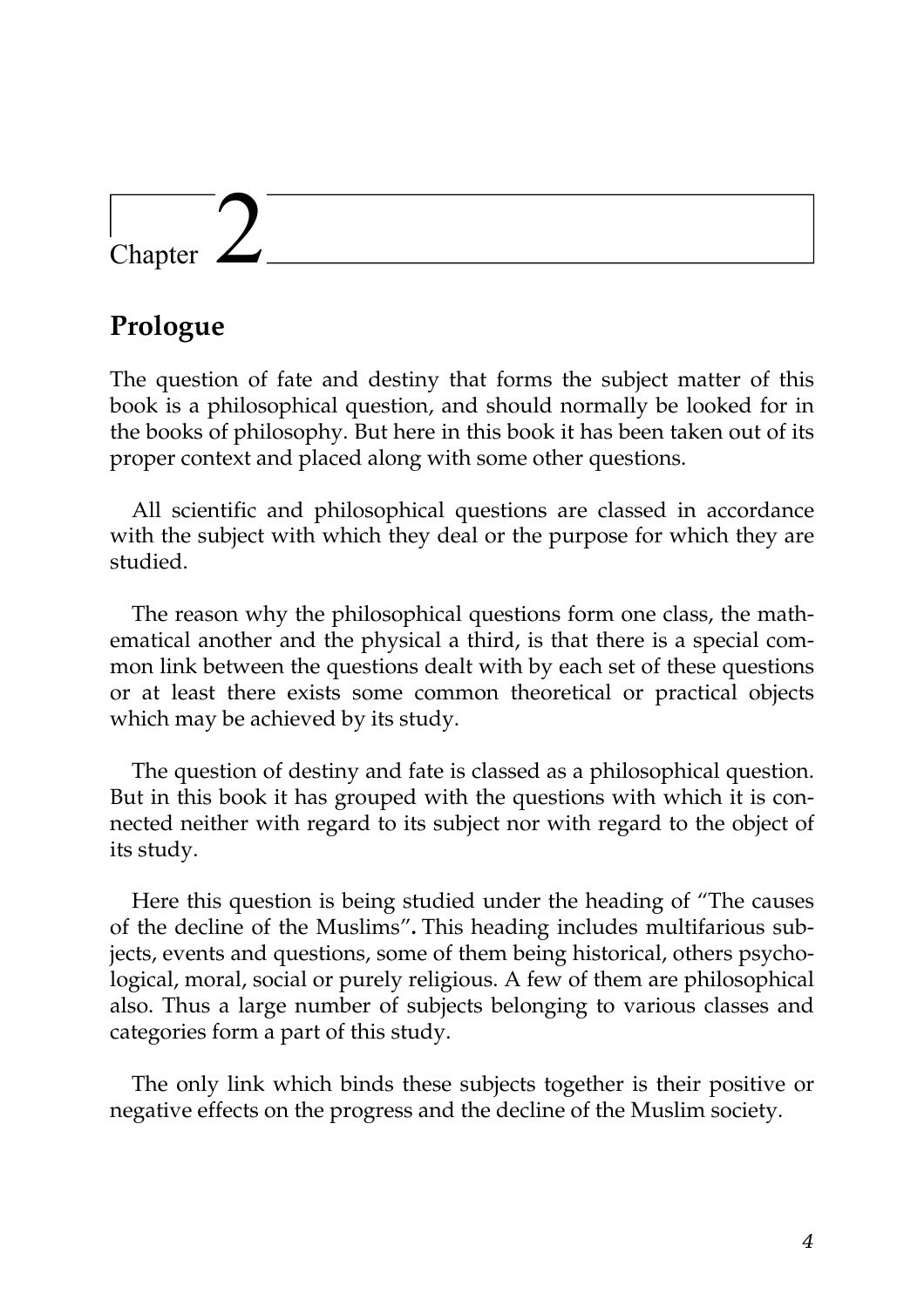The aim of raising this question in this book is to see whether a belief in destiny as required by philosophical reasoning is one of those ideas which lead their adherents to lethargy and lack of vigor. Are the people who believe in it automatically dragged to decline and decay or is it a doctrine which has no bad effect provided it is expounded in a sound manner. It is also to seen how Islam has presented this question and with what effect on its followers. This being the only aim of those aspects of the question which have no bearing on it, have been left out.

I do not remember exactly since when I have been interested in the question of the causes of the decline of the Muslims and have been thinking about it. But it may be claimed with certainty that for the past few years, this question has been engaging my attention. During this period I have either myself been thinking over it or reading what others have written.

Whenever I came across a writing on this subject, I read it with interest and tried to comprehend the view-point of the writer. This was my practice till one day while I was talking about and authentic hadith accepted by both the Shi'ah and Sunnis, to the effect that: "Islam is to have an upper hand; it is not to be suppressed".

I realized that what I had read or heard till then, though useful, was not convincing. As I found that like me my listeners were also deeply interested in the subject, I decided to study it more thoroughly and minutely. I felt that any improvement in the present position of the Muslim world largely depended on ascertaining the causes of its decline. For this purpose it was necessary not only to study as far as possible the views of others, both Muslims and non-Muslims, but to make a comprehensive study of all the relevant subjects including those which have not so far been studied from this angle.

It was here that I was struck by the vast magnitude of the problem. I realized that it was not possible for one individual to make a scientific inquiry into all the relevant subjects. This job at least required many long years. Anyhow I decided to do the preliminary work and then to study one or two subjects in detail as a test case. If some other people apply themselves to other subjects, it is hoped that a useful study of an important social subject will be completed with a sort of joint effort and mutual co-operation.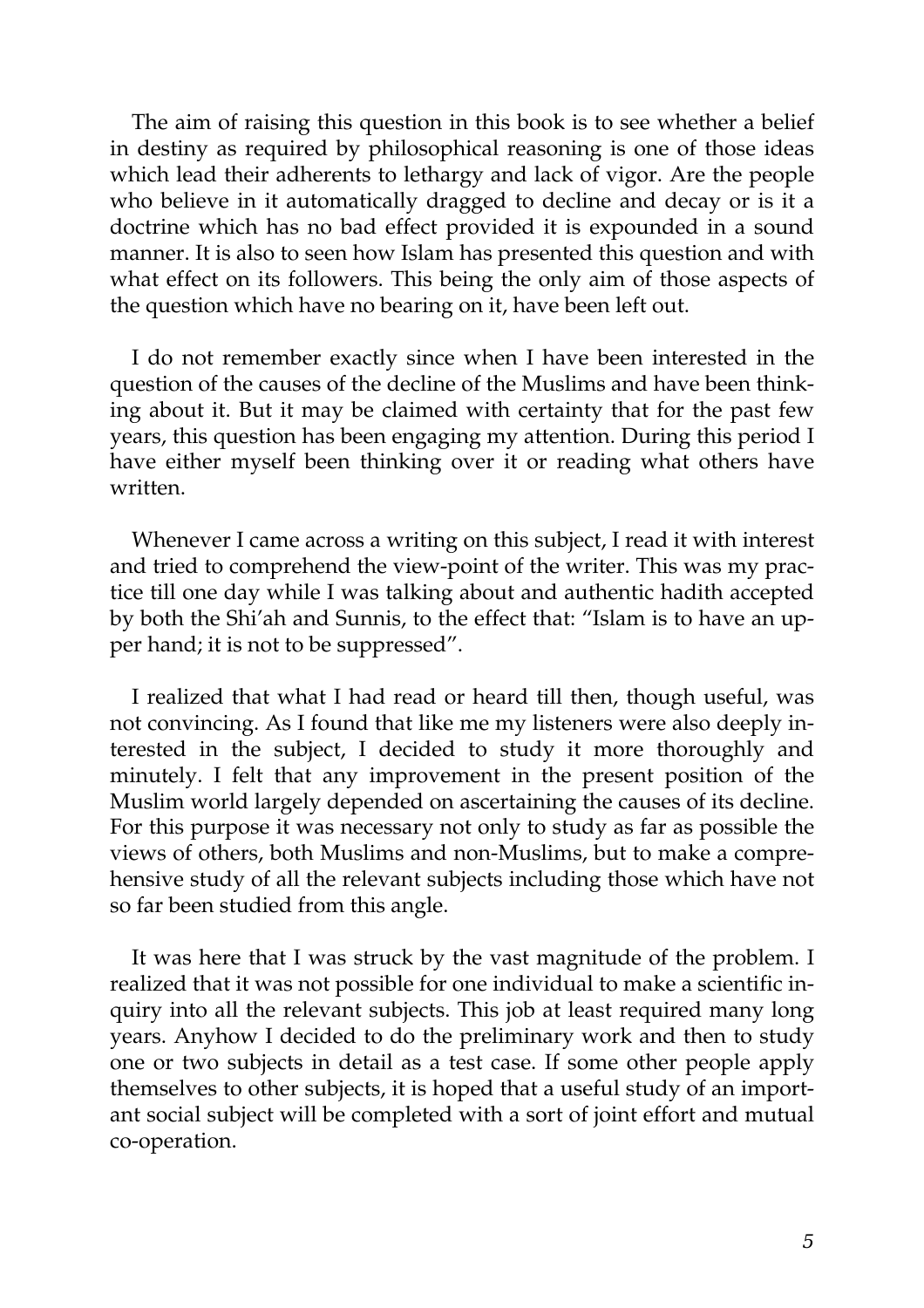There is no doubt that the Muslims have left behind the most brilliant period of their history. At one time they were not only the rulers of the world, but, what is more important, were the standard-bearers of human culture. The world has witnessed many rulers and conquerors who imposed their will on others for some time, but before long they were wiped out like froth of water. That was not the case with the Muslims. They brought about an unparalleled intellectual awakening and founded a brilliant culture which lasted for several centuries. It is still celebrated as a golden link of the chain of human culture, and history itself is proud of the illustrious achievement of the Muslims. For so many centuries the Muslims excelled in sciences, crafts, philosophy, art, morals and higher social order throughout the world. Others have borrowed much from them. Many unbiased investigators have admitted that the wonderful civilization of modern Europe which today runs supreme in the whole world was inspired by the magnificent Islamic culture.

Gustave Le Bon says: "Some Europeans feel shy to admit that a heathen nation is responsible for their emergence from barbarism and ignorance, and for that reason they conceal this fact. But their unreasonable attitude is extremely regrettable……….It was the moral influence of the Muslim Arabs that humanized the European people who had toppled the Roman Empire. It opened the door of sciences, arts and philosophy to those who were totally ignorant of such things. These Arabs were for 600 years the teachers of us, the Europeans".

Will Durant in his "History of Civilization" says:

"The inception and decline of Islamic culture has been a big historical event. During the five centuries from 81 A.H. to 594 A.H. Islam was the world champion in regards to military power, law and order, good morals, developed life, human and just laws, religious tolerance, literature, scientific investigation, medicine and philosophy.

He further says: The Muslim world exercised its influence on the Christian world in various ways. From Muslim countries, Europe imported food, syrups, medicines, weapons, tools, artistic taste, industrial and commercial methods, laws and maritime practices. It also borrowed from the Muslim languages. The Arab (Muslim) scholars learnt Greek, mathematics, physics, chemistry, astronomy and medicine. They further developed them and conveyed the Greek heritage in a richer form to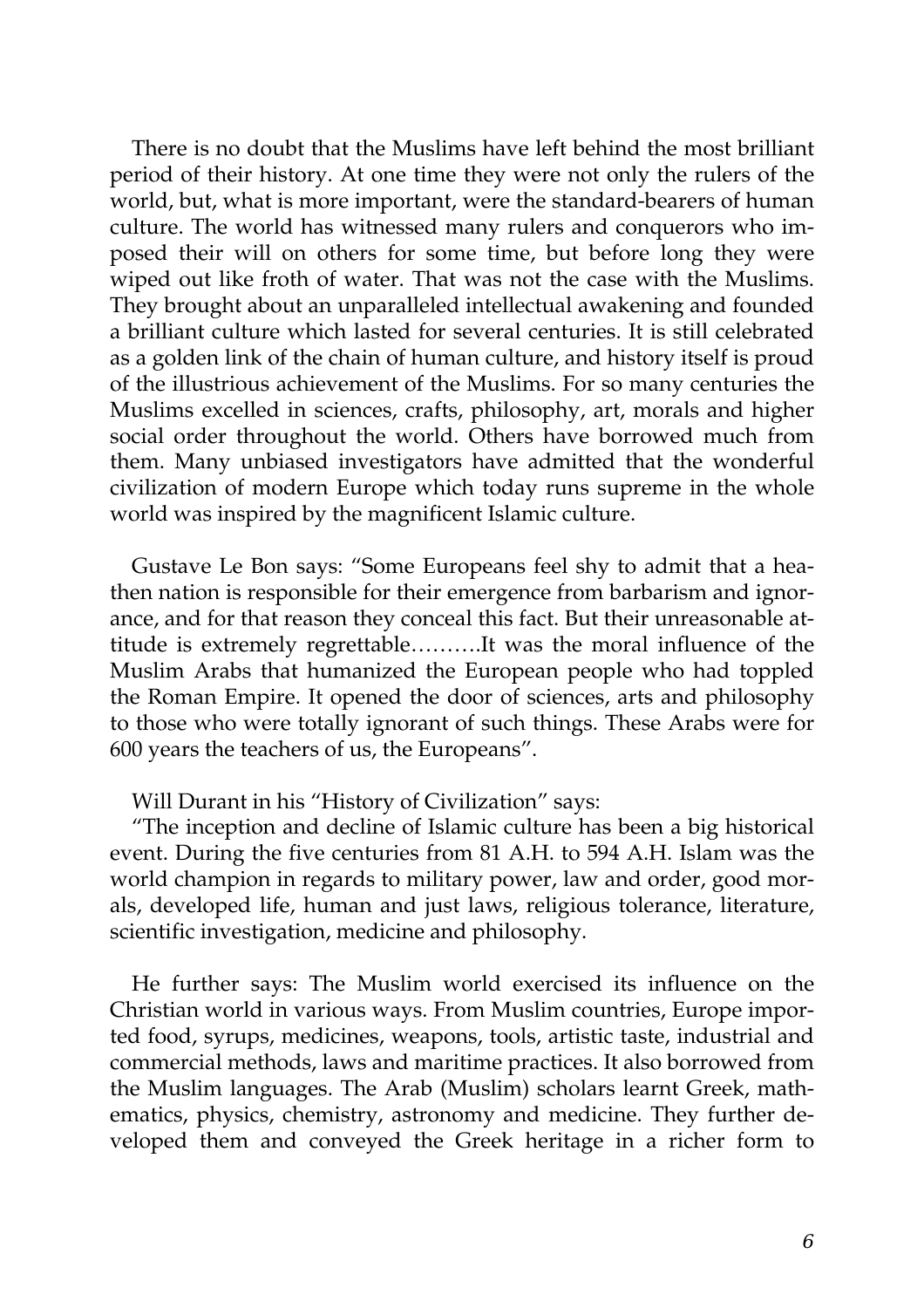Europe. The Arab (Muslim) physicians preserved the works of Aristotle for Christian Europe and incidentally altered them. From among the oriental philosophers Avicenna (Ibn Sina) and Averroes (Ibn Rushd) influenced the European philosophers. Their skill was as reliable as that of the Greeks………This Muslim influence penetrated to Europe through trade, the crusades, the translation of thousands of books from Arabic to Latin and the travelling of the European scholars to Andalus.

He also says: Only during golden epochs of history a society is able to produce in a short time all such luminaries in the field of politics, education, literature, language, geography, history, mathematics, astronomy, chemistry, philosophy, medicine etc. as were produced by Islam during the four centuries from the time of Harun al-Rashid to that of Averroes. A part of the brilliant activities of the Muslim was based on the works of the Greeks, but a major portion of them especially in the fields of politics, poetry and art was strikingly original".

It was an admitted fact that the illustrious phenomenon known as 'Islamic culture' continued to exist for centuries before it vanished. Today the Muslims as compared to many other nations and to their own glorious past are in a pitiable state of decline and backwardness.

Naturally a question arises as to why the Muslims have retrograded after making all these achievements in sciences, arts, crafts and organizational matters. What is the cause of their decline and retrogression and who is responsible for their present pitiable state? Is it the fault of certain individuals or groups? Or was it because of certain events that the Muslims deviated from their original course? Is it natural that every nation makes progress during a limited period and then as a matter of course its decline begins?

If it is admitted that some particular factor has been responsible for the decline of the Muslims, we must identify that factor. Some Europeans (not all) who are biased because of their Christian prejudice or their imperialistic propensities blame Islam itself for the backwardness of the Muslims. Are they right? Or is it that instead of Islam, the Muslims are to be blamed? Or is it that the fault lies with those non-Muslim nations which have in various ways come in contact with Muslims during the past fourteen centuries? The answer to these questions is not a simple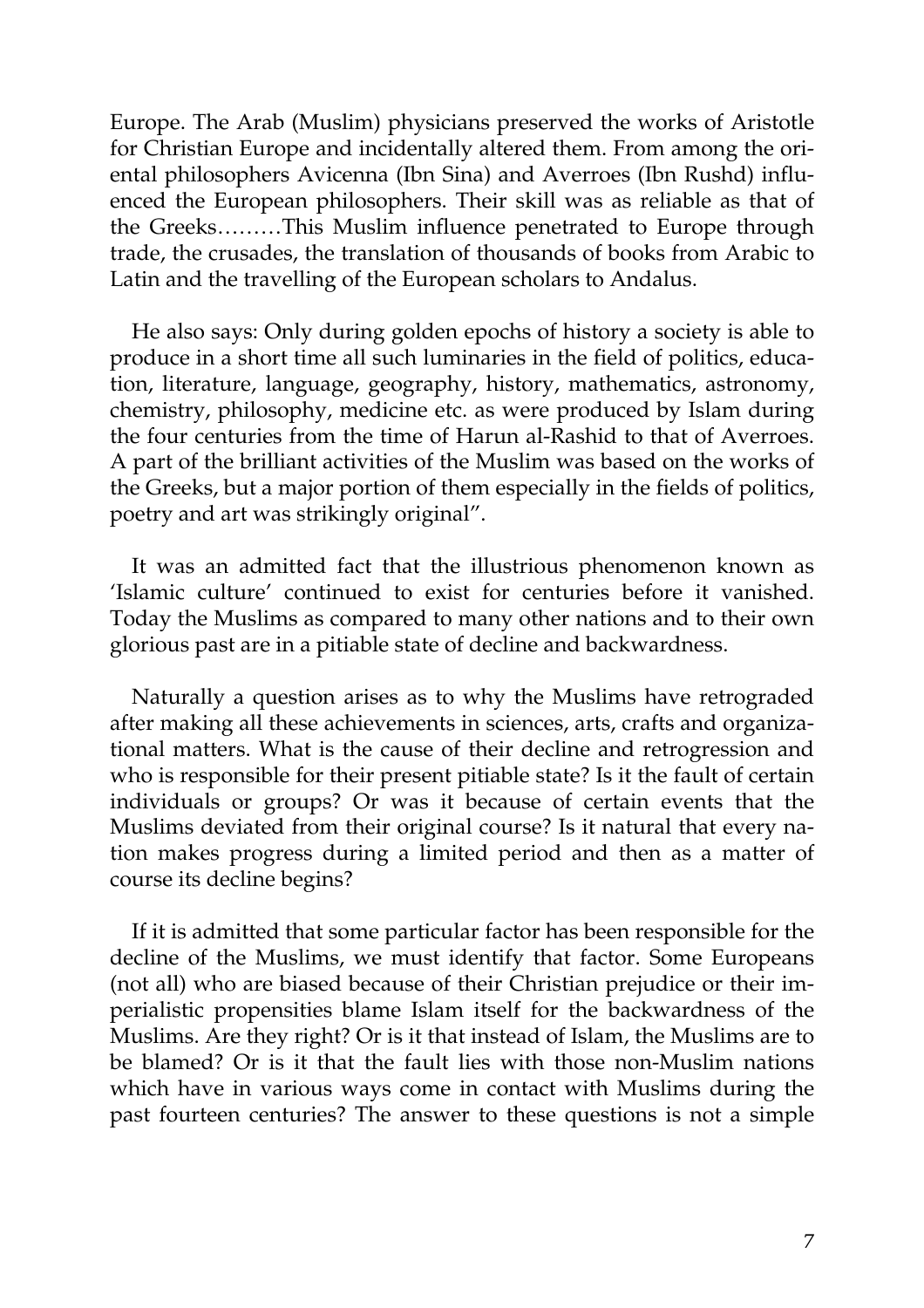affair. It requires a comparatively lengthy discussion. Every alternative is to be weighed and investigated scientifically.

Before entering into this discussion, the following preliminary points are naturally to be considered:

- The extent of the glory and splendour and Islamic culture.
- The causes that led to the flourishing of Islamic culture.
- Islam's contribution to the progress of the Muslims.
- Contribution of the Islamic culture to the modern European culture.
- The present position of the Muslim world as indicated by the signs of its backwardness.
- Though Islamic culture has disappeared, Islam is still a living, active and expanding force, and rivals the most powerful new social and revolutionary forces.
- Muslim people are awakening and are trying to stand on their own feet again.

After completing this preliminary discussion which requires a separate book, it is necessary to undertake a deep philosophical discussion of the nature of time to ascertain whether it is true, as claimed by some philosophers of history, that what causes the progress and advancement of a nation, causes its decline also. In other words, every factor can only under certain conditions related to a particular period, push forward a society, and with a change in the circumstances and with the beginning of a new era of history, it loses its vitality and ceases to be a pushing force. Then it automatically becomes the cause of its decline.

Should this philosophy be true, every culture should disappear because of the same factors which contributed to its promotion. There is no need of the introduction of any foreign factor. All old factors are, to say, reactionary, and new factors progressive. New social factors give rise to a new culture which by its very nature is different from the old one.

Should this rule be true, naturally the Islamic culture cannot be an exception to it. In that case it is useless to discuss the cause of the decline of the Muslims, for they cannot be discussed independently and in isolation from the factors which gave rise to Muslim culture.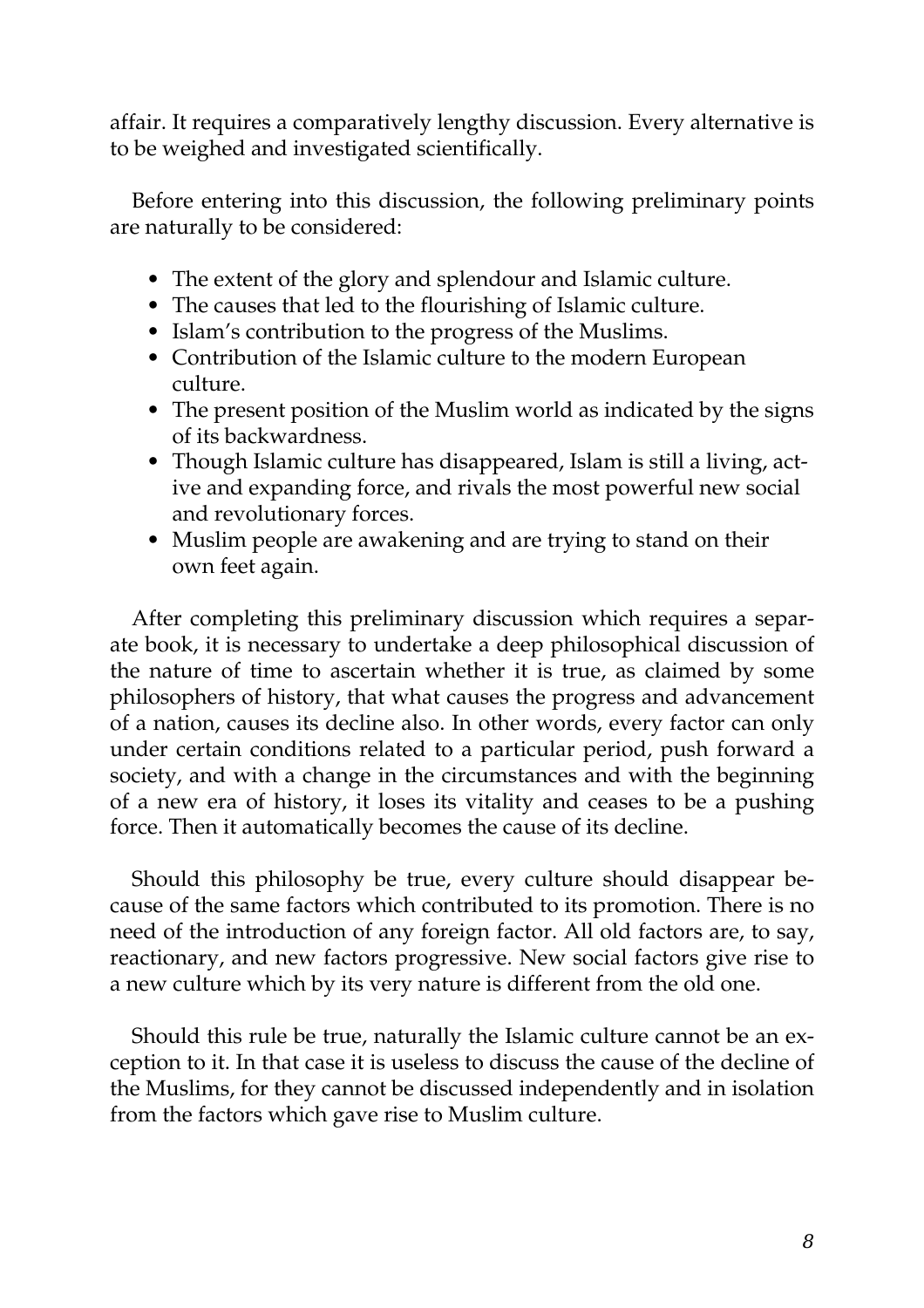According to this philosophy it is not necessary to hold any person, group or event responsible for the decline of the Muslims. Islamic culture disappeared, because every culture has to disappear one day. Every living phenomenon has sooner or later to die its natural or unnatural death. Islamic culture too was born. It grew. It matured. It superannuated and then died. To wish for its revival is tantamount to wishing for the revival of the dead; which is not natural and can be effected only by some miraculous cause, the bringing about of which is after all beyond human control.

After a preliminary study of the various aspects of the glory and decline of the Muslims we come to this important philosophical-historical question which cannot be overlooked, for in this connection there was already been much worthless talk, and many people have been influenced by immature views.

The philosophical study of this question will be incomplete unless the question of the conformity of Islam to the requirements of the time is also thoroughly investigated. This discussion will naturally consist of two parts: the first part will be purely philosophical and the second one Islamic. Both the parts are worth consideration under one heading, 'Islam and the requirements of time'**.**

When I finished this study I came to the conclusion that the above mentioned philosophical rule was untenable. I could not believe that the causes of the decline of the Muslims were necessarily the same as those of their progress. Now the time has come that we should study the causes of the stagnation, decline and backwardness of the Muslims and see what others have said in this connection.

Considering what others, both Muslims and non-Muslims, have said and keeping in view the questions and the events which are naturally to be considered in this connection, this study will have to be undertaken in three sections:

- (i) Section of Islam
- (ii) Section of Muslims
- (iii) Section of Foreign factors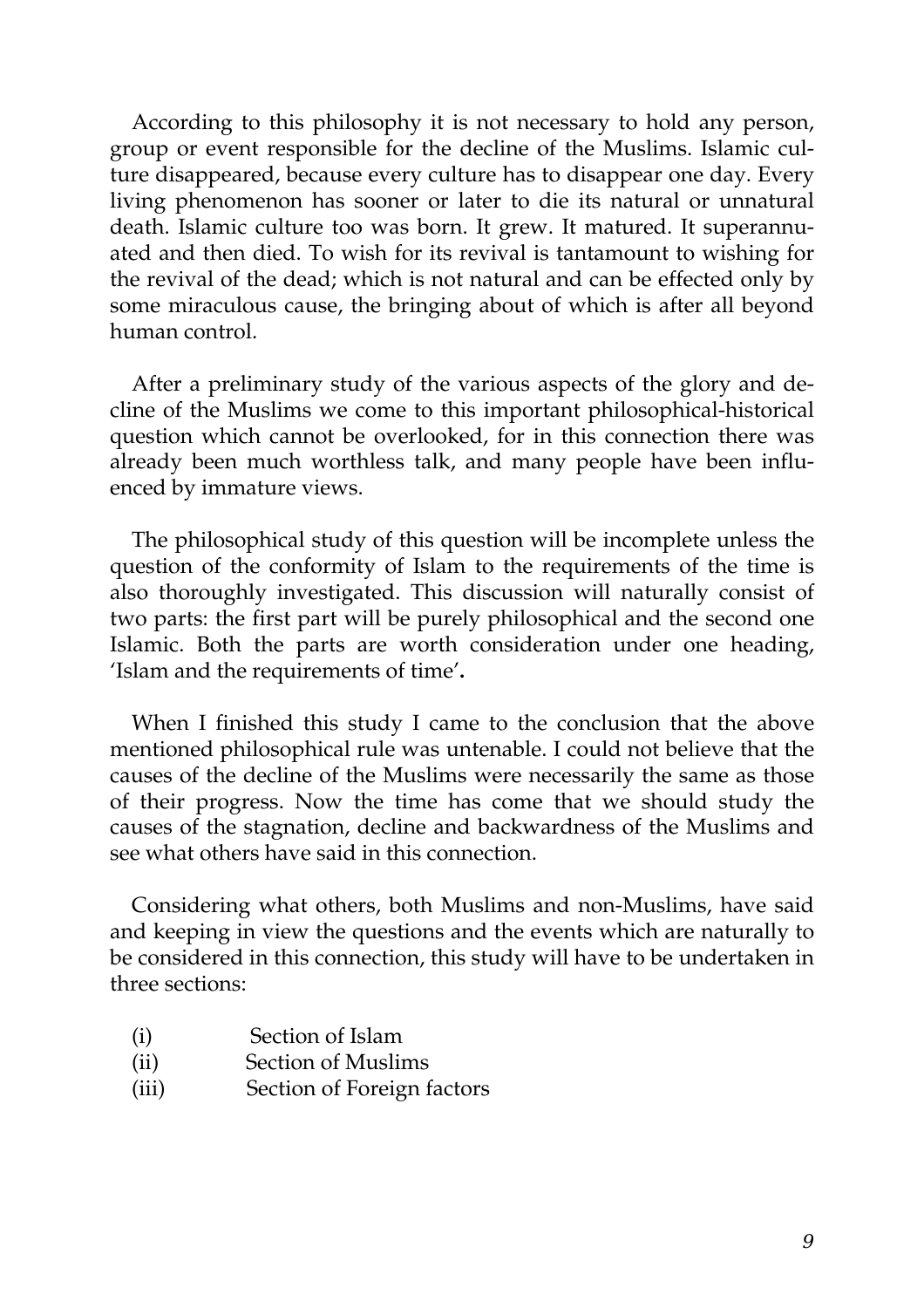Each section consists of a number of subjects and questions. For example, someone may hold the Islamic tenets to be responsible for the decline of the Muslims. Some others may think that the moral system of Islam producers degenerating effect. Still some others may maintain that the social laws of Islam are the real causes of the decline of the Muslims.

Incidentally, this charge has actually been leveled against certain doctrines, moral principles and social laws of Islam.

Similarly in the other two sections also there are many questions which are to be considered.

In this connection, the following Islamic tenets and doctrines have to be especially considered:

| (i)          | Belief in fate and destiny                                  |
|--------------|-------------------------------------------------------------|
| (ii)         | Belief in the hereafter and the disparagement of this       |
| worldly life |                                                             |
| (iii)        | Intercession                                                |
| (iv)         | Dissimulation                                               |
| (v)          | Expectation of solace (the advent of Mahdi (a) – the Occult |
| Imam)        |                                                             |

Out of these five doctrines the first three are common between the Shi'ah.

Sometimes it is said that the real cause of the decline of the Muslims is their belief in fate and destiny. And sometimes it is said that the importance which Islam attaches to the next world and its ever lasting life has diverted the attention of the Muslims from the problems of life. Again some people say that the belief in intercession, which has existed during all periods of Islamic history and which has been upheld by all Muslims except a few, has made the Muslims indifferent to the sins. The only deterrent against the sins is the fear of their evil consequences. As the Muslims hope for intercession, they feel no need to abstain from any vice or crime.

The two doctrines peculiar to the Shi'ah, the dissimulation and the expectation of solace are also criticized in this connection. It is said that the doctrine of dissimulation in the first place means hypocrisy and double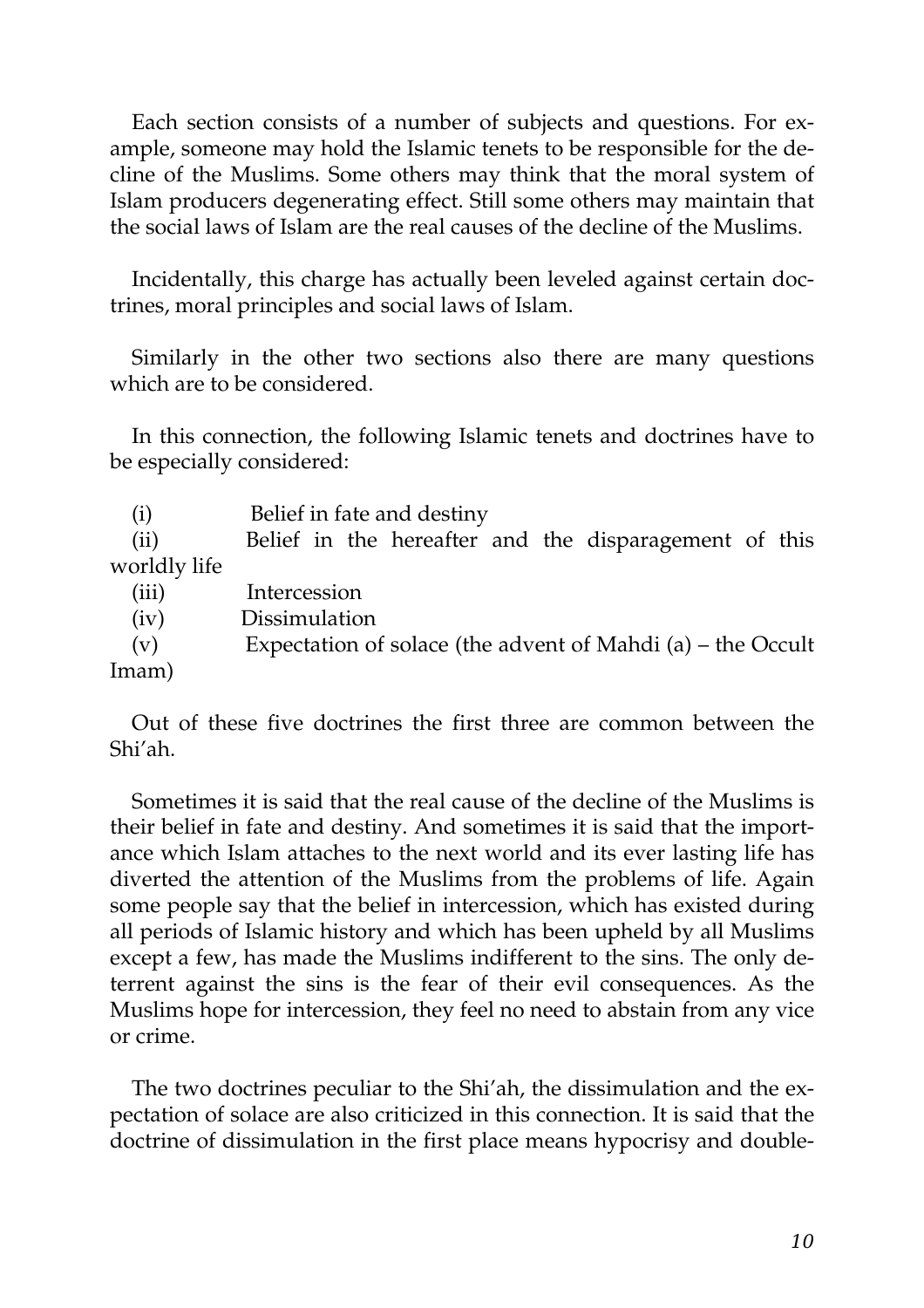facedness, and in the second it has rendered the Shi'ah timid, weak and unable to face the facts of life boldly. In connection with the expectation of solace (See: The Awaited Saviour, ISP 1979) it is said that this doctrine has deprived the Shi'ah of every initiative to improve their condition. While all other nations of the world are making efforts to improve their lot, the Shi'ah are waiting for the appearance of a saviour.

Out of the Islamic moral principles, austerity, contentment, patience, satisfaction, submission to the will of Allah and trust in Him have been charged with having a hand in the decadence of the Muslims.

Out of the administrative rules of Islam which fall in this category, the most important is the question of government. According to some critics Islam has failed to determine the duties of the Muslims clearly in this respect.

The penal laws of Islam have since long been ignored by the Muslims, and the Muslim countries have replaced them with the alien laws, though with unfortunate results. Nevertheless the penal laws of Islam are still begin criticized.

Two provisions of the Islamic civil law have been especially criticized during the modern times. One of them is the question of the rights of women and the other that of the economic laws of Islam in respect of property and inheritance.

Many people feel upset by the restrictions imposed by Islam on the relations between the Muslims and the non-Muslims, such as the rules in respect of marriage between a Muslim and a non-Muslim, meat of the animal slaughtered by a non-Muslim and the uncleanliness of the infidels as described in Islamic jurisprudence. These questions are regarded as the factors contributing to the backwardness of the Muslims.

These are the subjects in the section of Islam which need investigation and thorough study.

Fortunately favorable conditions for such an investigation exist now and it is possible to clarify these questions and remove any doubts about them lurking in the mind of the young and the educated classes.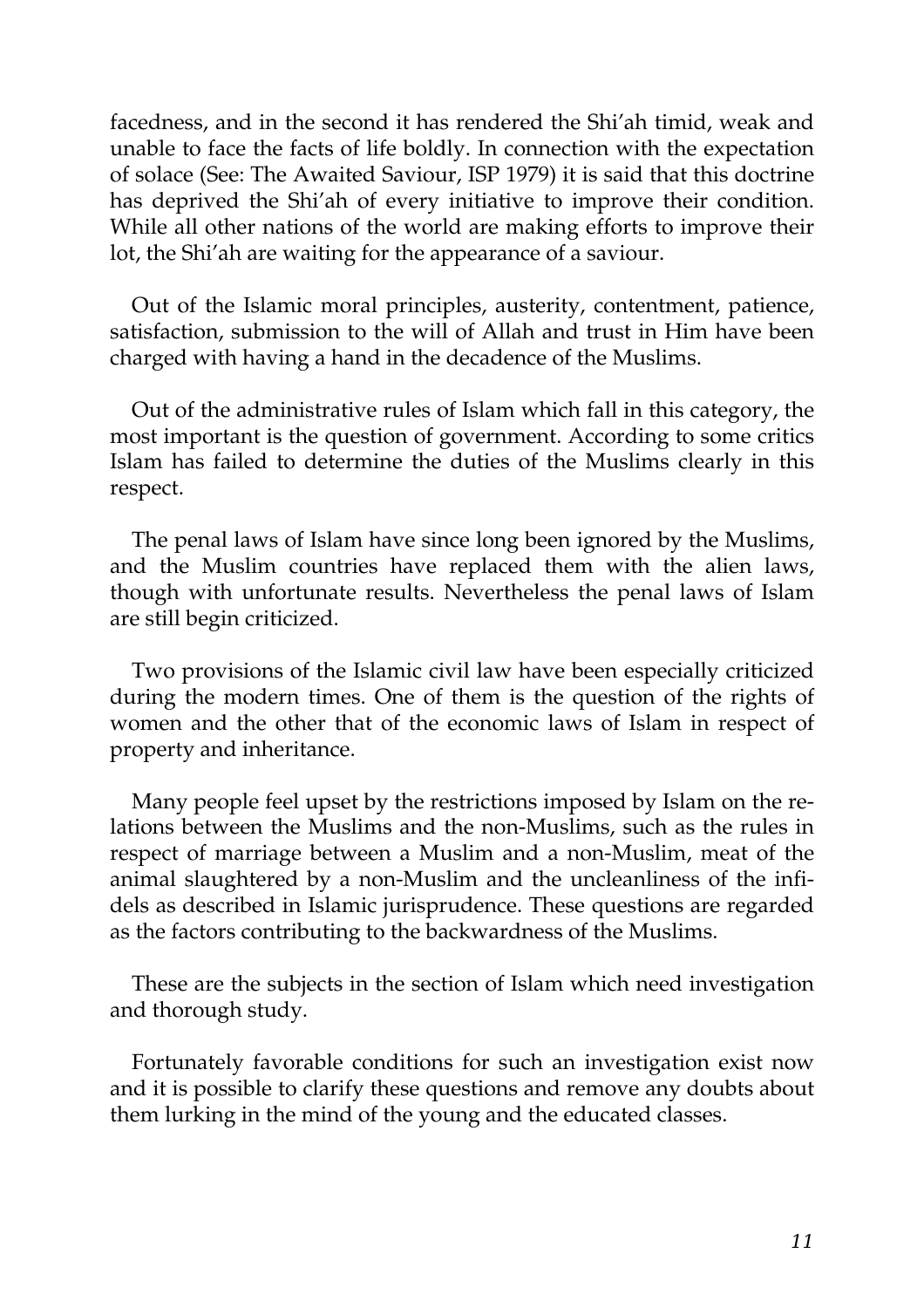Next section is that of the Muslims. In this section our attention is concentrated on the Muslims instead of Islam. In other words, we ascertain if it is true, that it is the Muslims themselves who are responsible for their decadence by deviating from the teachings of Islam.

In this section also we face many questions. First of all we have to determine what are the points of deviation and to find out what teachings of Islam have been abandoned by the Muslims and which practices foreign to Islam have been adopted by them. Secondly, we have to see whether the Muslims generally are responsible for their decadence or only leading sections of them.

It is known that Islam first appeared among the Arabs and thereafter spread to other nations such as the Iranians, the Indians, the Copts, the Berbers etc. All these people had their own national, racial and historic characteristics. It is to be seen whether these people or some of them influenced Islam through their characteristics and diverted it from its original course in such a way that if it had gone to some other nations, for example the Europeans, the destiny of Islamism and the Muslims would have been different today. Or is it that the Muslim masses had no role in this respect and whatever damage has been done to Islam and the Muslims, was wrought by the two influential classes, namely, the rulers and the divines.

In the section of foreign factors there are many events which must attract attention. From the very beginning Islam has always faced the hostility of its internal and external enemies. The Jews, the Christians, the Zoroastrians, the Manicheans and the heretics among the Muslims themselves, were not idle. They stabbed Islam in the back whenever they got an opportunity. Many of them played an active role in distorting the Islamic facts by fabricating hadiths (traditions) or by creating new sects and sowing the seeds of dissention. If they could do nothing else, they fanned the differences among the Muslims.

In Islamic history we come across many political or religious movements started by the non-Muslims with a view to weakening or obliterating Islam.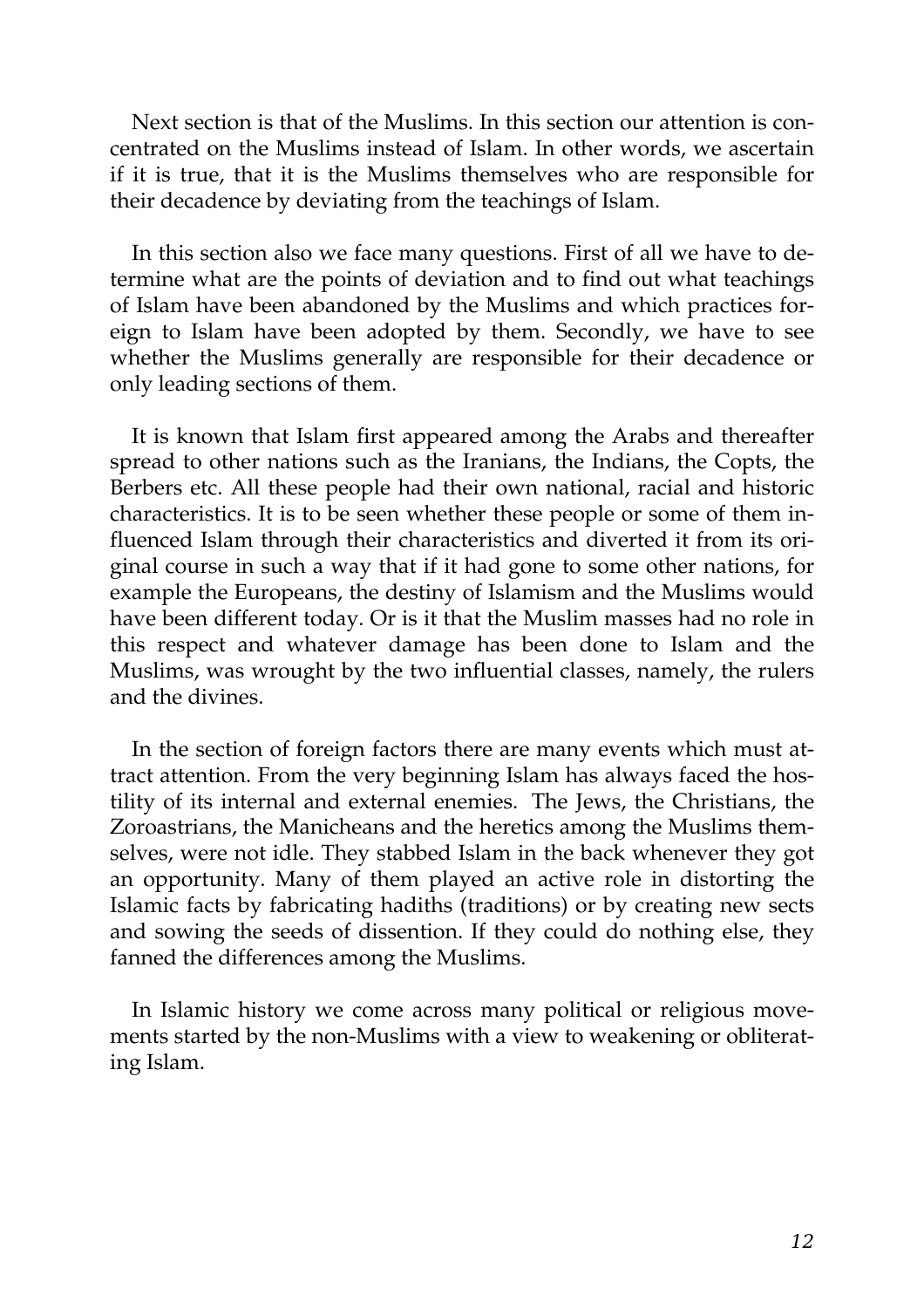Occasionally the Muslim world was subjected to a large scale invasion also. The crusades and the Mongol invasion are the outstanding examples.

The western imperialism did even more harm during the past few centuries. It sucked the blood of the Muslims and sapped their energy under the pressure of its oppressive policies.

Imam Khumayni, the leader of the oppressed nations of the world has said:

"The Muslims of the world should make a united effort to regain the lost glory of Islam.

It should be clearly remembered by one and all that those who spur up disunity among the ranks of the Muslims are neither Sunnis nor Shi'ahs; they are lackeys of the imperialists whose only aim is to destroy Islam."

In view of what has been stated above, the subjects which should be considered are the following:

(1) Spectacular progress of the Muslims and their decline. (This subject is preliminary to the rest of the study)

(2) Islam and the requirements of time. (This subject has two parts: the first is related to the philosophy of history and the second deals with the application of the Islamic rules in the changing circumstances. This study also has a preliminary aspect)

(3) Fate and destiny

(4) Belief in the hereafter and its effect on the progress and decline

- (5) Intercession
- (6) Dissimulation
- (7) Expectation of solace
- (8) Moral system of Islam
- (9) Islamic view about the government
- (10) Islamic economy
- (11) Penal laws of Islam
- (12) Rights of woman in Islam
- (13) International law of Islam
- (14) Points of deviation
- (15) Forgery and fabrication of hadiths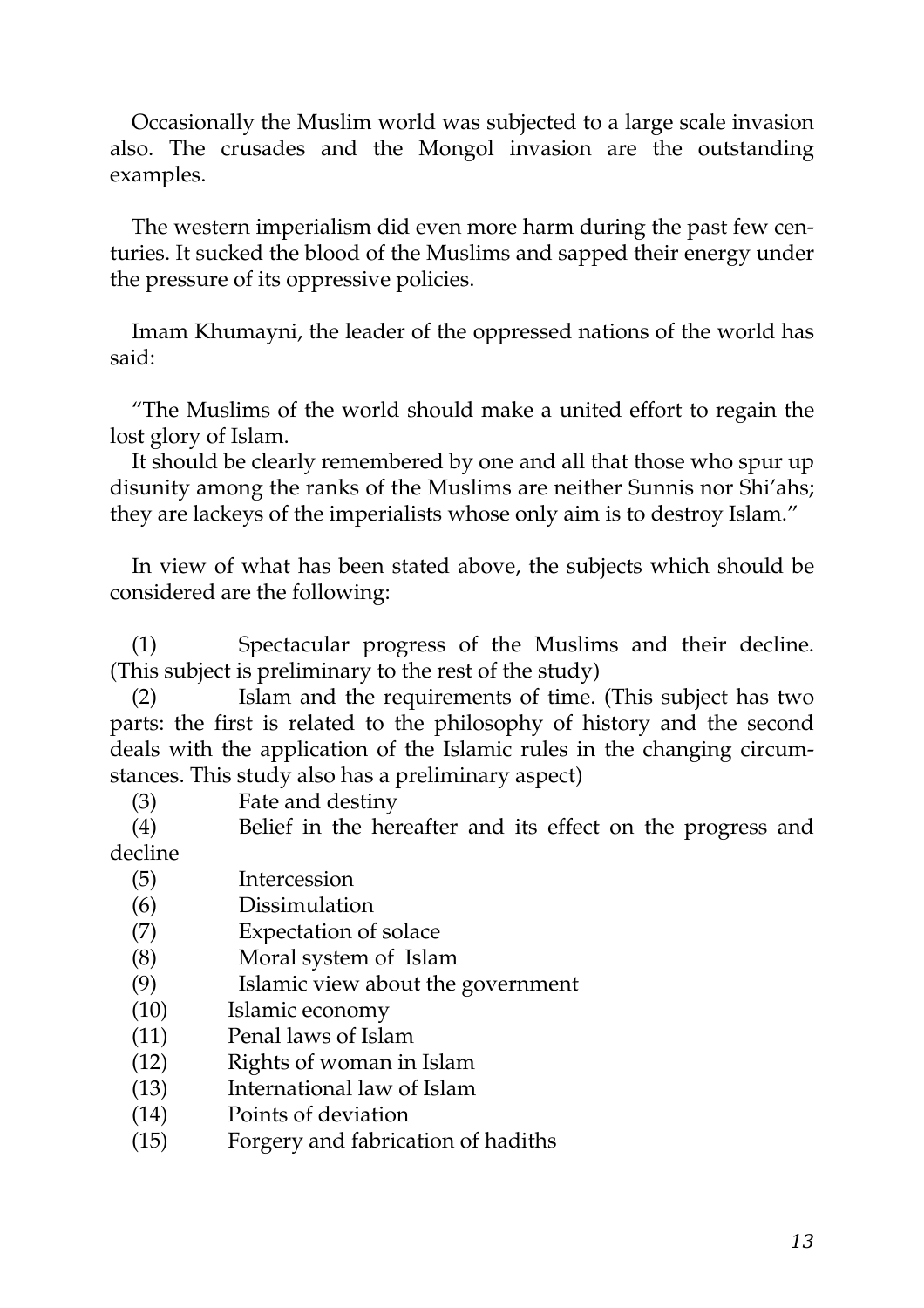(16) Shi'ah-Sunni differences and their contribution to the decline of the Muslims

- (17) Ash'arism and Mu'tazilism
- (18) Stagnation and ijtihad
- (19) Philosophy and mysticism (irfan)
- (20) Rulers of the Muslim world
- (21) Leadership of ulema
- (22) Subversive activities of the minorities in the Muslim world
- (23) Crusades
- (24) Fall of Andalus
- (25) Mongol invasion
- (26) Imperialism

These are the subjects which in my view should be included in this study. I do not claim to be exhaustive or to have been able to arrange them in an ideal order. There may possibly be some other subjects which should have been included in this list but have been missed by me. I know that I have neither capacity nor time to deal with all these subjects alone, but in some of them, including No. 1 and 2, I have prepared notes and hope to be able to publish them as early as possible.

I shall be highly obliged if some other writers and eminent scholars could choose a subject of their liking, carry out necessary investigations.

Some twenty years back when I first noticed that the Europeans regard the belief in fate and destiny as a cause or even the main cause of the decadence of the Muslims, I was still a student at the Islamic Educational Centre at Qum.

I was reading the second volume of the "Life of Muhammad" by Muhammad Hasnain Heikal. The final portion of the book consisted of two articles.

- (i) Islamic culture as explained by the Qur'an
- (ii) Orientalists and Islamic culture.

In the course of the second article he has reproduced what the wellknown American writer, Washington Irving has said in his book about the Holy Prophet (s). According to Heikal, towards the end of his book after explaining the Islamic tenets about faith in Allah, the Angels, the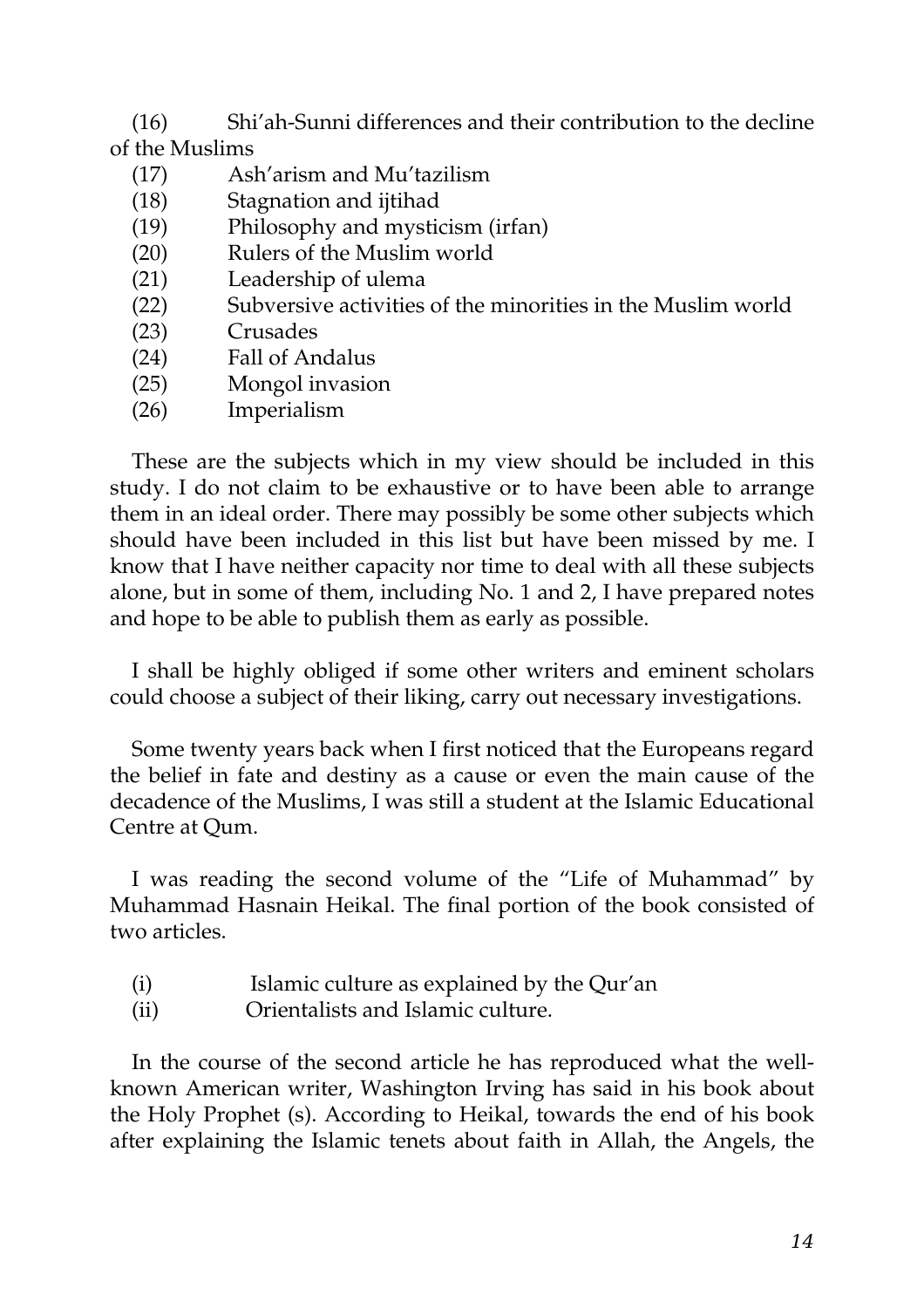Scriptures, the Prophets and the Day of Resurrection, Washington Irving said:

"The last and the sixth fundamental principle of Islam is that of predestination. Muhammad used it for the advancement of his warfare, for according to his rule every event which occurs in the world is already predetermined in the knowledge of God and is recorded in the 'protected tablet'. The destiny of everybody and the time of his death are predetermined and unalterable. Nothing can advance or delay an event. The Muslims who believed in these points and regarded them as indisputable, attacked the enemy fearlessly during a battle. They looked upon death during a fighting to be equal to martyrdom, which ensured Paradise. That is why they were sure of victory in either case, whether they were killed or overpowered the enemy. Of course, there are some Muslims who consider the theory of predestination, which says that man is not free to avoid sins, to be contrary to the justice and mercy of God. Certain sects have emerged which have tried and are still trying to explain and modify the doctrine of predestination, but their number is small and they are not considered to be the followers of the practice of the Prophet……….. There could be no doctrine better than that which could drive the uninformed and self-conceited soldiers to the battlefield, and assure them of spoils if they survived and of Paradise if they were killed. This belief made the Muslim soldiers so bold and mighty that no other soldiers could rival them. But still this belief was a poison which annihilated the influence of Islam in the long run. When the successors of the Prophet gave up the policy of fighting wars and making conquests, and sheathed their swords, the doctrine of predestination revealed its devastating characteristics. Peace and tranquillity weakened the nerves of the Muslims.

The material comforts allowed by Islam, which distinguish this religion from Christianity, a religion of purity and self-negation, also had their effect. The Muslims ascribed all their sufferings and hardships to fate and regarded it as their duty to bear them patiently. According to them and any human effort and knowledge was of no avail in getting rid of them. The followers of Muhammad gave no importance to the golden rule: 'God helps those who help themselves'. That is why the Cross replaced the Crescent. If the Crescent still has some influence in Europe, that is because the big Christian powers want that to be so. In other words the influence of the Crescent is due to the mutual of its influence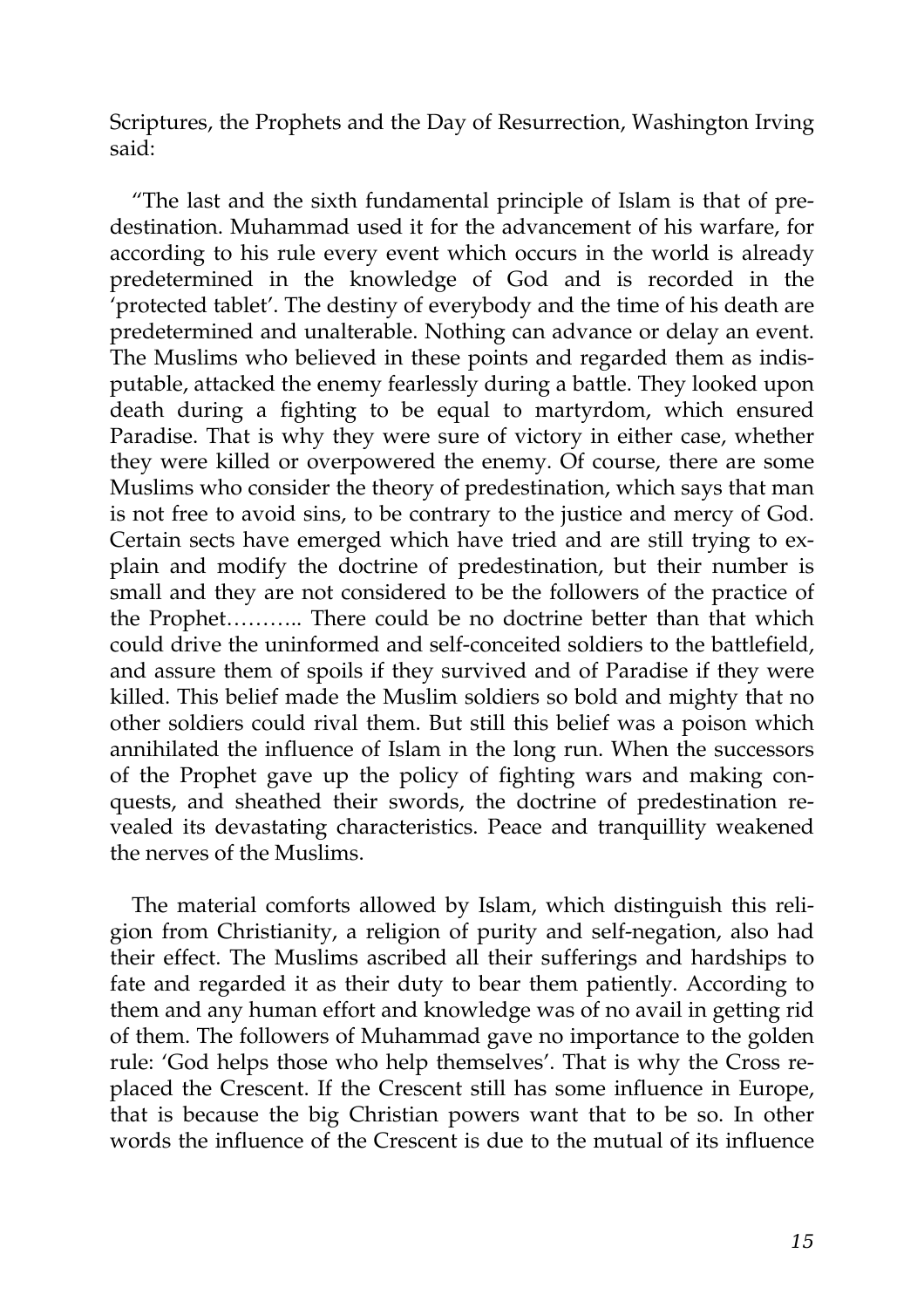is a fresh proof of the maxim that anything gained by the power of sword, is taken away by the power of sword only."

Heikal in reply to this American has given a detailed explanation according to his own thinking and taste. His explanation, though it contains many good points, is not methodical, and hence it is controversial and can be refuted.

In this book we propose to prove the baselessness of the statement of Washington Irving and other Europeans and show that the doctrine of fate and destiny is miles apart from the theory of predestination. We will show that the same soldiers of early Islam whom Mr. Washington Irving arrogantly describes as uninformed and self-conceited, were fully aware of the difference which he is unable to comprehend.

Secondly, the Qur'an itself has supported human liberty in a number of its verses. Those who advocated the doctrine of free will and described the theory of predestination as opposed to the justice and mercy of Allah (viz. The Shi'ah and the Mu`tazilites), contrary to the assertion of the orientalists, did not go against the teachings of the Qur'an, nor did they modify what the Qur'an had said. Actually they derived their view from the Qur'an itself.

Thirdly, this great writer who, according to Heikal is a biased Christian and who calls Christianity a religion of purity and self-negation because unlike Islam it has given no heed to the problems of life, refers to the eternal Divine knowledge sarcastically.

Is it possible that a person believing in God may deny His eternal knowledge of everything? Is it a fault of the Qur'an that it describes Allah as All-Knowing?

Fourthly, he says that the followers of Muhammad did not give importance to the rule that 'God helps those who help themselves'.

This writer did not take the trouble of reading a translation of the Holy Qur'an even once, otherwise he would not have made such a frivolous assertion. The Qur'an expressly says: "*As for him who desires the hereafter, strives for it as he should, and is a true believer, it is such people whose efforts shall be appreciated by Allah. We help both these and*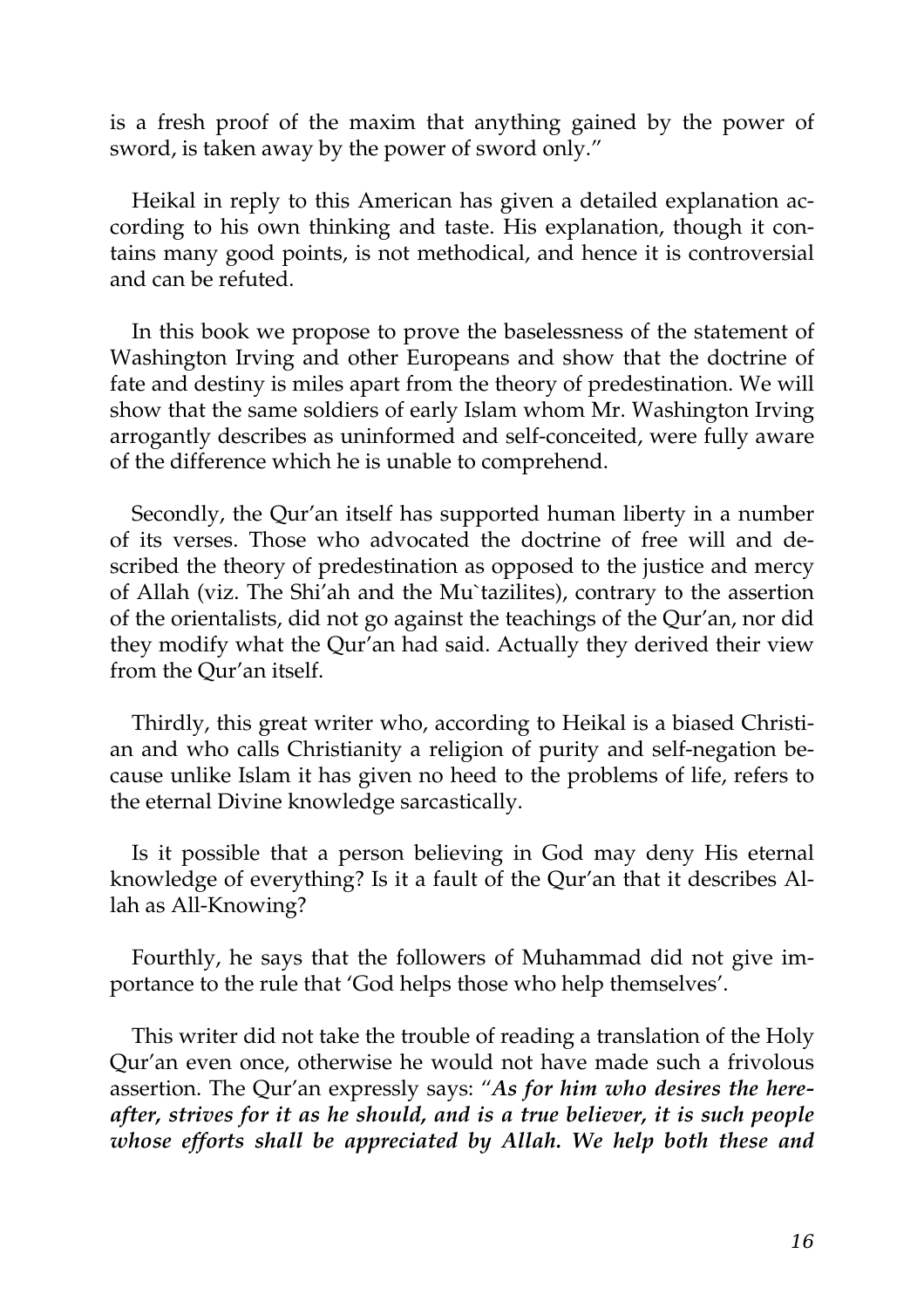*those with the favour of your Lord and more is deprived of it (in this world)".* (*Surah Isra'*, 17:19-20)

The followers of Muhammad attained even a higher stage of self-reliance, when they believed in the teaching of the Qur'an saying: "*If you help Allah, He will help you and will make your foothold firm*". (*Surah Muhammad*, 47:7) The Qur'an did not say: "*If you help yourselves*… " because that expression would have smacked of cupidity and personal profit. Instead it has used the expression: "*If you help Allah*", which has a general and human aspect and implies service to humanity.

As for the ascendancy of the Cross over the Crescent, which is regarded by Washington Irving as final and everlasting, we will discuss this point later at a suitable place in this book.

These views are not peculiar to Mr. Washington Irving. Similar views have been expressed by almost all other European writers, including those who appear to be unbiased to a certain extent. They all agree that Islam is a predestinarian creed. The only difference is that some of them do not regard this as a factor responsible for the decadence of the Muslims, whereas some others maintain that it is. Some European authors have even declared it to be main cause of the decline of the Muslims.

Will Durant in his "History of Civilization" after referring to the Qur'anic verses regarding the omnipotence and knowledge of Allah says: Predestinarianism is an essential part of Islamic thinking. In consequence of this belief the faithful endured the severest hardships of life with equanimity. But during the last few centuries it has blocked the progress of the Arabs and numbered their thinking power.

In contrast, Gustave Le Bon maintains that the belief in predestination was not a cause of the decline of the Muslims, and that the causes of their decline should be looked for somewhere else.

At first I intended to mention all the points connected with the progress and the decline of the Muslims in the introduction prefixed to this book. But later I gave up the idea, for if the necessary details of all the points were given, the introduction would have become lengthier than the main book and if brevity was observed that would not have served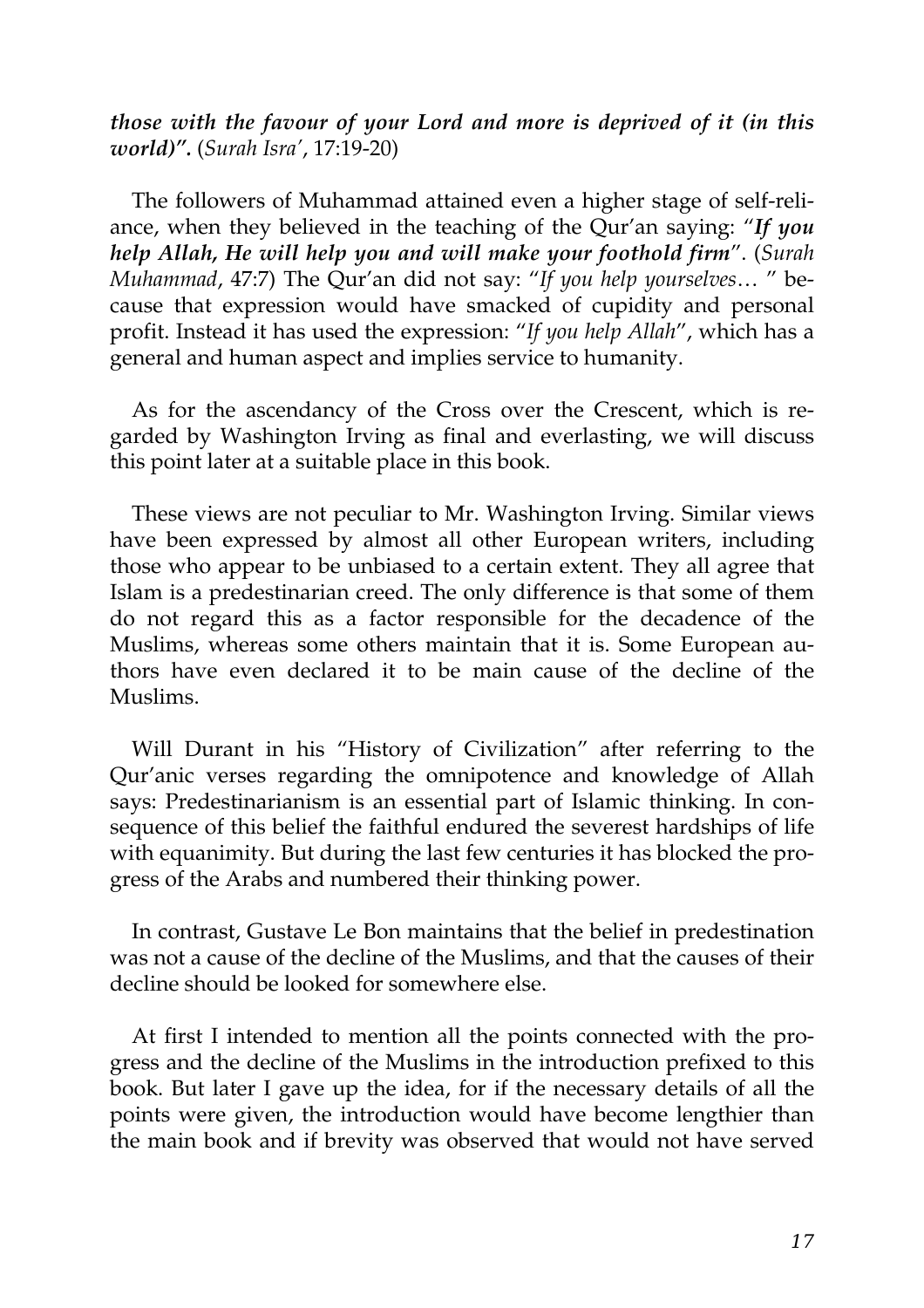the purpose. Hence I preferred to be contented with what has been mentioned as an illustration. The details may be given in a separate treatise.

In this book, not all the points and the questions related to fate and destiny have been mentioned, because the aim is only to study whether this doctrine has actually been a cause of the decline of the Muslims. Hence certain aspects of this question which appeared to be irrelevant for our present purpose, have been omitted.

The question of fate has a long history among the Muslims. The expounders of the Qur'an, the scholastic theologians, the philosophers, the mystics, and even the poets and the literary figures have all discussed this question. An account of the views expressed by them requires an independent book. Besides, this question is covered by a large number of the Qur'anic verses and the hadiths (traditions) which are a model of the depth of Islamic knowledge. These very verses and hadiths have guided the Muslim philosophers and have enriched the Islamic philosophy to the extent pre-Islamic Greek philosophy paled in comparison to it.

Furthermore, there exist some other connected questions in the Islamic teachings that are not easy to explain by means of logical reasoning. One such point is Laylah al-Qadr (The Night of Destiny) which has been expressly mentioned in the Holy Qur'an, and about which there is no difference of opinion between the Shi'ah and the Sunnis. Another point is that of Bada' (Divine exposition), which is an indisputable Shi'ah doctrine based on the Qur'anic text. (See: The Beliefs of the Shi'ite School, the forthcoming Seminary Publication).

Predestination, free will and human liberty are the questions which if considered from various psychological, moral, philosophical and social angles, will require too lengthy a discussion.

It is hoped this book will prove useful and interesting to the inquisitive reader, and it would also remove his doubts in regard to the subject discussed, and would enlighten him to an appreciable degree.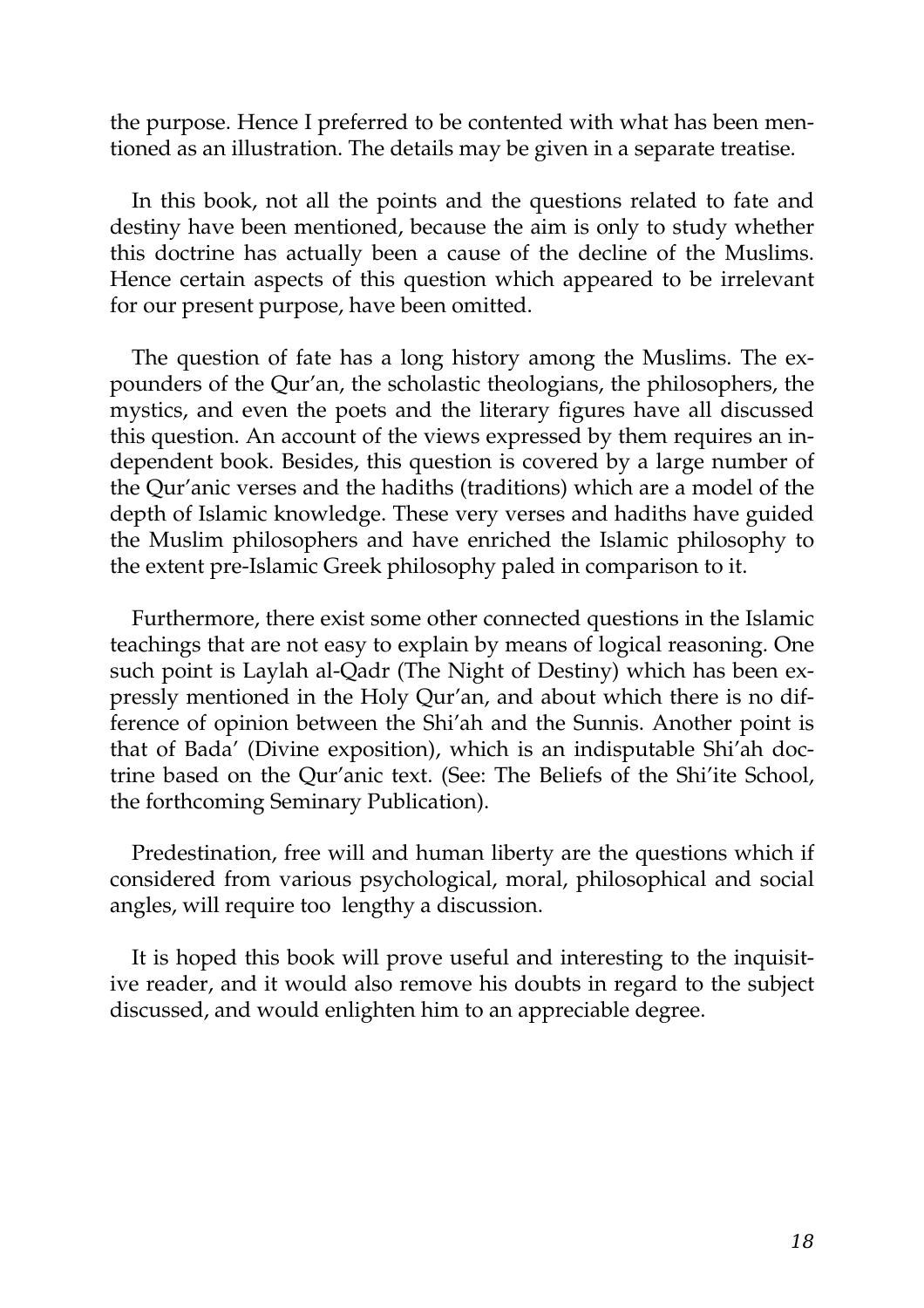### Chapter

### **MAN AND HIS DESTINY: Fate and Destiny are the Words that Cause Alarm**

No two words more awful than fate and destiny have ever struck the ears of a human being.

Nothing can be more depressing to the spirit of a man than the feeling that he has no liberty and all his acts are controlled by a superpower.

It may be said that freedom and liberty are the supreme blessings and the most bitter disappointment is supreme blessing and the most bitter disappointment is a feeling of helplessness, a feeling that one has no independent personality, a feeling that he is just like a sheep in the hands of a shepherd and that he has no control even over his food, sleep, life and death.

A feeling of quiet endurance and resignation resulting from helplessness is more consuming and oppressive to human spirit than any king of fire.

That is the position when a man finds himself helpless against another who is more powerful or against an animal which is stronger. It is easy to imagine what his position will be if he finds himself dominated by an invisible and mysterious force which he cannot resist. Obviously his position will be far worse.

A question which has always engaged human attention is whether the affairs of this world are going on in accordance with a pre-arranged and inevitable program. Are all the events in this world governed by an invisible but immensely powerful force called fate and destiny? Is everything that is happening now or will ever happen, predetermined? Is man subject to determinism and has no liberty of choosing? Or is it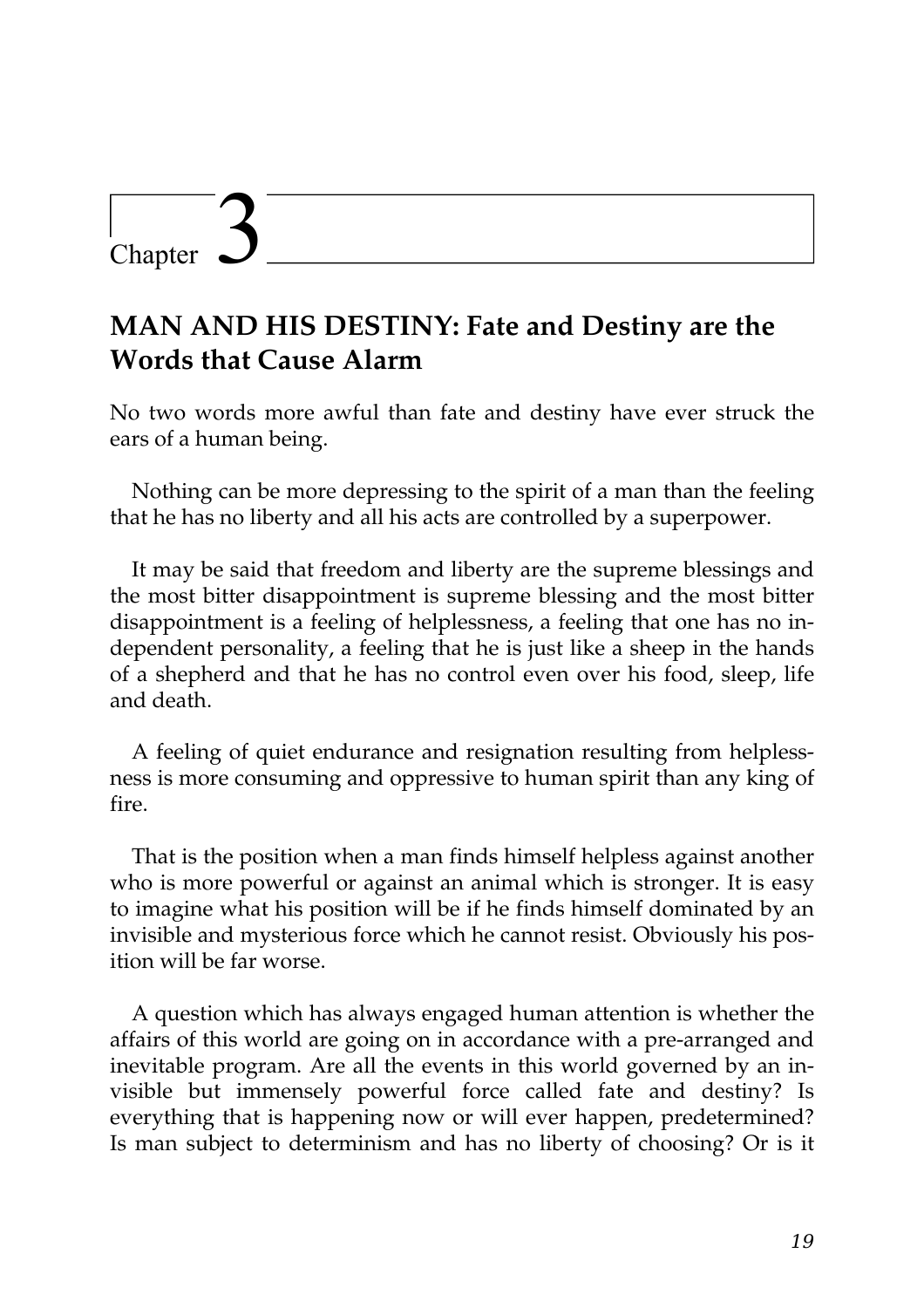that there is no such thing as fate and man is absolutely free to determine his own destiny? Or is it that actually there operates a third alternative, according to which all events of the world are governed by destiny, the influence of which extends to everything without exception, but still its irresistible influence does not curtail human liberty in the least. If this is the case, how is it to be explained?

The question of fate and destiny is one of the most equivocal philosophical questions. For certain reasons to be explained later, it has been a subject of dispute among the Muslim thinkers from the first century of the Hijri era. The various views held in this connection have caused many controversies and given rise to a number of sects in the Muslim world with queer results during the past fourteen centuries.

Though it is a so called metaphysical subject, for two reasons it also comes under the category or practical and social questions.

The first reason is that man's way of thinking about this question affects his practical life and social attitude.

It is obvious that the spirit and attitude of a man looking at himself as a being subject to inexorable determinism, is different from those of one who believes that he has been created free and hence he is master of his destiny.

Generally speaking, most of the philosophical questions do not affect the spirit, attitude and actions of man. The practical attitude and the social spirit of a person are not influenced by such questions as the temporal eternity or transcience of the universe, the finiteness or infinitude of its dimensions, the system of causation, the theory that many cannot emanate from one and the identicalness of the essence and the attributes of the Self-existent Being.

The second reason is that the doctrine of fate and destiny, despite its being a personal belief, comes under the category of the questions of universal application, for the number of people who are in search of its solutions is very large.

It is one of those questions which engage the attention of nearly all those who have some capacity of thinking over general questions.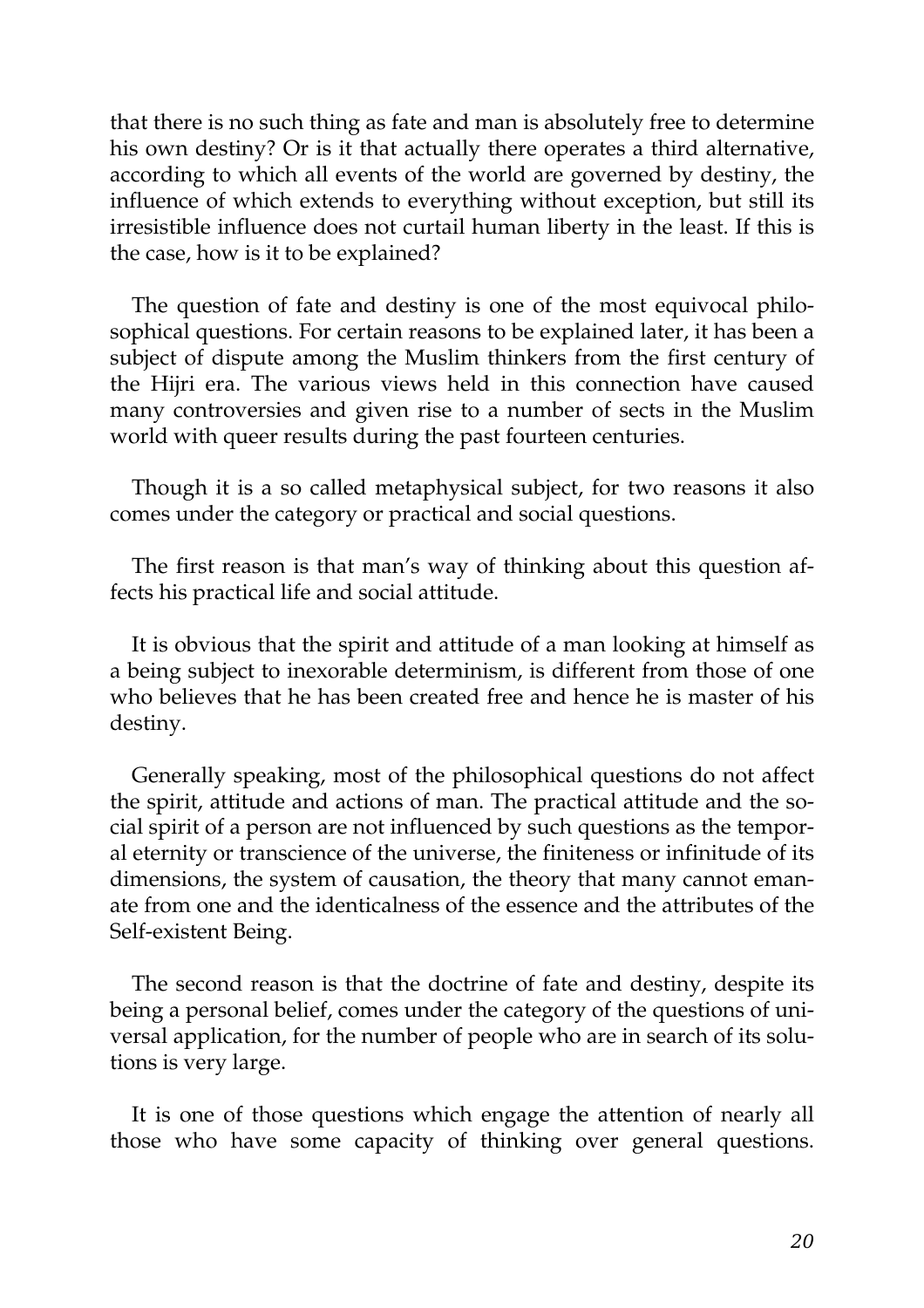Everybody is naturally interested in knowing whether he is at liberty to determine his course of life or it has already been irrevocably determined by his fate.

The scope of other philosophical questions is limited. They are only a matter of personal and private interest and do not attract such a general attention.

From these two view-points this question may be included in the category of practical, universal and social problems.

In olden days attention was seldom paid to the practical and social effects of this question. It was discussed only from theoretical, philosophical and scholastic points of view. But modern scholars give more heed to its practical and social aspects, and look at it from the angle of its effect on the way of thinking of the nations and their progress and decline.

Some critics of Islam hold that the biggest cause of the decline of the Muslims is their faith in fate and destiny. Now a question arises, if belief in destiny is a cause of the decline of an individual or a society, how is it that the early Muslims were not adversely affected by it. Did they not have a belief in destiny? Was this question introduced in the teachings of Islam later, as asserted by some European historians? Or is it that the nature of their belief in fate and destiny was such that it was not inconsistent with their faith in liberty and responsibility? In other worlds, did they believe that one's destiny was not absolutely beyond his control and that he could change it. If so, what was the basis of their thinking?

Leaving aside the basis of their belief, let us see what the Qur'an and the Imams say in this respect. Then we will see what way of thinking we should logically adobpt.

#### **VERSES OF THE OUR'AN**

Some verses of the Holy Qur'an expressly support the rule of destiny. They state that nothing happens in the world without the Will of Allah and that every event is already recorded in the 'Book'.

A few of the Qur'anic verses to this effect are quoted: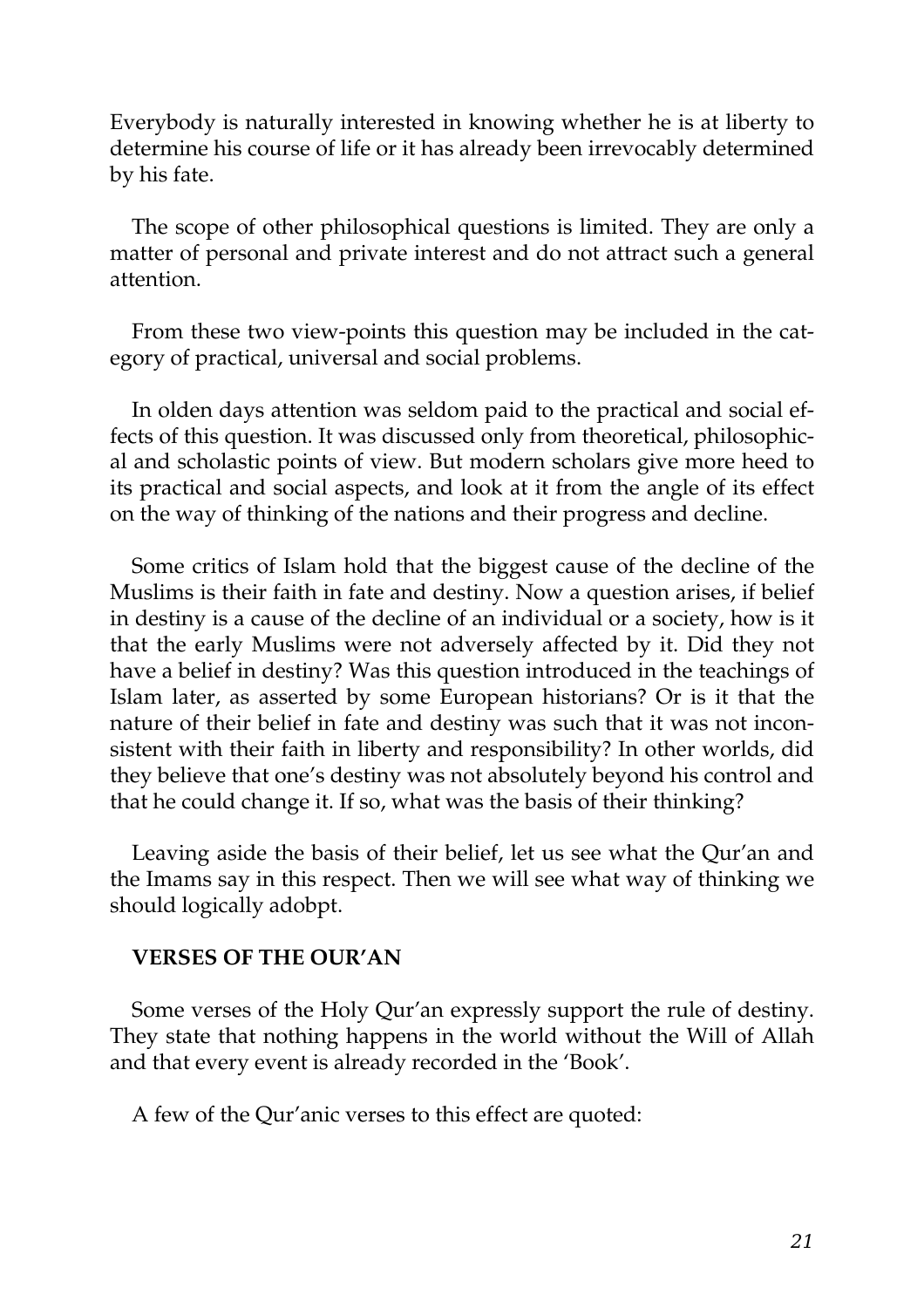*"Every affliction that falls on the earth or yourselves, already exists in a Book before it is brought into being by us. No doubt that is easy for Allah to accomplish".* (*Surah al-Hadid,* 57:22)

**"***With Him are the keys of the invisible. None but He knows them. And He knows what is in the land and the sea. Not a leaf falls, but he knows it, not a grain amid the darkness of the earth, nor anything green or withered but is recorded in a clear Book".* (*Surah al-An'am,* 6:59)

It is often seen that in the sentence, "there is nothing green or withered, but it is recorded in a clear Book", the word, Book is taken to be referring to the Qur'an, but it may be said with certainly that here the word, 'Book' does not refer to it. So far as we know, not a single reliable expounder of the Qur'an has interpreted the verse that way.

**"They said: Do we have any say in the matter? Muhammad, tell them: All matters belong to Allah. They try to bide within themselves what they do not reveal to you, saying: Had we had the matter in our hands, we would not have been slain there. Say: Even though you had been in your houses, those appointed to be slain would have been slain by your sworn enemies while you were in your beds".** (Surah Ale Imran, 3:154)

*"We hold the store of every thing and we send it down in an appointed measure".* (*Surah al-Hijri,* 15:21)

*"Allah has set a measure for all things".* (*Surah al-Talaq,*65:2)

*"Surely We created everything by measure".* (*Surah al-Qamar,* 54:49)

*"Then it is for Allah to have in error whom He will and to guide whom He pleases. He is the Mighty, the Wise".*(*Surah Ibrahim,* 14:4)

*"Say: Allah! Owner of Sovereignty! You bestow sovereignty on whomever you will and you withdraw from whomever you will. In your Hand is all that is good. No doubt you have power to do everything".* (*Surah Ale Imran,* 3:26)

There are other verses which indicate that man is free and he can change his destiny: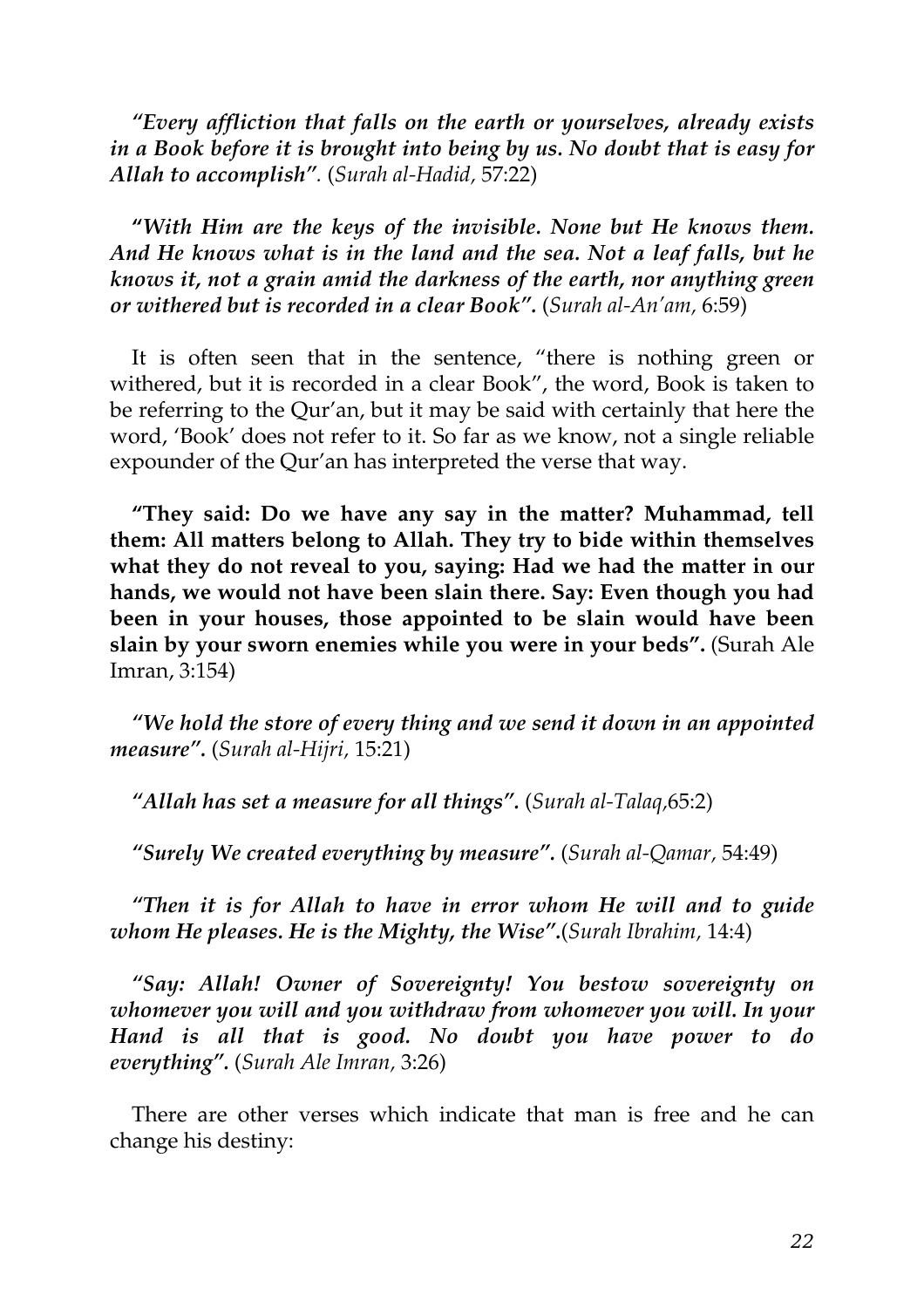**"Allah never changes the condition of a nation unless it change what is in its heart".** (Surah al-Ra`d, 13:11)

*"Allah coins a similitude: a town whose people that lived secure and well content. Its provisions came in abundance from every quarter, but its people denied the favours of Allah, so He afflicted them with famine and fear because of what they used to do".* (*Surah al-Nahl,*16:112)

*"Allah did not do injustice to them, but they had wronged themselves".* (*Surah al-Ankabut,* 29:40)

*"Your Lord does no injustice to His slaves".* (*Surah Fussilat,* 41:46)

*"We have shown man the right path. Now it is upto him to be grateful or thankless". (Surah al-Dahr,* 76:3)

*"Muhammad say: This is the truth from your Lord. Let him who believe in it, and let him who will reject it". (Surah al-Kahf,* 18:29)

*"Corruption has become rife on land and sea because of the misdeeds of the people". (Surah al-Rum,* 30:41)

*"Whoever seeks the harvest of the hereafter, We shall give it to him in abundance, and whoever seeks the harvest of the world, We give him a share of it. But in the hereafter he shall have no share". (Surah al-Shura,* 42:20)

*"As for him who desires the worldly pleasures, We swiftly provide in this world whatever We will to whomever We please. Then we assign to him Hell in which he shall burn despised and rejected. As for him who desires the hereafter, strives for it as he should, and is a true believer, it is such people whose efforts shall be appreciated by Allah. Each group will receive its share from the bounty of your Lord. And the bounty of your Lord is not limited"(Surah al-Isra',* 17:18-20).

There are many other verses of both the categories. Most of the expounders of the Qur'an and the scholastic theologians consider the verses of the two categories to be contradictory to each other. According to them it is necessary to accept the verses of one category and explain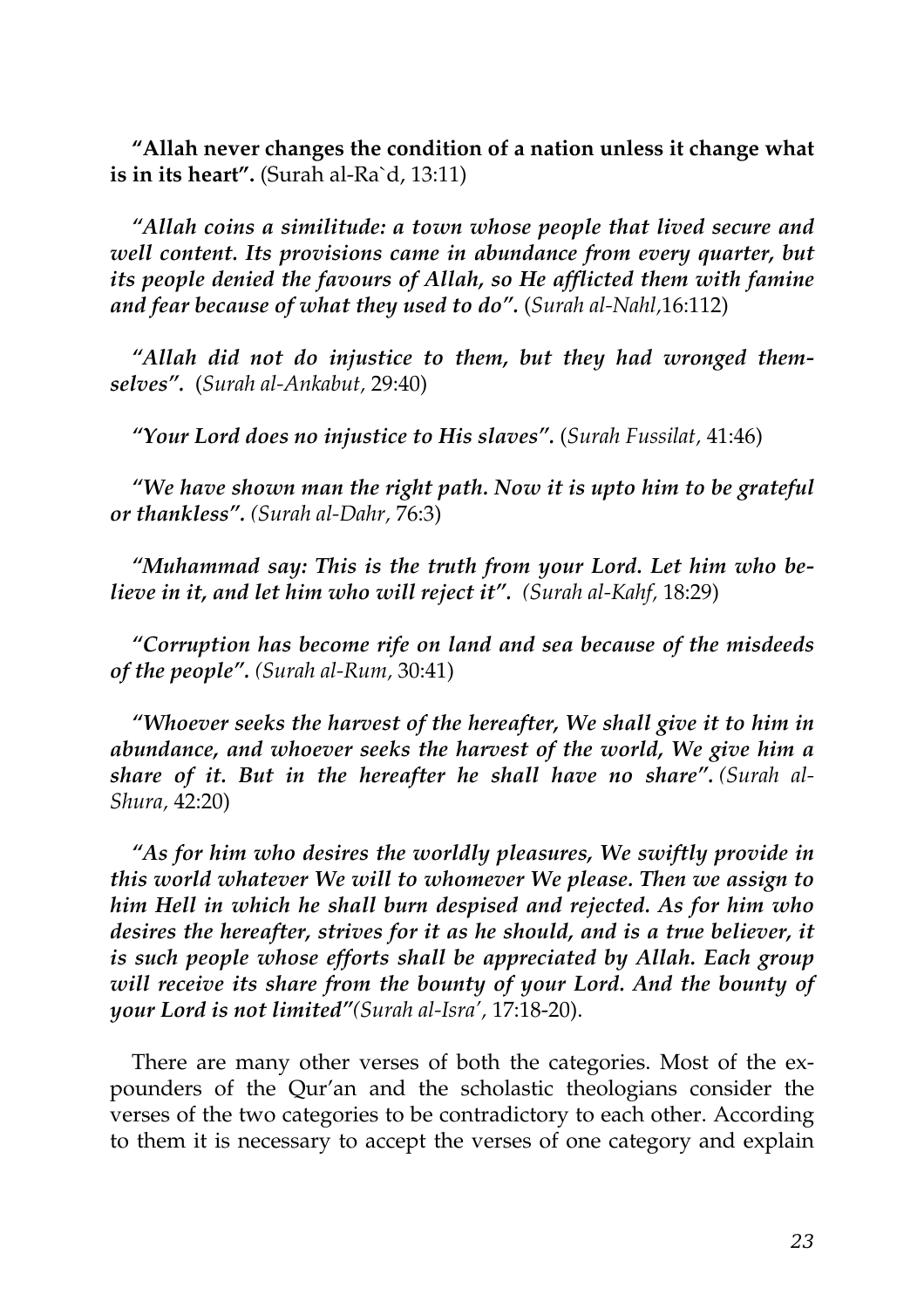away those of the other. This way of thinking appeared in the second half of the first century. The exponents of human liberty and the doctrine of free will tried to interpret the verses of the first category. They came to be known as the Qadarites. Another group inclined to the doctrine of predestination, interpreted the verses of the second category, and was called the Jabarite or predestinarian. Gradually two big groups of the scholastic theologians, two schools of theology came to be recognized. They absorbed in their ranks both the Jabarites and the Qadarites which ceased to exist independently. The Ash'arite school advocated predestination and the Mu'tazailite supported doctrine of free will.

### **QADARITE**

We have used the word, Qadarite for the advocates of human liberty and free will. This term has been used in this sense by most of the scholastic theologians. In the religious reports also this word mostly has the same meaning. Anyhow, occasionally this term has been applied to the Jabarites also. On the whole, both the exponents of free will and predestination did not like themselves to be called the Qadarites, and applied this term to their oponents. The reason of this abhorrence was that a hadith was current according to which the Holy Prophet (s) was reported to have said that the 'Qadarites were the Magians of the Muslim *ummah* (nation)'. The Jabarites said that the term, 'Qadarites' referred to those who denied *taqdir* (destiny). Their opponents held that the Qadarites were those who believed that everything, including human acts, was predestined. Anyhow, for two reasons this term stuck to those who denied destiny: Firstly because the Ash'arite school became popular and the number of its opponents went on decreasing and secondly because the Qadarites were compared to the Magians, who were known to be confirming Divine destiny to what they called 'good'. Evil was ascribed by them to Ahriman (Devil).

### **CONFLICTING VIEWS**

We have already said that according to the most of the interpreters of the Qur'an as well as the scholastic theologians, the Qur'anic verses in respect of destiny and human free will are conflicting and hence it was necessary that the verses of one of these two categories should be interpreted in a way different from what they apparently convey.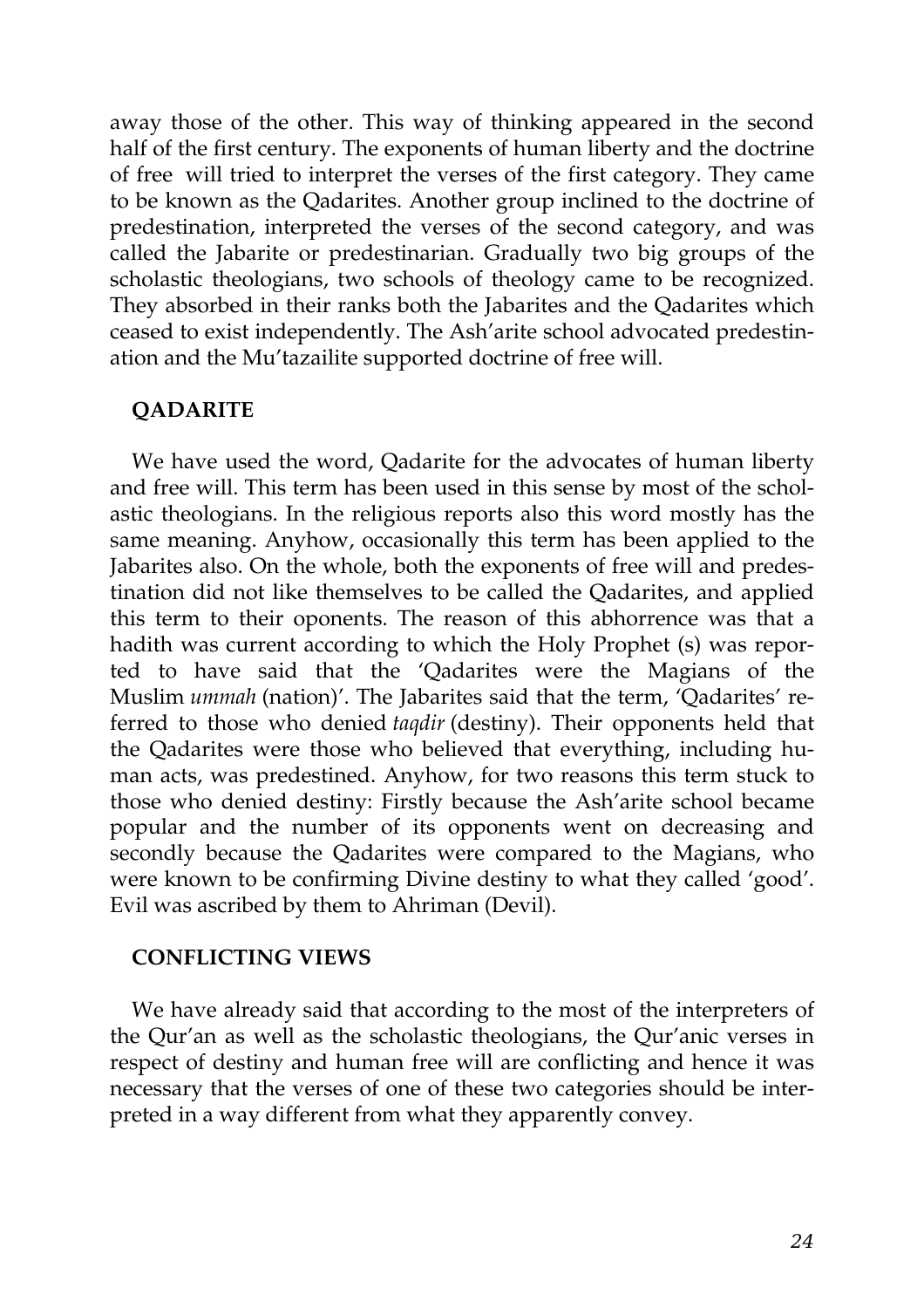It may be mentioned here that there are two kinds of contradiction. Sometimes a statement expressly contradicts another. For example, someone says: "The Holy Prophet died in the month of Safar". Another person says. "The Prophet did not die in the month of Safar". In this case the second statement expressly repudiates the first. But sometimes the position is some what different. The second statement does not contradict the first, but the truth of the second implies its falsity. For example, someone says: "The Prophet died in the month of Rabial-Awwal". It is self-evident that if the Prophet died in the month of Rabi`al-Awwal, he could not have died in the month of Safar.

Now let us see how the verses of the Qur'an in regard to fate and destiny on the one hand, and human liberty and free will on the other are mutually incompatible. Are they of the first type and expressly contradict each other, or of the second and the import of the verses of one category denies that of the verses of the other category.

There is no doubt that the Qur'anic verses on this subject do not expressly contradict each other. The position is not that the verses of one category say that everything is destined and those of the second declare that there is no such thing as destiny; or that the verses of one category say that man is free and has a choosing power, but those of the second category assert that man is not free and has no choice. No verses of the Qur'an deny that the Knowledge of Allah is all-comprehensive and that everything depends on His Will.

The reason why the two sets of these verses are considered to be conflicting is that the scholastic theologians and some commentators of the Qur'an think that destiny implies that man is not free. According to them destiny and liberty are mutually inconsistent. They argue that the fact that everything is within the Knowledge of Allah means that everything has been predetermined by Him. Should it be admitted that man exercise his own free will, Allah's Knowledge may on many occasions prove wrong.

In contrast, if it is true that man is master of his destiny and an effective factor in making or marring his fortune that automatically means that nothing is predestined.

Hence, one out of these two sets of verses needs interpretation.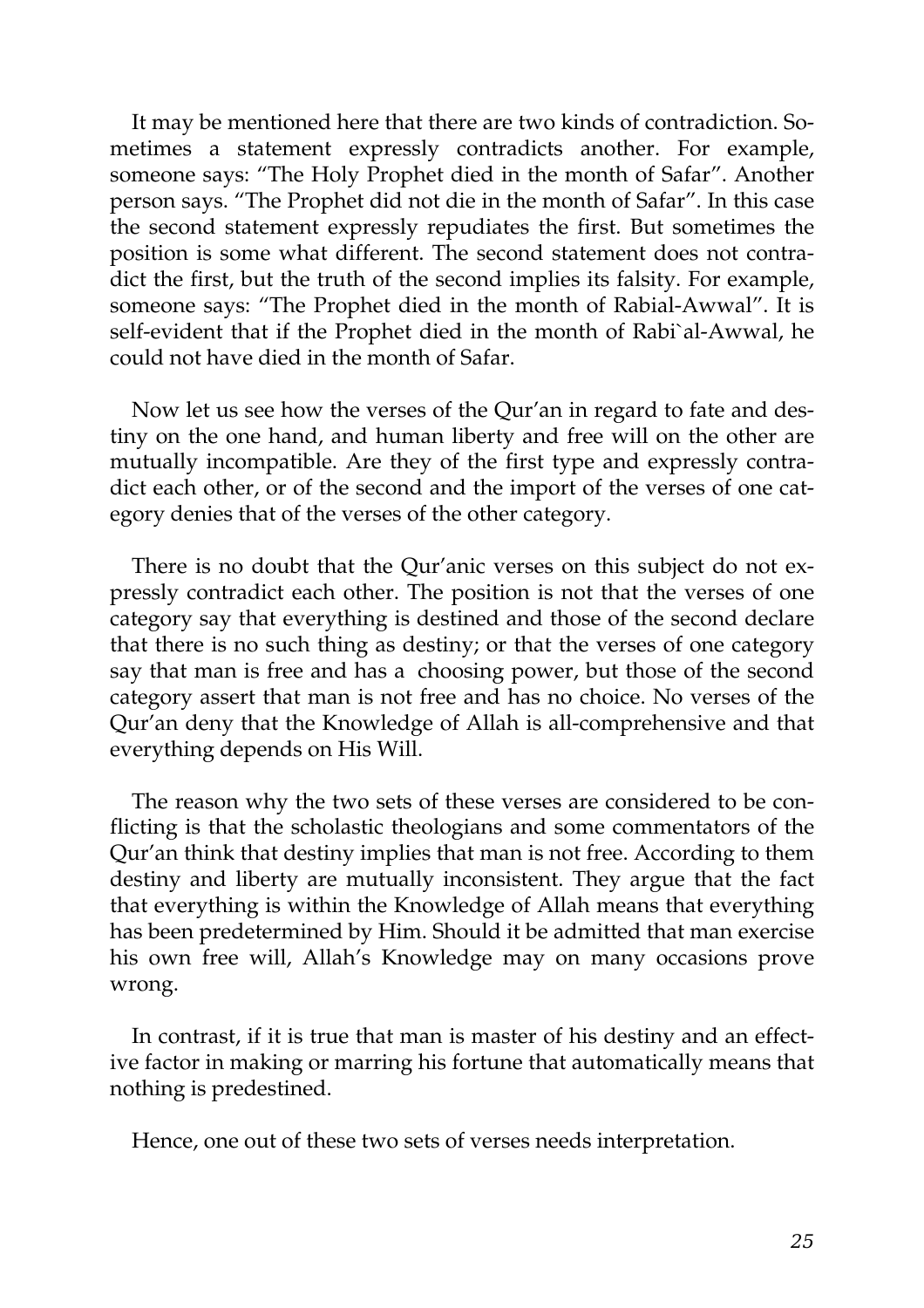The commentaries of the Holy Qur'an and the scholastic books of the Ash'arites and the Mu'tazilites are full of explanations and interpretations on this point. The Mu'tazilites explain the verses referring to destiny and the Ash'arites interpret those related to free will. To see the specimens of these interpretations a reference may be made to Tafsir al-Kashshaf by Zamakhshari, whose way of thinking is that of the Mu'tazilites.

Now let us see if it is feasible to have a third view which may resolve the apparent conflict between the belief in fate and destiny on the one hand and Allah's Omnipotence and His Omniscience on the other. If we can find such a proposition there will be no need of interpreting any set of the Qur'anic verses.

As we will see later there already exists a third view, according to which there is no actual conflict between these two sets of the Qur'anic verses. As a matter of fact, conflict has been created by a misunderstanding on the part of some theologians and commentators.

On principle it is meaningless to say that there is any contradiction in the Qur'an and that it is necessary to reconcile the conflicting verses. The fact is that there is not a single verse which may require any reconciliation. That is not the case even with the so called most equivocal verses. The consistency of the Qur'an is a subject which requires detailed discussion, but it is beyond the scope of this book. Anyhow, it may be said safely that constancy is one of the most miraculous aspects of the Holy Book.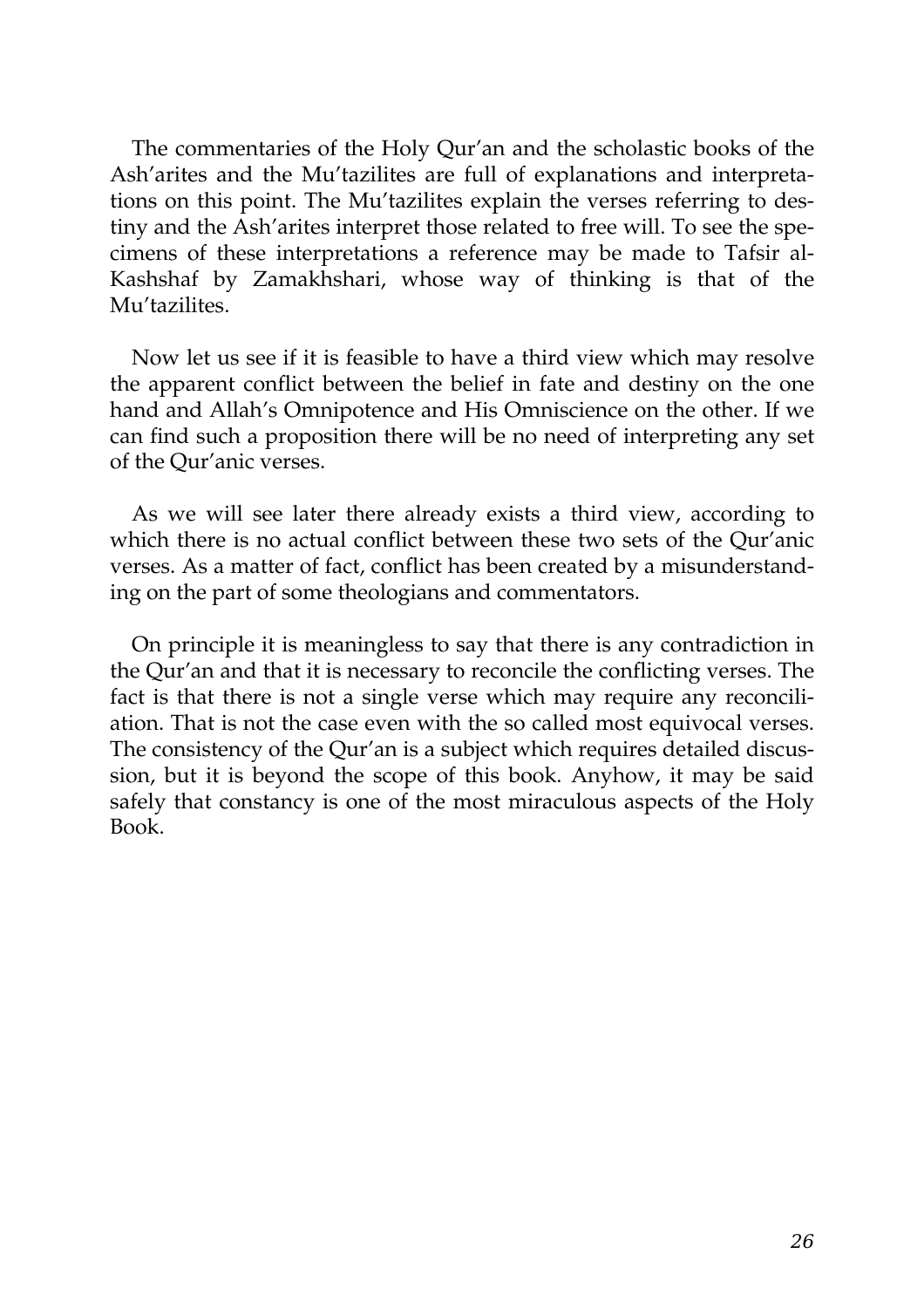## Chapter

### **Evil Effects of the Doctrine of Predestination**

There is no doubt that the doctrine of predestination, as enunciated by the Ash'arites, who maintain that man absolutely lacks liberty and freedom is dangerous. It paralyses the spirit and will of man. This doctrine encourages the oppressors and binds the hands of the credulous oppressed. Those who are able to occupy wrongly a position which they do not deserve or acquire wealth by unlawful mean, always talk of the blessing and favour of Allah. They say that He favours whomsoever he likes. His bounty is endless. That is the plea advanced by them to justify their unlawful gains. The under-privileged do not dare to make any protest, because they think that their protest would amount to raising objection against what Allah has ordained. Hence they endure their lot patiently. This doctrine provides the unjust an easy pretext of absolving himself of the responsibility of his misdeeds. The persecuted believes that whatever befalls him, is directed from Allah and therefore to fight against any act of injustice and tyranny is not only absurd but is also immoral.

A believer in predestination does not care to promote his personality, to reform his moral conduct and to control his actions because he disbelieves in the system of cause and effect and gives no heed to the relationship between man, his deeds and his spiritual and moral personality on the one hand and his happy or miserable future on the other. He leaves everything to his fate.

### **POLITICAL MISUSE**

History show that during the Umayyad period the rulers made full use of the doctrine of fate and destiny. They were staunch supporters of predestination, and persecuted those who preached self-respect, liberty and free will. That is why this sentence became proverbial: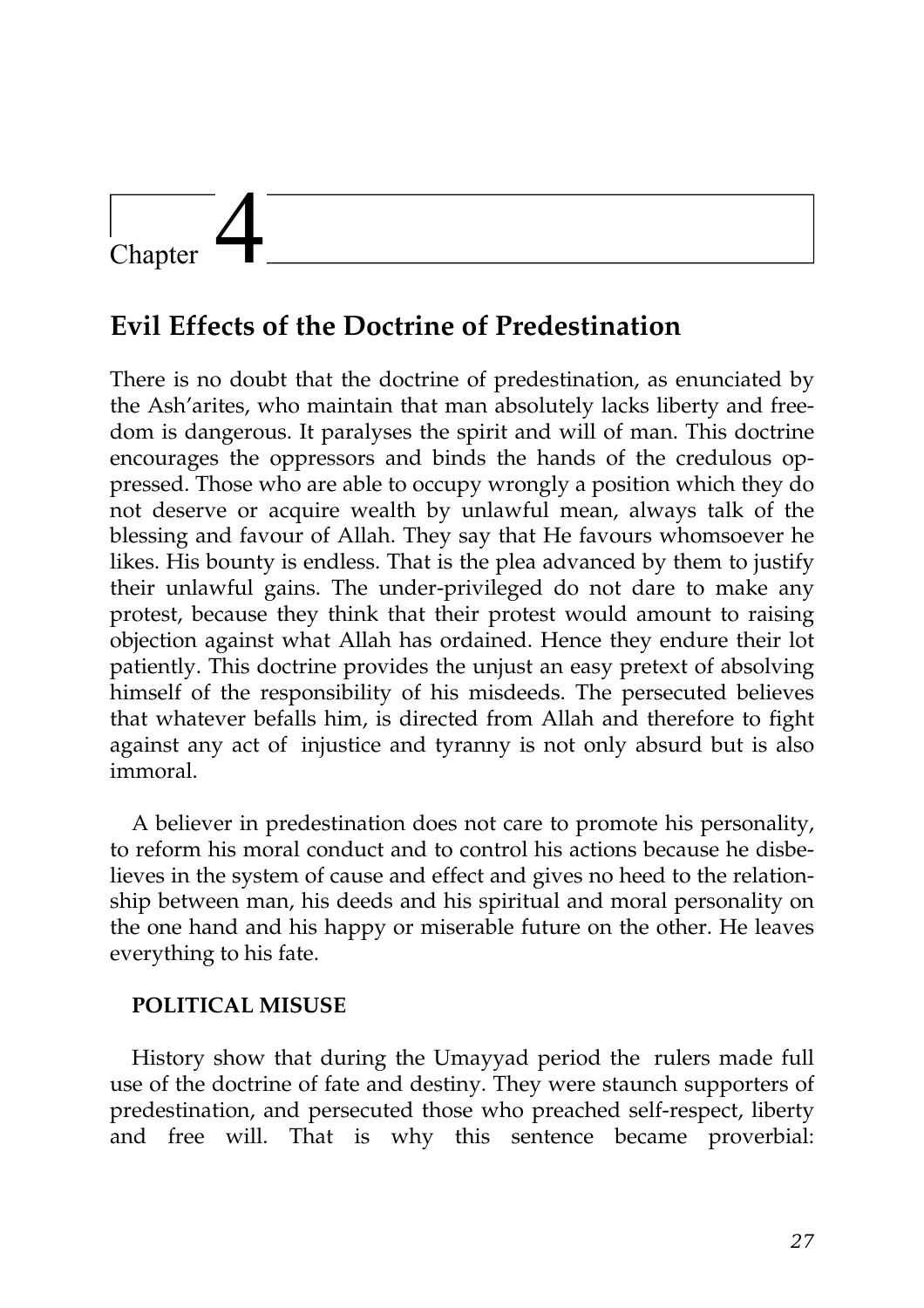"Predestinarianism and anthropomorphism are the doctrines of the Umayyads and justice and monotheism are the doctrines of the Alawis."

The earliest supporters and advocates of human liberty and free will during the Umayyad period were Ma'bad al-Juhani, an Iraqi and a Syrian known as Ghaylan of Damascus. These two persons were known for their honesty, integrity and faith. Ma'bad took part in the uprising of Ibn al-Ash'ath and was killed by Hajjaj. Ghaylan was hanged by order of Hisham ibn Abd al-Malik, who received a report about what he preached.

In his history of scholastic theology Shibli Nu`mani says: "Though the stage was now fully set for the eruption of schisms in Islam, they started under political impetus. As during the Umayyad period injustice and tyranny were rampant, naturally the people were agitated and commotion existed everywhere. But whenever anybody made any complaint, the partisans of the government tried to silence him by saying that everything was ordained by Allah and none should utter a word against His will. "We believe that good fortune and ill-fortune both are from Allah".

Ma'bad Juhani was a very bold and frank man. One day he asked his teacher, Hasan Basri if the question of fate and destiny as raised by the Umayyads, was right. Hasan said: "They are the enemies of Allah. They are liars".

The Abbasids were the political enemies of the Umayyads. Their policy was different. Some of them, especially Mamun and Mu'tasim supported the Mu'tazilities who believed in human liberty. Still a new leaf was turned from the time of Mutawakkil, and official support was given to the doctrine of predestination. Since then the Ash'arite creed became popular in the Muslim world.

There is no doubt that the popularity and influence of the Ash'arties had a great impact on the Muslim world. Though the other sects, such as the Shi'ah did not officially follow them, yet even they could not escape from being influenced by them. The Shi'ah doctrine differs from that of the Ash'arites, though it is not in cent per cent agreement with that of the Mu'azilites also. Anyhow in the Shi'ah literature in Arabic and Persian there is not so much mention of human liberty as of man's being subject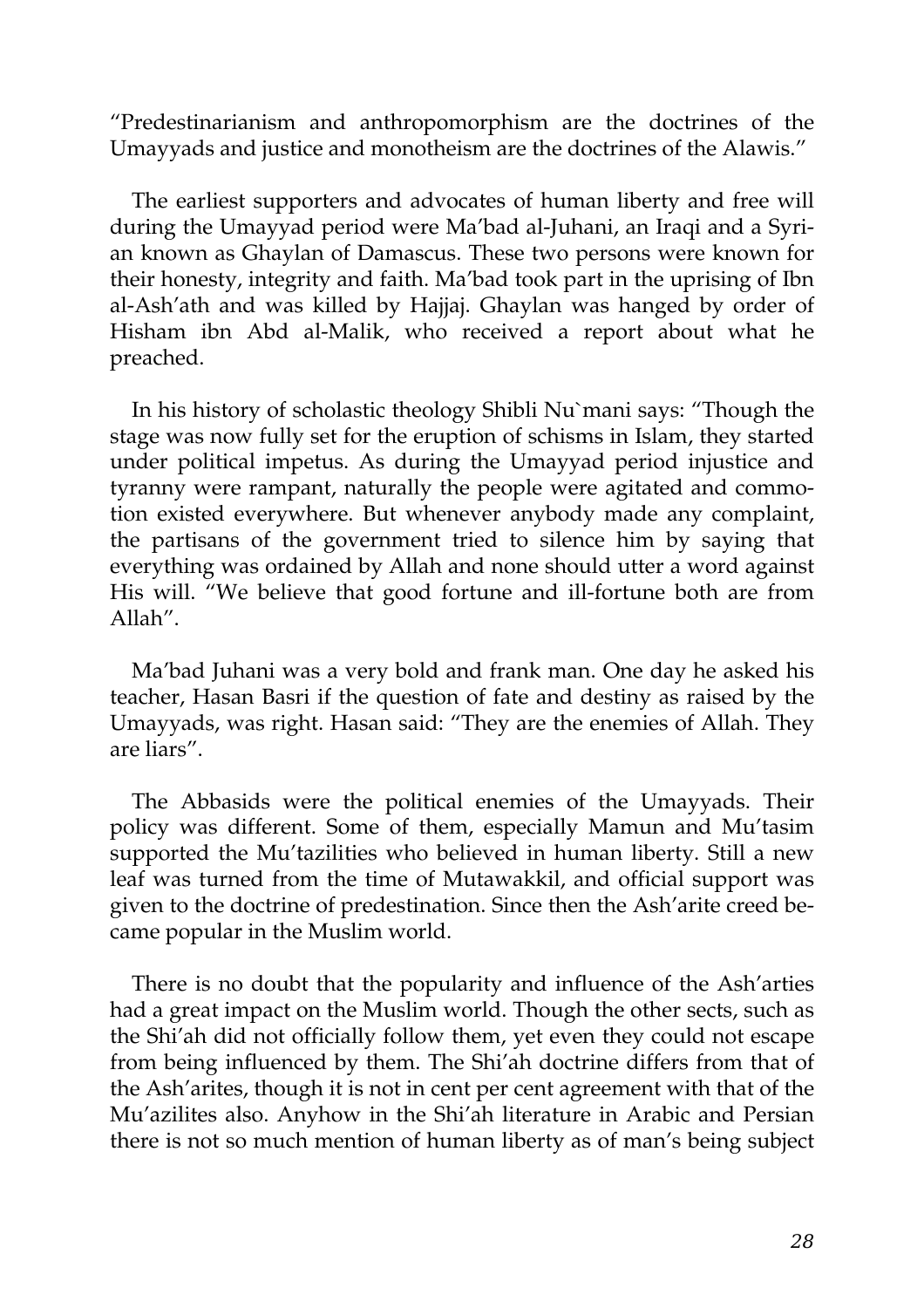to his destiny, though the Imams of the Holy Family have expressly declared that the belief in fate is not on the whole inconsistent with the idea of human volition.

The words, fate and destiny have become awful and frightening because with the domination of the Ash'arite school in the Muslim world and it's influenced over Islamic literature, these words have become synonymous with compulsion, lack of liberty and illogical control of human actions and behavior by an invisible force.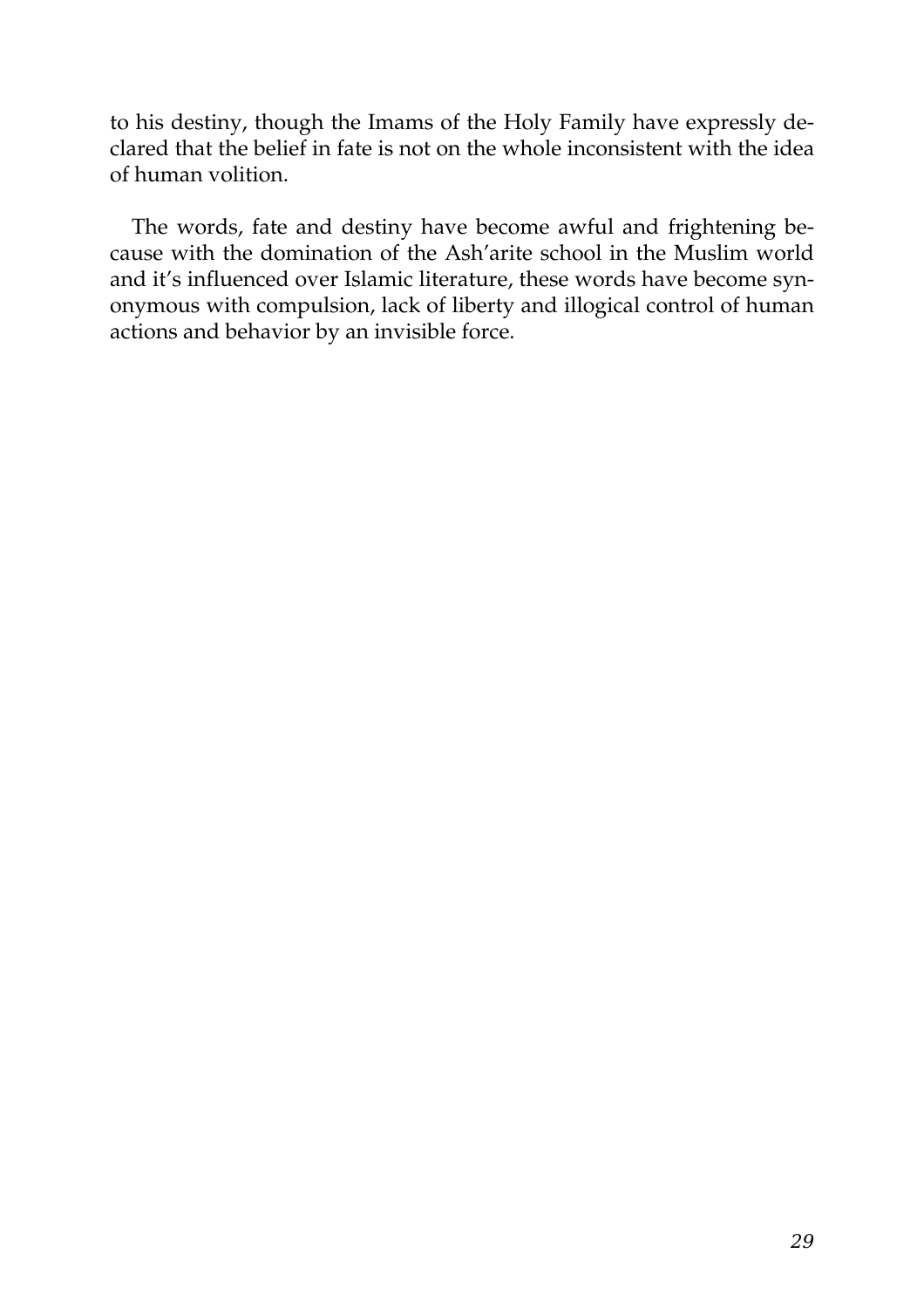## Chapter

### **Onslaught of Christian Europe on Islam**

This aspect of the question provided a pretext to the Christians of Europe to assert that the main cause of the decadence of the Muslims is their belief in fate and destiny and that Islam is a predestinarian system which totally deprives man of his liberty and volition.

While in Europe, Sayyid Jamal al-Din al-Afghani (1839 – 97), took notice of this criticism and replied to it in his articles. In the introduction of an article he said that if the spirit of a people was not pure and congenial, even the pure tenet of its faith were bound to be perverted. In their new form they only would add to its misery and error. They would be converted into a force which would lead it to further wicked deeds.

He further said: The true doctrine of fate and destiny has been greatly misunderstood by the uninformed. The Europeans are mistaken when they say that a nation believing in this doctrine losses its boldness, courage and other good qualities, and that all the undesirable qualities of the present day Muslims are the outcome of this very belief. Today the Muslims are poor. They are politically and militarily weaker than the European nations. Corruption, malice, dissension, disunity, ignorance, lack of insight and satisfaction with a subsistence level of living are rampant among them. They are not concerned with their progress and are not keen to pushing back their enemy. The ruthless armies of the enemy are attacking them from all sides, but they are not perturbed. They submit to every humiliation. They have fallen into slumber and left the treasures of wealth and independence to their enemies and the aliens.

He continued to say: The Europeans ascribe to the Muslims all the evils we have enumerated. According to them all these are the products of a belief in fate and destiny. They say if the Muslims will continue to stick to this belief for some time more, they will be doomed.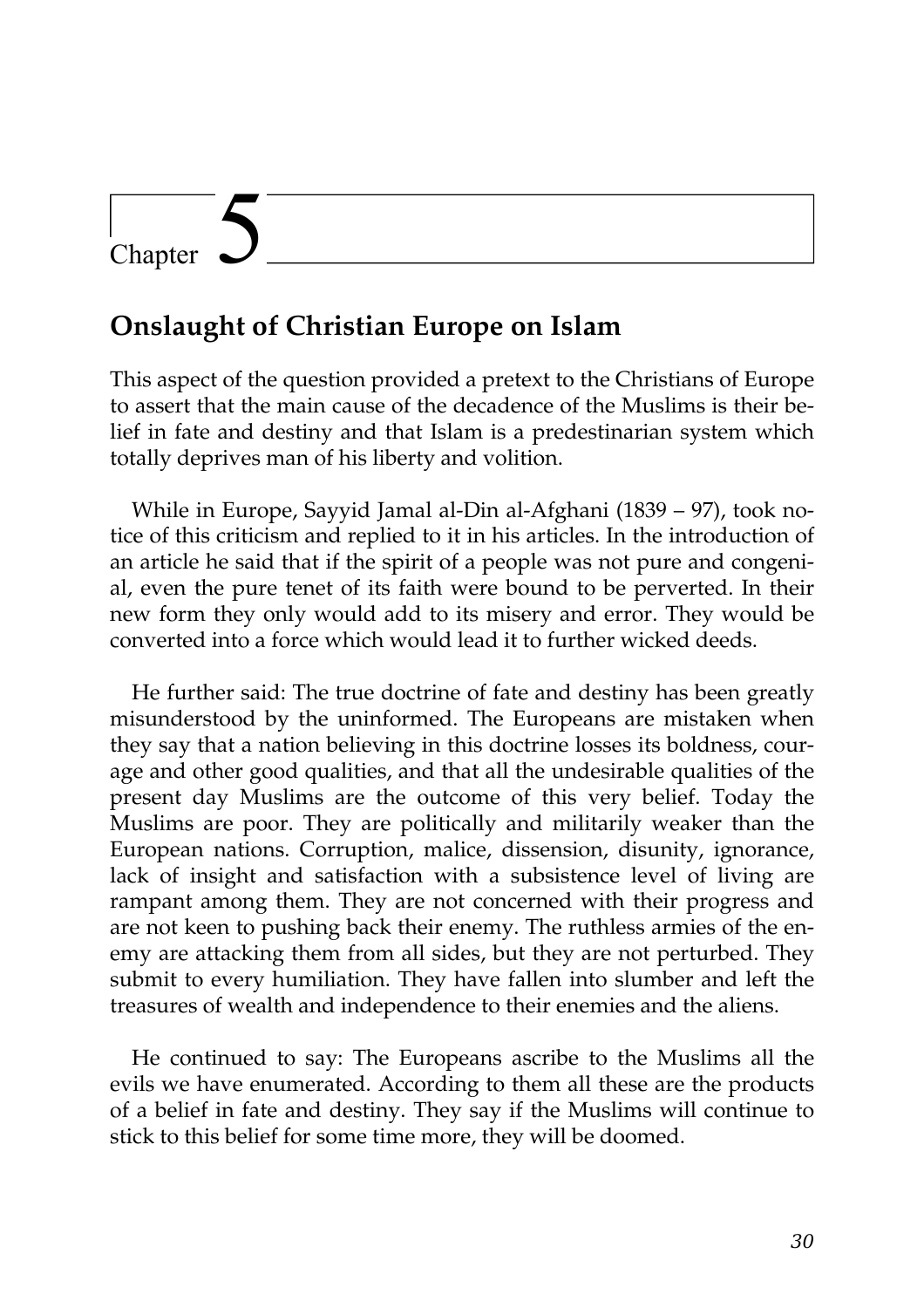He added: The Europeans do not differentiate between a belief in fate and destiny and a belief in predestination according to which man has no liberty of action.

#### **MENTAL COMPLEX**

From the foregoing it should not be concluded that the question of fate and destiny and that of predestination and free will have arisen among the Muslims for any social or political reasons. As we will explain later these questions are primarily a scientific problem, a philosophical unknown, and a mental complex. They arise for every individual and every nation which is capable of thinking over general questions. Probably there is no nation in the world which has not thought over them in one way or other.

#### **MATERIAL PHILOSOPHY AND DESTINY**

Some people are under the impression that this dilemma presents itself only to those who believe in religion, and the materialists are not faced with any such problem.

This is a false impression. The people having the material way of thinking are also faced with this problem, though with a little difference.

According to the law of causation every event and every phenomenon is the product of one or more causes, and that cause (or causes) in turn is the product of some other cause or causes. It is an indisputable corollary of this law that in the presence of the relevant cause the effect must appear and in the absence of it, the appearance of the effect is impossible.

The materialists accept this relationship between a cause and its effect and consider it to be the basis of their material philosophy. Now obviously the human acts like all other phenomena must be governed by this law. They cannot be an exception to it. If that is so where can theory of free will and human liberty stand?

This is why we see that in all old and new philosophical systems the problem of compulsion and free will exists quite well. As we will explain later, some variation in the nature of the problem makes no substantial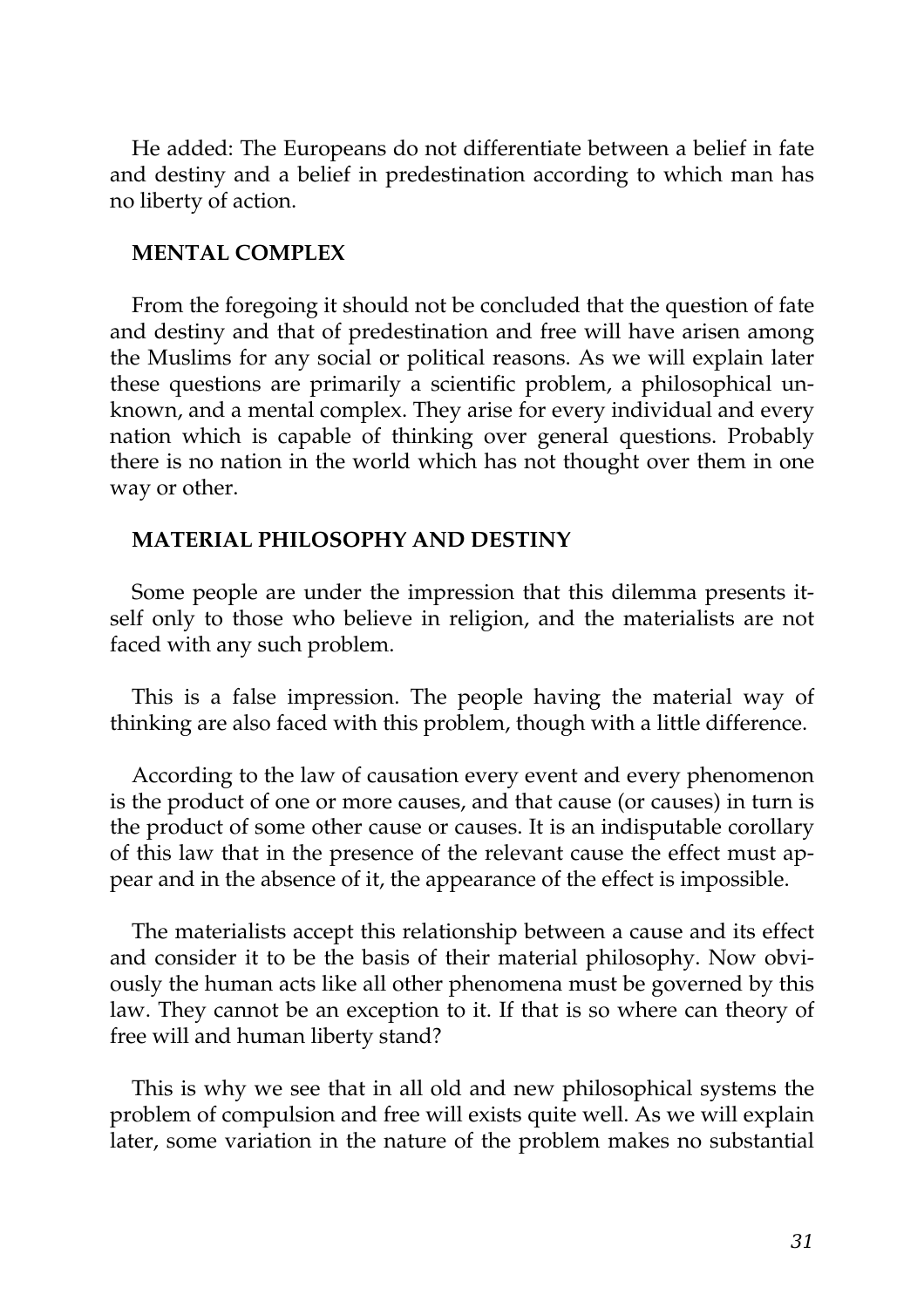difference In fact the belief in fate and destiny has certain advantages that are missing in the belief in physical compulsion.

#### **ONENESS OF ALLAH AND HIS PURITY**

The dilemma faced by the theologians and the religious philosophers was that they on the one hand believed that nothing could happen without the Will of Allah and on the other knew that nothing dirty or wicked could be ascribed to Him. Consequently they wavered. Some of them held that human acts and deeds, which could often be dirty or wicked, were not subject to the Will of Allah. Others maintained that everything was subject to His Will because He alone is the Primary Cause of the existence of everything.

It is reported that Ghaylan of Damascus who was a supporter of free will once said to the well-known scholar, Rabi'ah al-Ray: "Do you think that Allah likes to be disobeyed?" What he meant was the Rabi'ah believed that even the sins occurred by the Will of Allah. Rabi'ah at once resorted: "It is you who believe that Allah is disobeyed against His will". He meant that according to the belief of Ghaylan it was possible that something might happen which Allah did not will.

Once while Abu Ishaq Isfarayini was sitting with Sahib Ibn Ubbad, Qazi Abd al-Jabbar, a Mu'tazilite arrived. As soon as Qazi Abd al-Jabbar who denied the generality of fate and destiny, saw Abu Ishaq, he remarked: "Glorified be He who is free from every indecent thing". He meant that Allah was above – that indecent things be ascribed to Him. He alluded to the belief of Abu Ishaq that everything was from Allah which necessarily meant that indecent things wee also from Him. Abu Ishaq retorted without hesitation and said: "Glorified be He in Whose domain nothing happens except that which He Wills". He meant that according to the belief of the Qazi, the things which Allah did not will could happen. Such a belief went against the cardinal tenet of monothesism.

As we have pointed out earlier, so long as this question was not affected by political and social motives, it was purely a philosophical problem. A certain section of the people could not acquiesce in the belief that evils and vices were imputable to Allah. They considered Him to be far above such things. Another section which was more familiar with the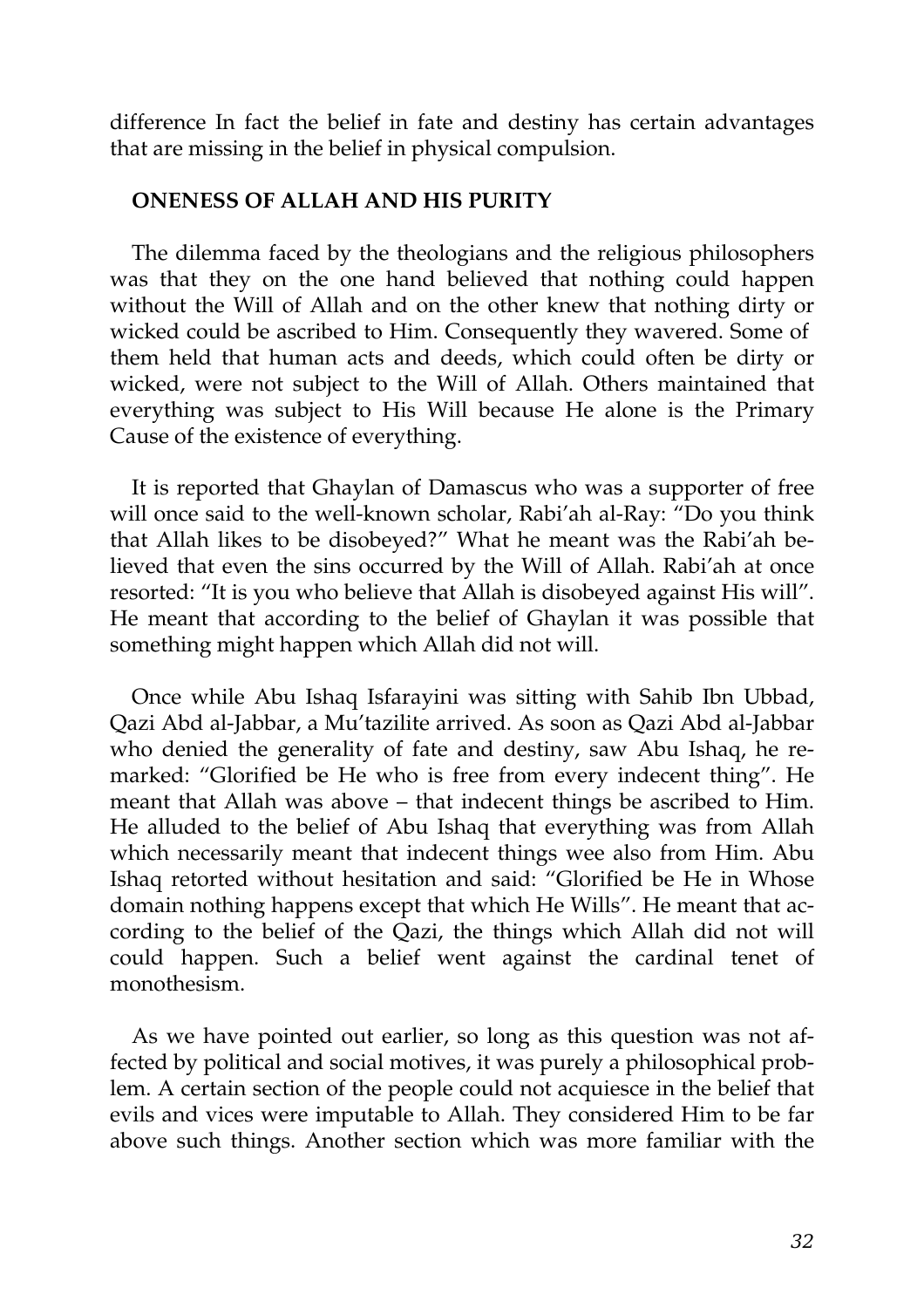idea of monotheism, believed that in the universe everything was sustained by Allah and hence the existence of anything capable of taking an independent action against His Will was untenable. This difference of view gave rise to divergent creeds.

Each section tried to prove the correctness of its idea by leveling criticism against that of the other but without being able to answer the objections raised against its own point of view. A reference to the books of scholastic theology will make what we mean clear. The fact is that neither of the doctrines of fate defensible in the form in which they are enunciated by their respective exponents. If both sections could understand that what they say is only partially true, the dispute would have been settled. In fact the belief in fate, destiny and monotheism does not necessarily mean predestinarianism, nor does the doctrine of free will imply the negation of fate.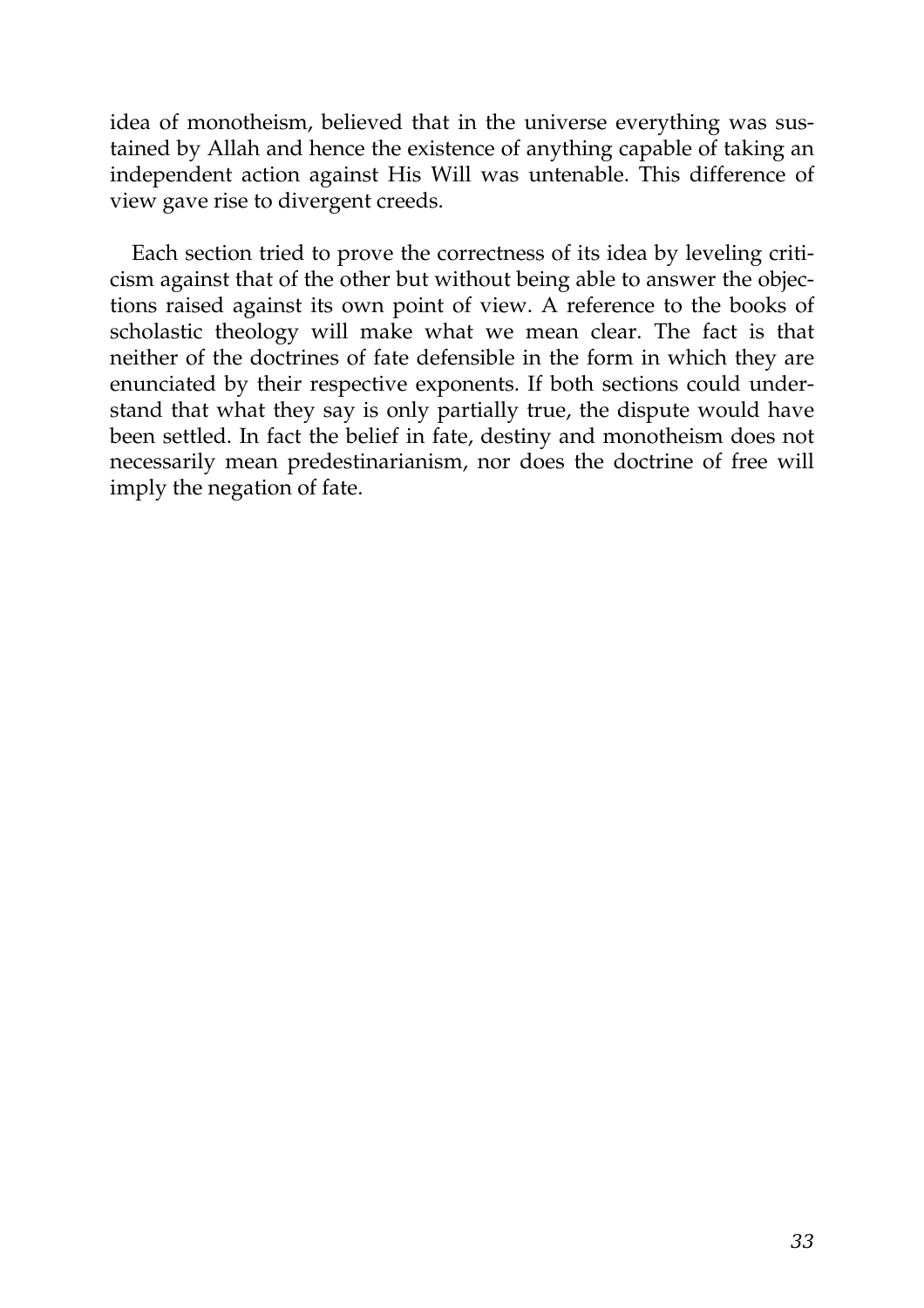## Chapter

### **Literal Meanings of `Qadha' and `Qadar'**

In Arabic the words 'qadha' and 'qadar' are used for fate and destiny. The word, 'qadha' means to decide; to settle; to judge. A 'qadhi' (judge) is called so because he decides judicially between the litigants. In the Qur'an this word has been used frequently with reference to both man and Allah. It has been used in the sense of giving a final verdict and taking a decisive action.

The word, '*qadr*' means to measure; to assess; and to determine. It also has been used in the Qur'an frequently.

The events of the world are said to be dividedly decided because they take place within the Knowledge of Allah and are subject to His Will. They are said to the divinely determined because their time, place and nature are determined in accordance with a system fixed by Allah.

We skip over the questions raised and the terminology used in this connection by the scholastic theologians for what they have dwelt on mostly relates to such questions as Allah's Knowledge and its degrees.

The only question which we may take up in the course of our present study is that the events taking place in the world may be looked at from three angles. Either we may say that they have no past. In other words, an event which takes place at any time is not related to anything preceding it, nor does its existence depend on anything prior to it. Its temporal and spatial characteristics and its scope and extent were not determined in the past.

If this hypothesis is accepted, there is no meaning of destiny. According to this theory the destiny of a thing is not predetermined at the stage of the existence of another thing preceding it, for there is no existential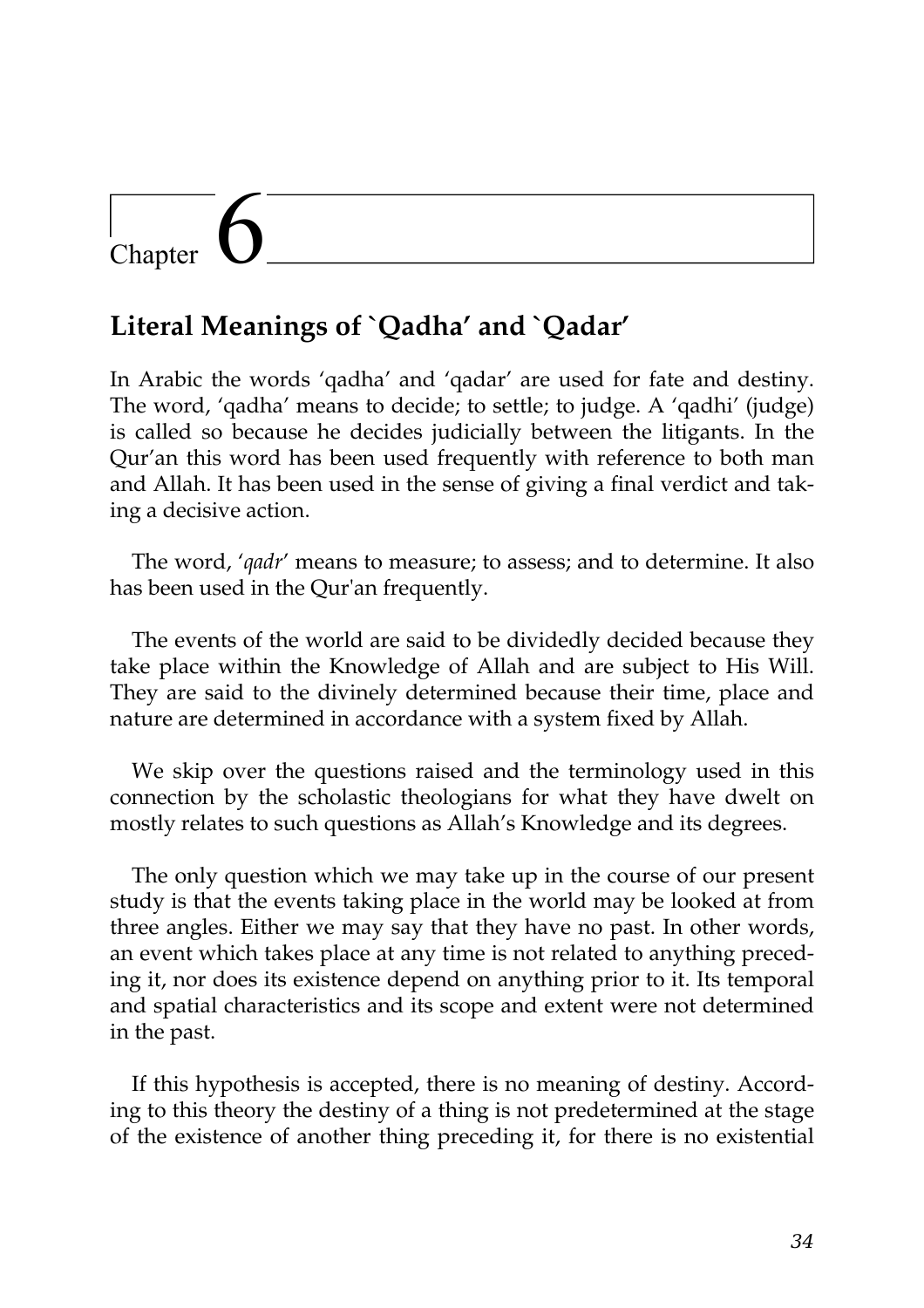link between the two. If we accept this view, we will have to deny the principle of causation totally and will have to explain unscientifically all events as mere accidents.

However the principle of causation and the existence of an essential link between various events are fact, which are undeniable. Everything acquires its inevitability and its existential characteristics from some other thing or things preceding it. The principle of causation is in a way the basis of all human knowledge.

Another possibility is that we should maintain that every event has a cause, but deny that every cause necessitates a particular effect and that every effect can emanate only from a particular cause. In this case we can believe that the whole universe has not more than one cause and agent and that is Allah. All existing things and all events emanate from Him directly. His Will attaches to every event separately. His Will and Knowledge of everything is independent of His Will and Knowledge of any other thing.

In this case we can say that there is no agent except Allah. He knows from eternity that such and such event will take place at such and such time, and that event must perforce come into existence at that particular moment. No other factor affects the existence of that event. Human deeds and acts also being a kind of event, emanate direct from the Will and Knowledge of Allah. The human will and power are only a facade or a mere illusion, and not actually effective in bringing about any event.

This is true predestinarianism, that is the view which if held by a person or a nation, will certainly lead them to ruination.

This view, besides the practical and social evils which it entails is logically absurd. There is no doubt that it does not stand to reason. The system of causation or the connection of causes and effects is undeniable. Not only physical sciences and perceptual and experimental observations prove the existence of a system of causes and effects, but also there are very strong philosophical arguments in support of it. The Holy Qur'an also endorses the doctrine of causation.

According to the third view, all the events in the world are governed by a system of causation. Every event acquires its inevitability and its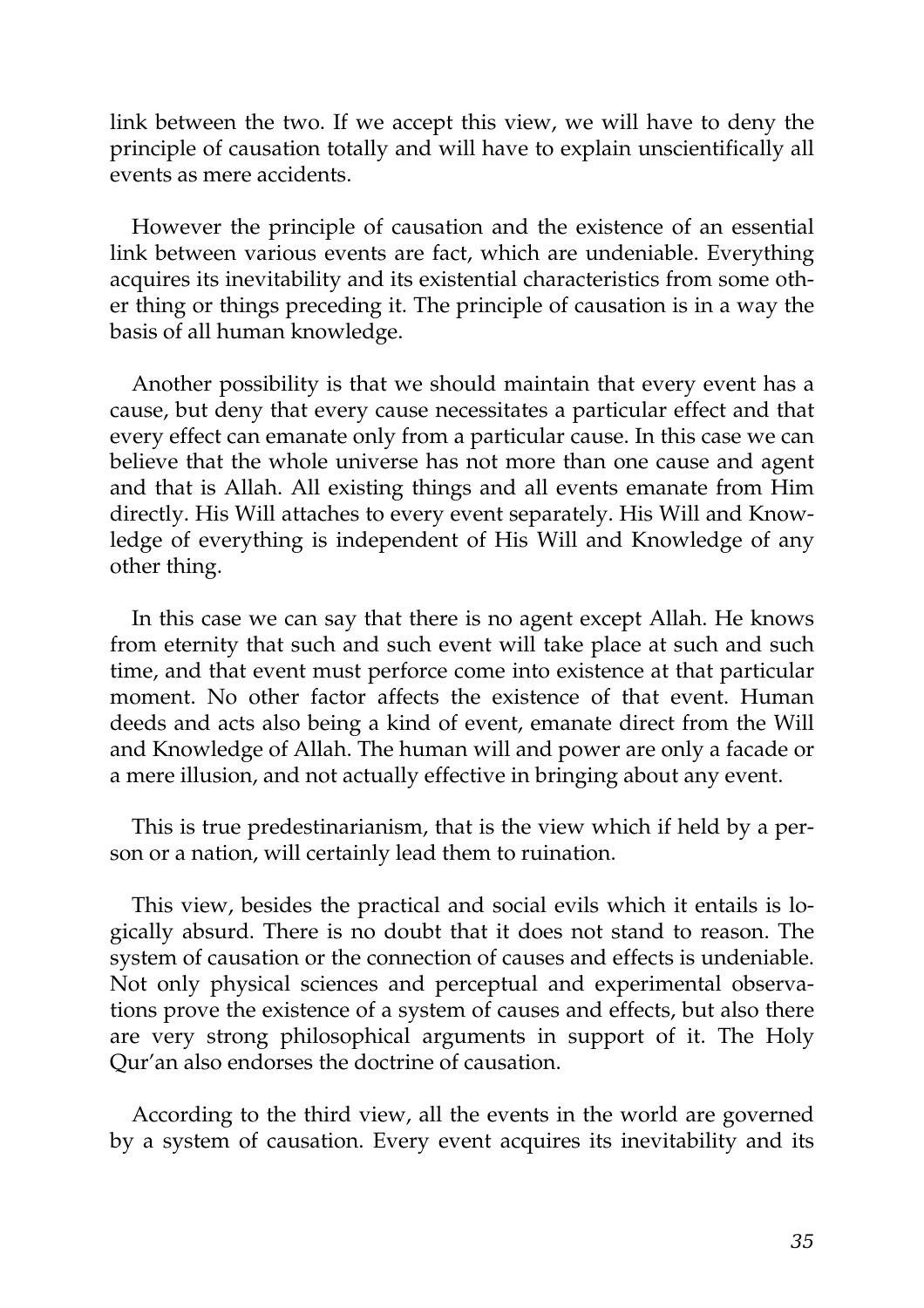existential characteristics from the causes proceeding to it. There exists an unbreakable link between the past, the present and the future, that is between every phenomenon and its preceding causes.

According to this view the destiny of everything in existence is in the hands of some other thing which is its cause, which has necessitated it and has made it inevitable. It is the case which determines the existential characteristics of its effect. Every cause in its turn is the effect of another cause. And so on.

The acceptance of the general principle of causation means the acceptance of the view that every event acquires its inevitability and its characteristics of shape, size and quality from its cause or causes. It makes no difference whether we believe or not in a religion and the First Cause, that is the source of every determination.

If this view is upheld then as far as the question of destiny is concerned, there will be no difference between a theist and an atheist. The belief in destiny is corollary of the belief in the principle of causation. The only difference is that an atheist looks at the question from material angle only. He believes that the destiny of everything in existence is determined by the causes are not conscious of the work they do. On the other hand, a theist maintains that at the long end of the chain there are certain causes which are conscious of their work and their own characteristics. The theists call such causes the 'Book', the 'Tablet' and the 'Pen', whereas the materialistic school has nothing worthy of these names.

#### **PREDESTINATION**

From the foregoing discussion it is clear that a belief in fate and destiny and that every event, including human deeds and acts, is determined by Divine decrees, does not necessarily mean predestination. It would have certainly meant so, had we believed that man and his will have no role in this respect. As hinted earlier, the Divine Being does not influence the events of the world direct. That is absolutely impossible. He necessitates the existence of a thing through its particular causes only. That everything is decreed by Allah simply means that the system of causation is subject to His Will and Knowledge. As already pointed out, the acceptance of the principle of causation implies that the destiny of everything in existence depended on the causes preceding it. It does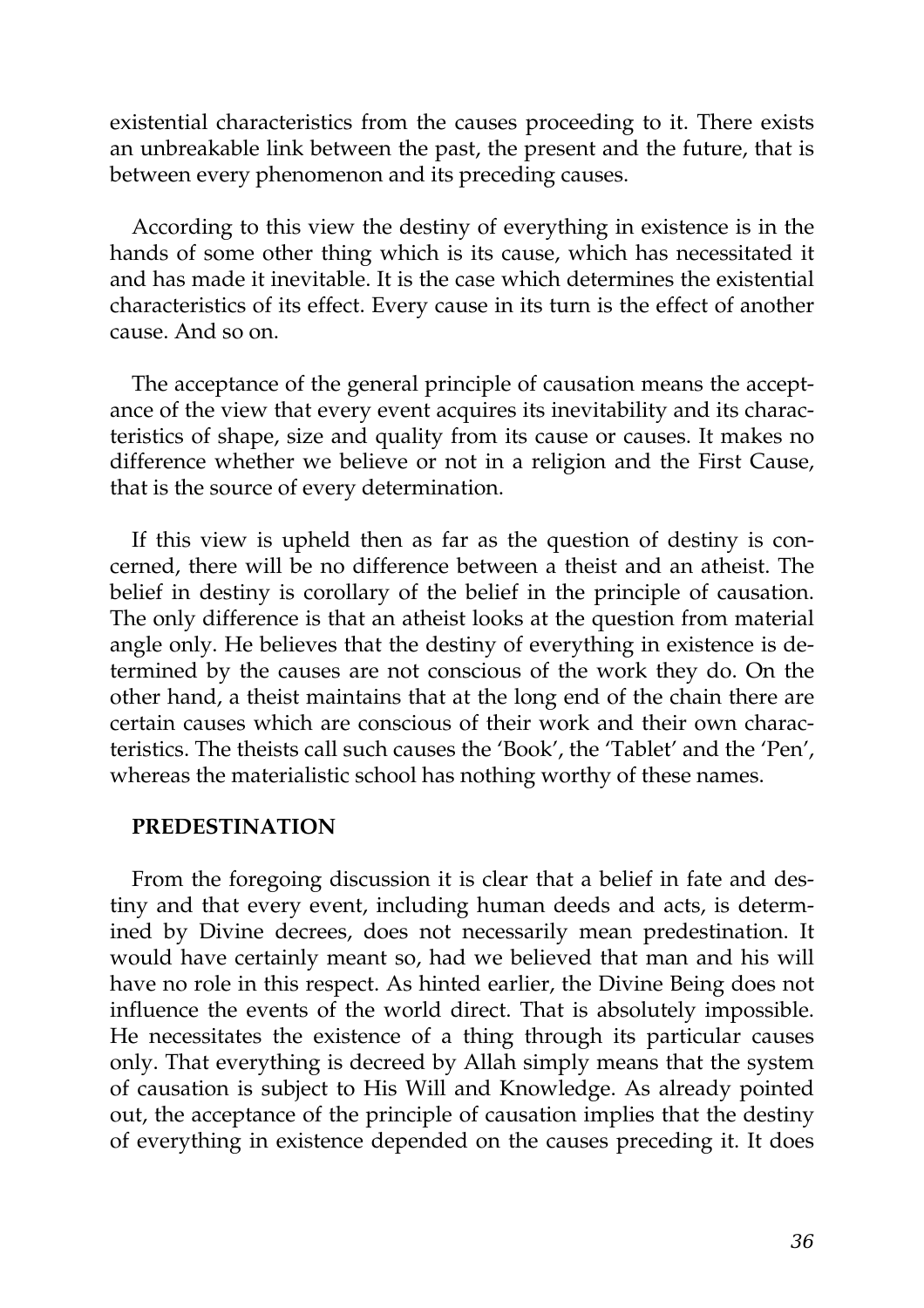not matter whether we believe that the system of causation emanates from the Divine Will or presume that it exists independently, for its independence or dependence does not in any way affect human destiny.

It is foolish to hold that the doctrine of predestination has any relation to the belief in fate and destiny, or to criticize this belief on that account.

There is absolutely no such thing as destiny if it means the denial of an inevitable connection between the causes and their effects. It will amount to the denial of human liberty and volition. In theology very strong and convincing arguments have been advanced to prove the baselessness of such an idea.

But if destiny means a link of inevitability between an event and its causes, then its existence is an undeniable fact. Anyhow, it should be remembered that the belief in destiny is not peculiar to the theists. Every school of thought which believes in the general system of causation has to accept the existence of this link of inevitability. The only difference is that the theists hold that the chain of causes at a dimension other than that of time or place ends at the Essential Being, Who is self-existent. Thus all inevitabilities and determinations stop at a particular point.

Anyhow, this difference neither proves nor disproves the doctrine of predestination.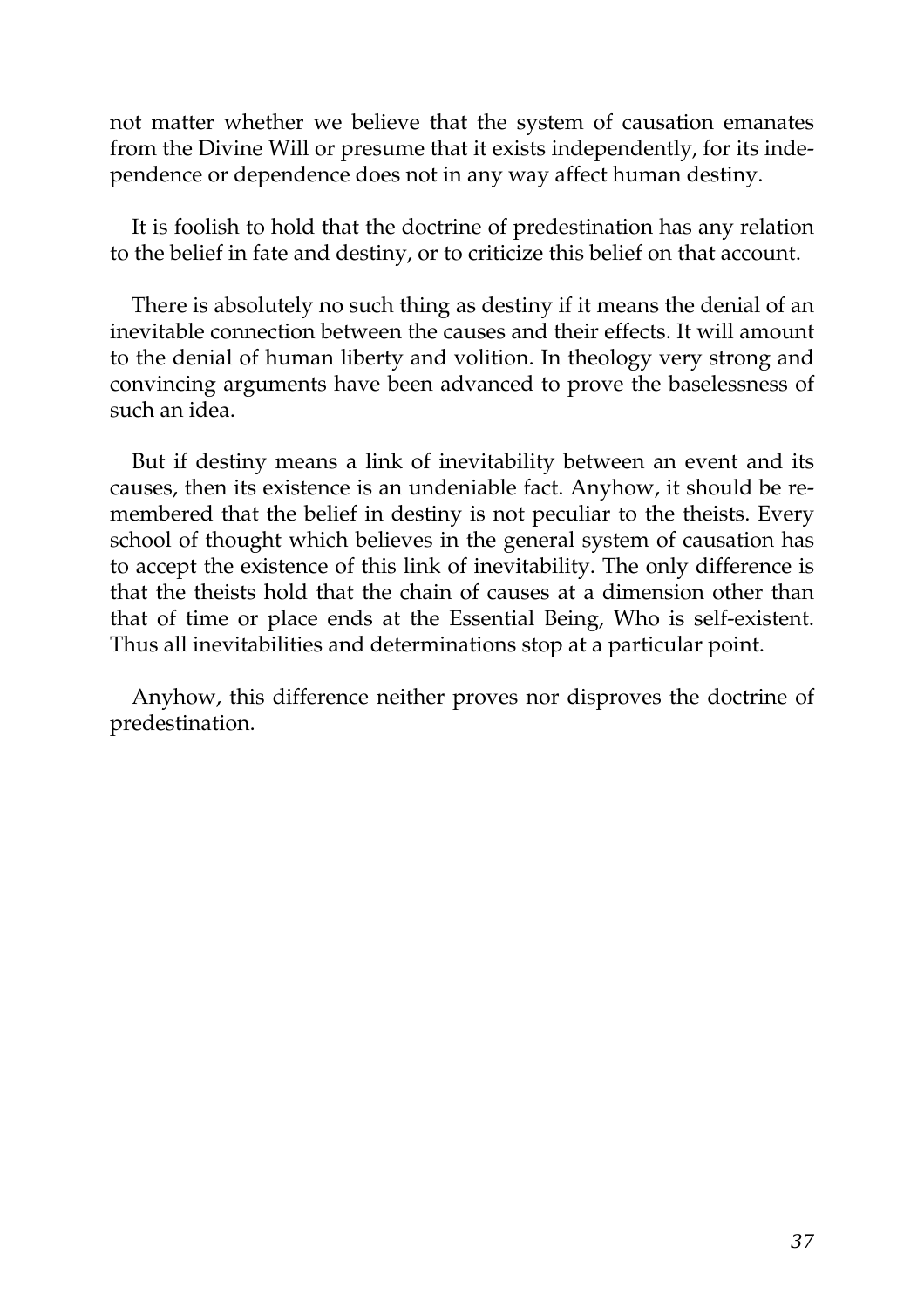## Chapter

### **Freedom and Liberty**

There is no doubt that if the divinely appointed fate is supposed to be related to the events direct without the intervention of the causes, human freedom and liberty will have no meaning. Now the next question is whether it is possible to accept the general principle of causation and the principle of human liberty simultaneously. Are they not inconsistent? It appears that the only way to believe in human freedom and liberty is to consider human will and acts not to be related to any external causes and to accept the first theory out of the three theories mentioned above.

Many ancient and modern thinkers are of the view that the principle of causation is inconsistent with human liberty, and hence they believe in free will not related to any cause. In other words they are the proponents of mere chance and accident.

We have established in the foot-notes of our book, Principles of Philosophy, vol. III that the general principle of causation is undeniable and it admits of no exception. The denial of relation between human will and external causes would amount to saying that the acts of man are totally beyond his control. Thus instead of adding to human liberty, we will be diminishing it further, by accepting the view.

Man has been created free. That means that he has been endowed with intellect, will and thinking power. As far as his intentional acts are concerned, he is not like a stone which if dropped from above will automatically fall on the ground under the pressure of the gravity of the earth. Nor is he like a plant which has only a very limited course open to it and is only subject to the laws of growth and decay. Similarly he is not like a mere animal which works only instinctively. Man always finds himself at cross roads, but is not in any way compelled to choose anyone of them. Other roads are not closed to him. The choice depends upon his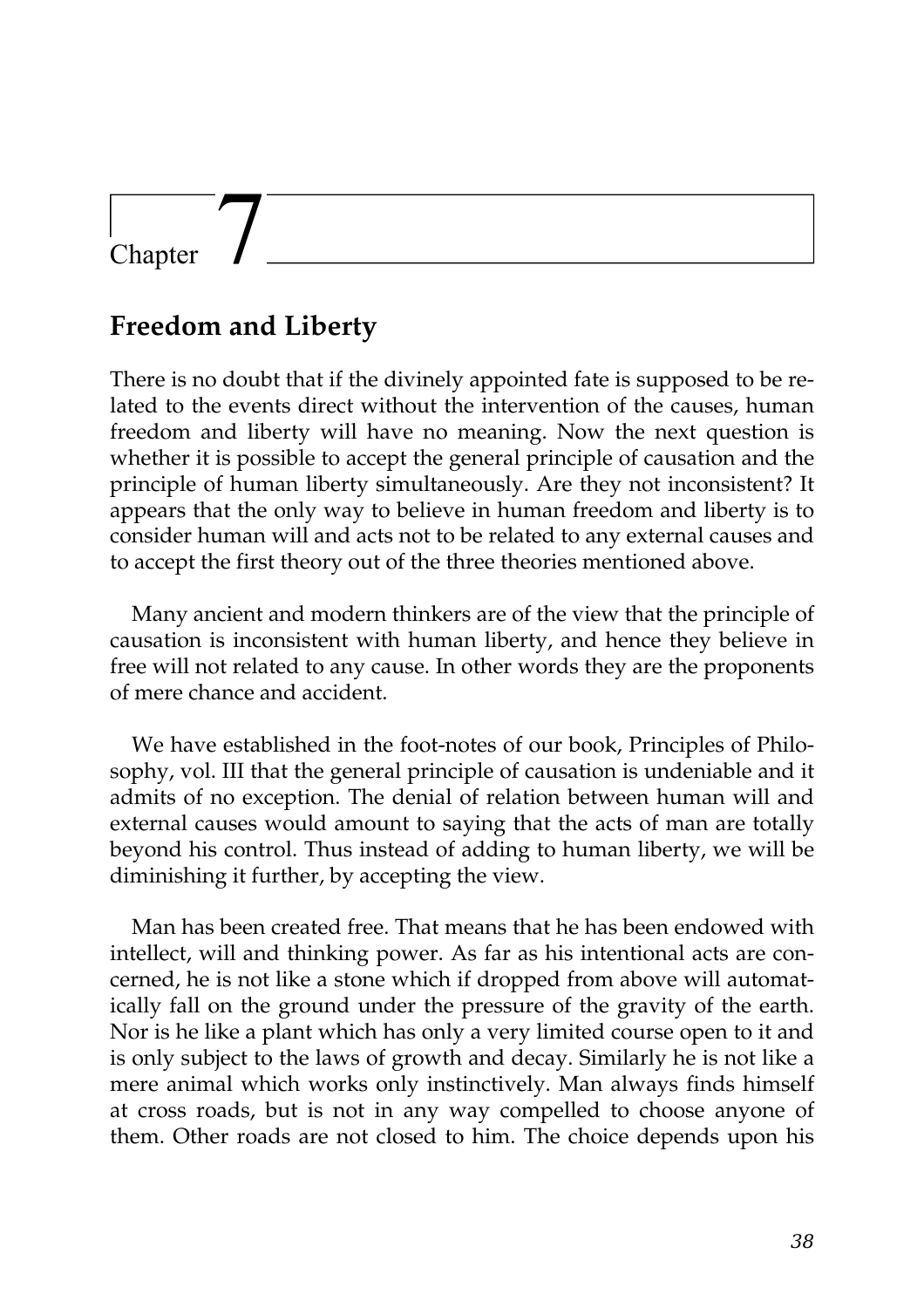will and personal thinking. It is entirely up to him to choose a particular way.

His choice will be the outcome of his personality, his moral and spiritual qualities, his previous training, his hereditary traits and his intellectual capacity. His happy or unhappy future depends on these qualities and the choice he makes consequently.

Fire burns; water submerges; a plant grows and an animal walks. They all work. The difference is that they do not choose, whereas man chooses. He decides what he wants to do and which way he wants to go. His work is subject to his own personal desire.

#### **INEVITABLE AND NON-INEVITABLE**

In the reports and traditions, fate and destiny have been described as revocable and irrevocable. There are hints in the Qur'an also to that effect. It appears that there are two kinds of fate and destiny, one inevitable and unalterable and the other non-inevitable and alterable.

Now the question is: what is the meaning of non-inevitable fate and destiny? Let us take any particular event in view. Have the Eternal Knowledge and Will of Allah attached to it? If they have not, there is no question of destiny. If they have, the event must take place, otherwise that would mean the nonconformity of the Divine Knowledge to the reality and the nonfruition of Allah's Will.

To be more precise we may say that destiny means the emanation of all the required causes from the Knowledge and Will of Allah, who is the First Cause. As we know, the general law of causation necessitates inevitability. This law requires that the occurrence of an event should be sure under its own special temporal and spatial conditions and its non-occurrence also should be certain in other circumstances. The finality of the scientific rules is due to this very law.

Man can make scientific predictions to the extent of his limited knowledge of the causes. Therefore the decision of fate and destiny which determines the occurrence of the events through the system of causation, must be regarded as conclusive. As such to divide destiny into inevitable and non-inevitable appears to be meaningless.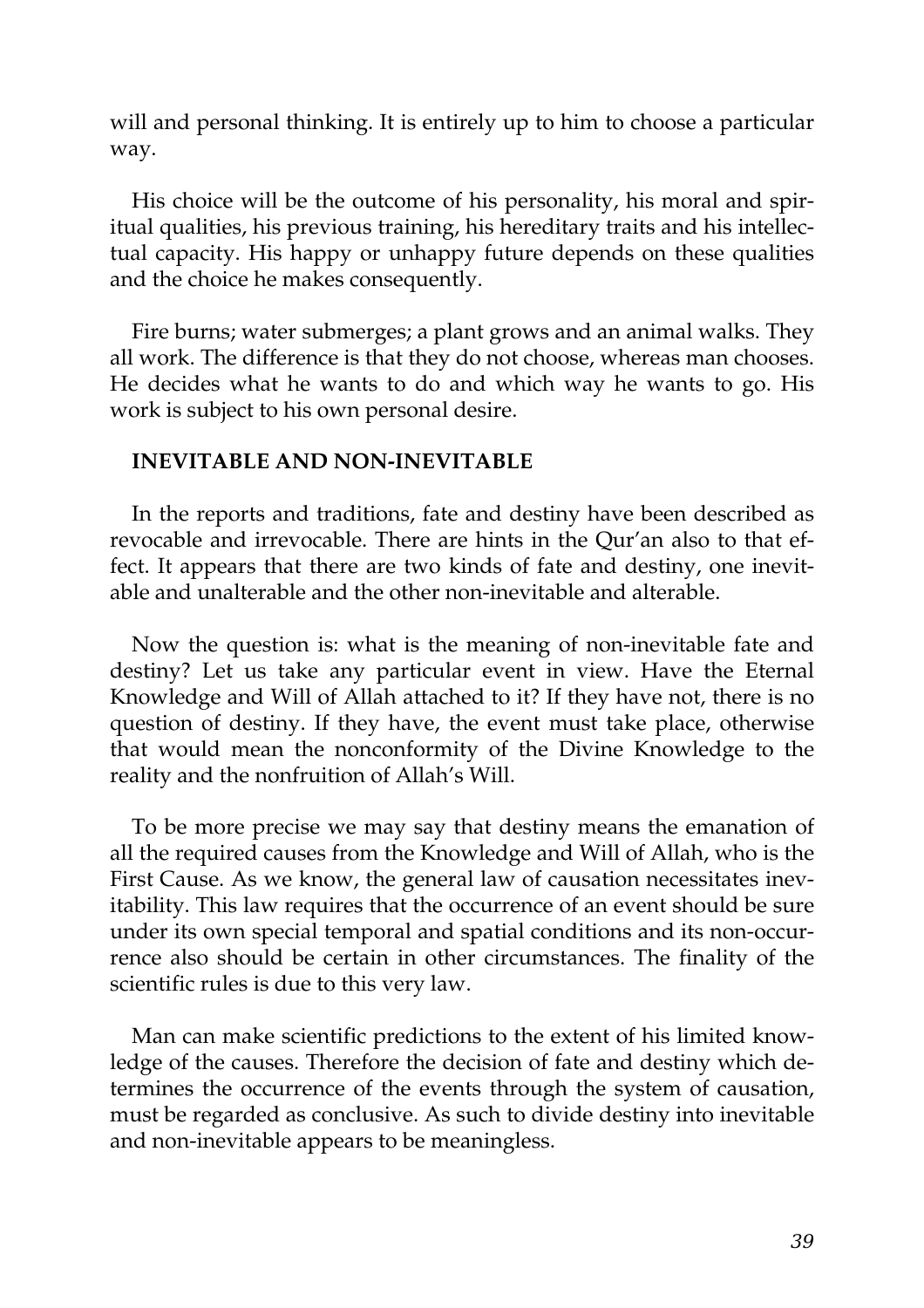At this stage a dilemma arises. Either we should, like the Ash'arites, believe in destiny in its limited sense only or say that it is absolutely unalterable and that man has no power to change it; or like the Mu'tazilites deny its role at least as far as human acts and deeds are concerned. Let us see how we can resolve this dilemma.

It may incidentally be said that just as the Ash'arite view implies the denial of man's liberty and his control of his destiny, the Mu'tazilite view also besides being contrary to the monotheistic principles and the concept of divine knowledge, does not serve any useful purpose from the angle of human freedom. Even if we do not accept the fate and destiny in their divine sense, what shall we do of their material concept, according to which every event in the world is controlled by the system of causation? That also amounts to compulsion. Can we deny the working of the law of causation at least in the case of free agent, that is man. Some modern European philosophers also have expressed the same view as was held by the Mu'tazilites. They have talked of free will not subject to the law that it is applicable only to the material world composed of atoms, and is not applicable to the spiritual world or even to the internal world of the atoms. We cannot here dwell on the law of causation. Anybody interested in its detailed discussion may refer to our book, **"**The Principles of Philosophy and the Method of Realism**",** vol. III, footnotes.

Here it is enough to say that the modern philosophers have denied the generality of the law of causation, because they think that it is an experimental law and as such have considered those cases to be out of its scope in which human experiments have not been able to discover a definite relationship of cause and effect.

In fact it is a big mistake to presume that all scientific laws, rules, all mental conceptions are based on human perception and experiment. This is a mistake which has been committed by many Western systems of philosophy and from them it has passed to their Eastern followers.

In short, there is no way of denying the law of general causation, and with its acceptance the problem of the non-inevitability of destiny remains as it is, whether we believe or not in its divine aspect. Briefly speaking the problem is that all events including human acts and deeds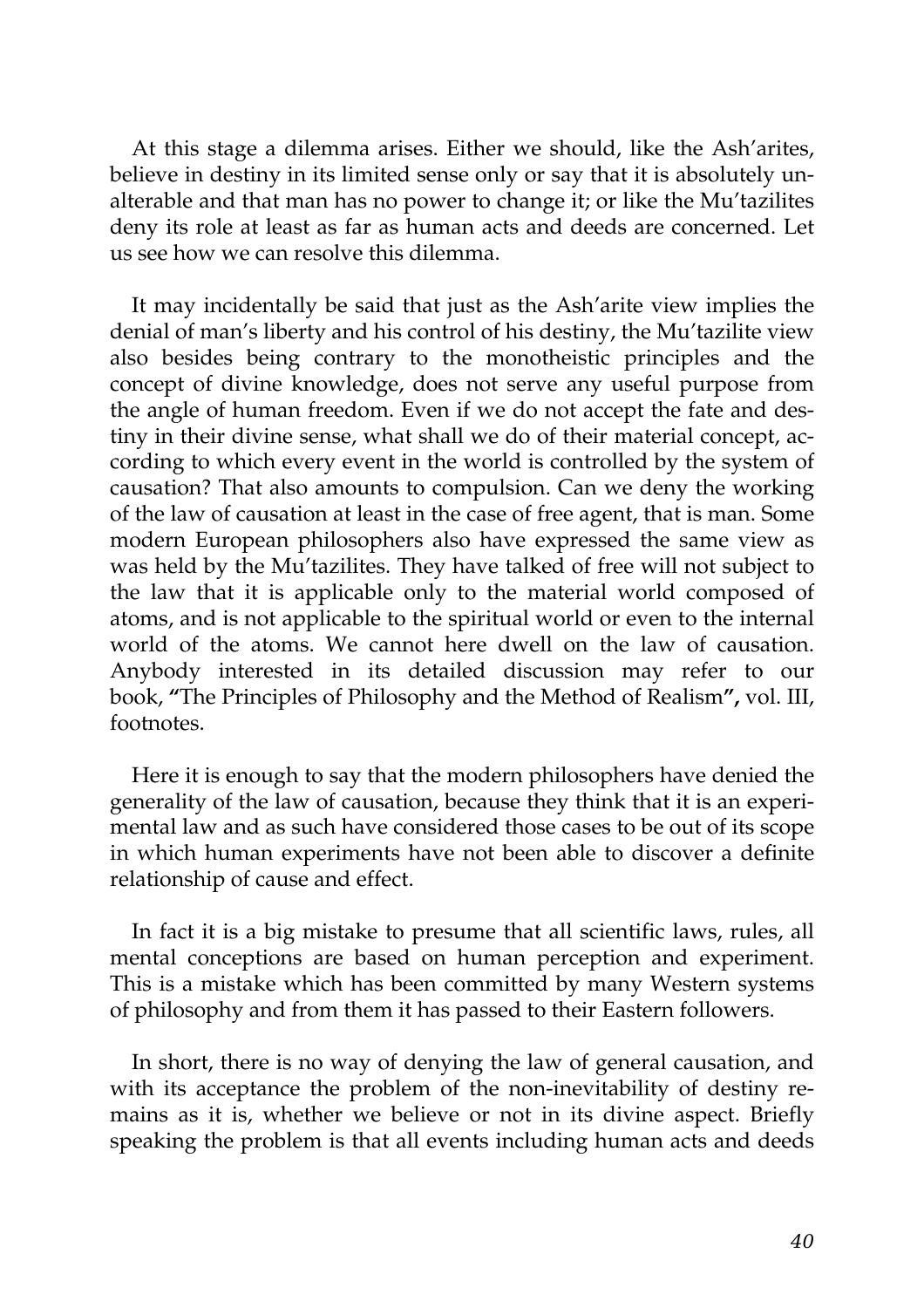are bound to acquire inevitability through their causes which determine their specifications and characteristics. The system of causation itself means inevitability and certainty. Hence the question of a change in destiny does not arise.

All the believers in "the general principle of causation" and they include the materialists, who believe in determinism and at the same time hold that the destiny is changeable and that man controls his destiny, are faced with this dilemma. Therefore the Mu'tazilite theory of the denial on the view that all the events of the world are not subject to Divine Will and that Divine Knowledge is not the source of the entire system of the universe, serves no purpose.

#### **IMPOSSIBLE FANTASY**

If the alterability of destiny and its non-inevitability are construed to mean that Divine Will and Knowledge necessitate one thing and then an independent factor arises and necessitates something contrary to it, or that an independent factor can change Divine Will and Knowledge, then obviously such an idea is absurd.

Similarly it is also not possible that the law of causation should necessitate one thing and a factor independent to it may nullify its effect.

The fact is that all factors in the world flow from the Knowledge and Will of Allah. Every factor is a manifestation of His Will and Knowledge and an instrument of the implementation of what He has decreed. At the same time every factor which we can think of is subject to the law of causation. It cannot be imagined that a factor which is in itself a manifestation of the Will of Allah and is subject to the law of causation can ever go against what He has obtained.

Hence, a change of destiny in the sense that any factor can go against what has been divinely ordained or what the law of causation necessitates, is impossible.

#### **WHAT IS POSSIBLE**

But a change in destiny in the sense that the factor bringing about the change should itself be a manifestation of what Allah has decreed, is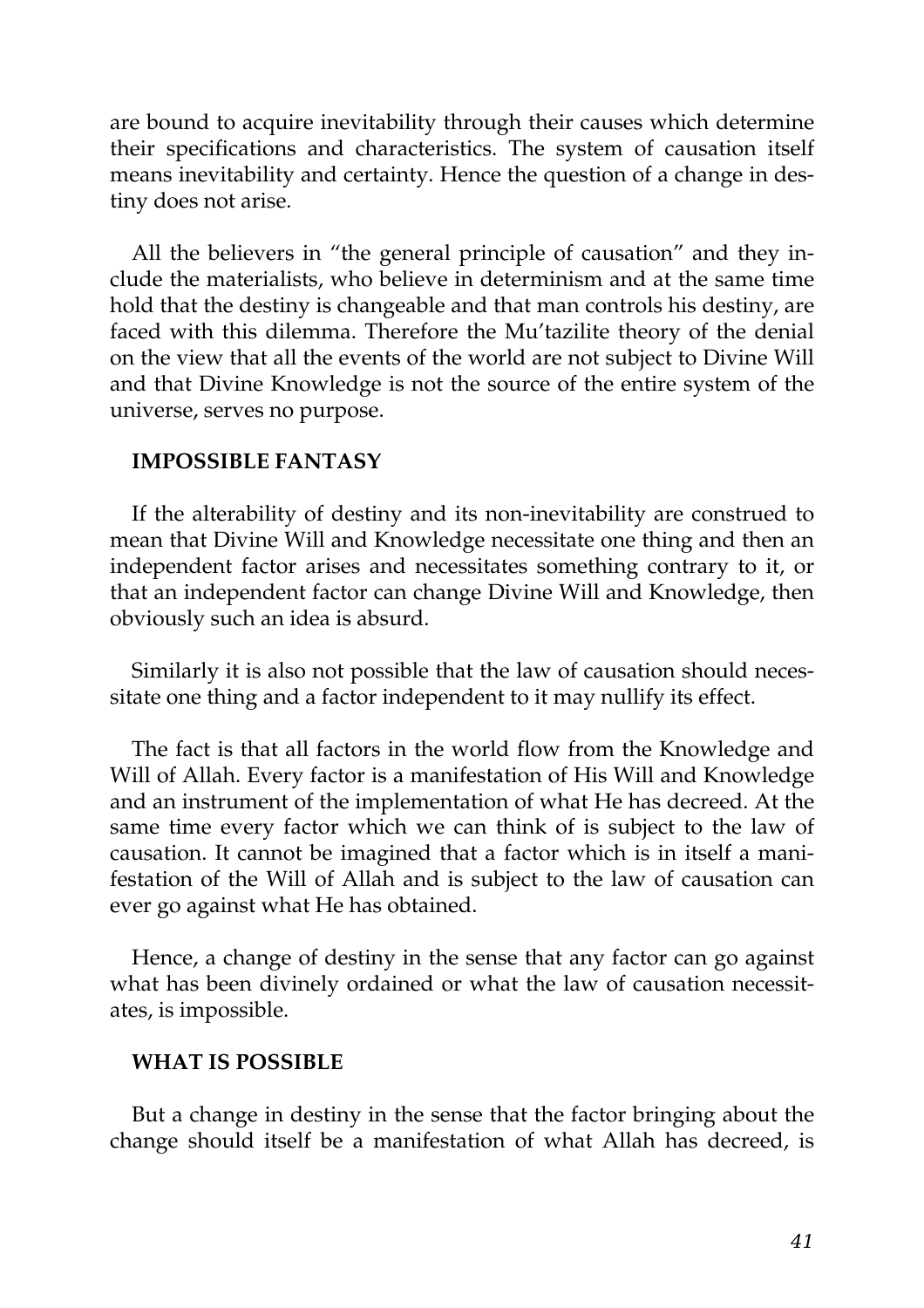possible. Though it may look rather queer, it is a fact that the destiny can be changed by another destiny.

It may look more surprising if we think of the divine aspect of fate and destiny, for a change in this aspect implies a change in the celestial world, in the angelic tablets and books and in the Divine Knowledge. So can Allah's Knowledge still undergo a change? The surprise reaches its height when we admit that certain terrestrial affairs, especially human will and actions cause changes in the celestial world and the angelic record.

Is it not a fact that the terrestrial and material system emanates from the celestial system? Is it not a fact that the terrestrial world is inferior and the celestial world is superior? Is it not a fact that the human world is dominated by the angelic world? Is it still possible that a lower system, or at least a part of it, *viz*. the human world should influence a higher system and bring about changes in it, even if these changes also should take place in accordance with an appointed destiny? Here several remarkable questions crop up consecutively. Is the Knowledge of Allah changeable? Is a divine decree revocable? Can an inferior influence a superior? The answer to these questions is in the affirmative. Yes, the Knowledge of Allah is changeable. In other words Allah has such knowledge also which is changeable. A divine decree is revocable. In other words Allah has decrees which are revocable. An inferior can influence a superior. A lower system, especially the will, desire and human acts can shake the higher world and cause changes in it. This is the highest form of man's control of his destiny.

We admit that this statement is surprising, but it is factual. This is that lofty question of Bada' which for the first time in human history was mentioned by the Qur'an.

#### **"***Allah creates whatever He wants (out of what was recorded previously) and records whatever He wants (that was not recorded previously) and with Him alone is the Mother Book***".** (*Surah al-Ra'd*, 13:39)

The doctrine has no precedent in the field of human knowledge. Among the Muslim sects it is only the Twelver Shi'ahs who have been able to derive this truth from the sayings of the Imams of the Ahlul-Bayt and they are proud of this distinction.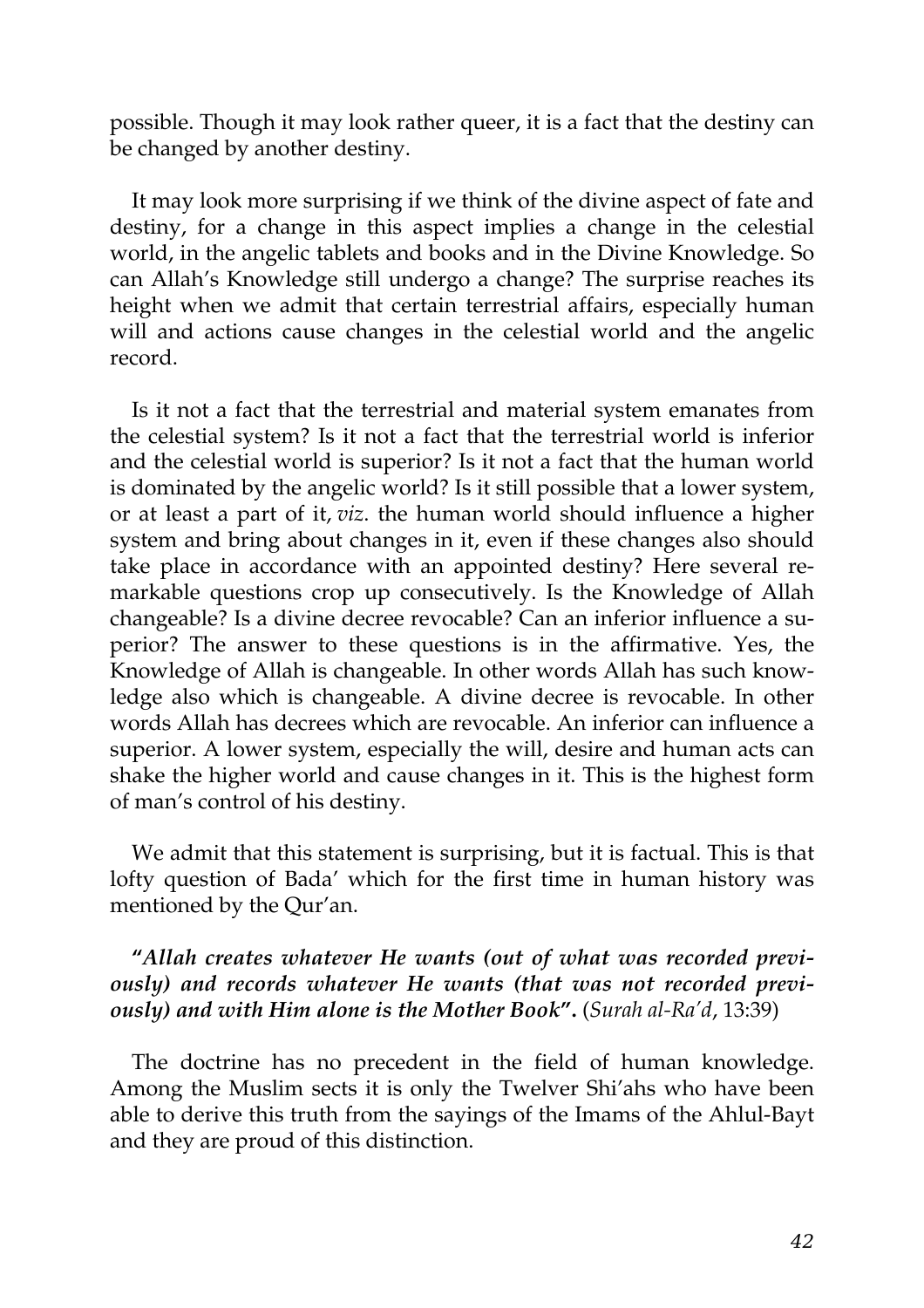We are unable to give a full explanation of this highly philosophical question in this brief book. It is enough to say that the question of Bada' has a Qur'anic basis. It is one of the most subtle philosophical subjects and only very few Shi'ah philosophers well-versed in the Qur'an have been able to reach its depth. They were able to do so in the light of the sayings of the Imams, especially those of Imam Ali (a), the Commander of the Faithful.

Anyhow, it is obvious that in respect of such a subtle question reliance cannot be placed on the lay man's conception of it, which is nothing but absurd.

For the present we are mainly concerned with the question of the changeability of destiny. We have to see whether it is true that from material angle destinies are revocable and some others irrevocable. If so, how can this phenomenon be explained?

The things existing are of two kinds. Some of them do not have the possibility of having more than one kind of special existence, like the heavenly abstracts. Some others have such a possibility, like all visible and perceptible things. They are composed of some kind of matter and prepare the ground for coming into being of some other things. Natural matter can receive various forms and shapes. It can evolve. It grows, decays and decomposes. It is affected by various factors and under the impact of each one of them its state and quality changes. A seed sown in the soil grows and matures if it meets favorable climatic conditions, receives an appropriate amount of light and heat and its not affected by the pests. But its growth will naturally be hampered, if any of the necessary factors are lacking or the seed itself is damaged in any way. There are thousand and one if's in the case of any way. There are thousand and one if's in the case of any kind of natural matter. If this happens, the result will be that, and if that happens, the result will be something different. In other words, the effect varies as the causes vary.

As the heavenly abstracts do not have more than one kind of existence and are not influenced by divergent causes, their destiny is irrevocable and cannot undergo a change. Destiny is always determined by its causes. As in the case of the abstracts their causes are not changeable, their destiny also does not change. But the case of the non-abstracts is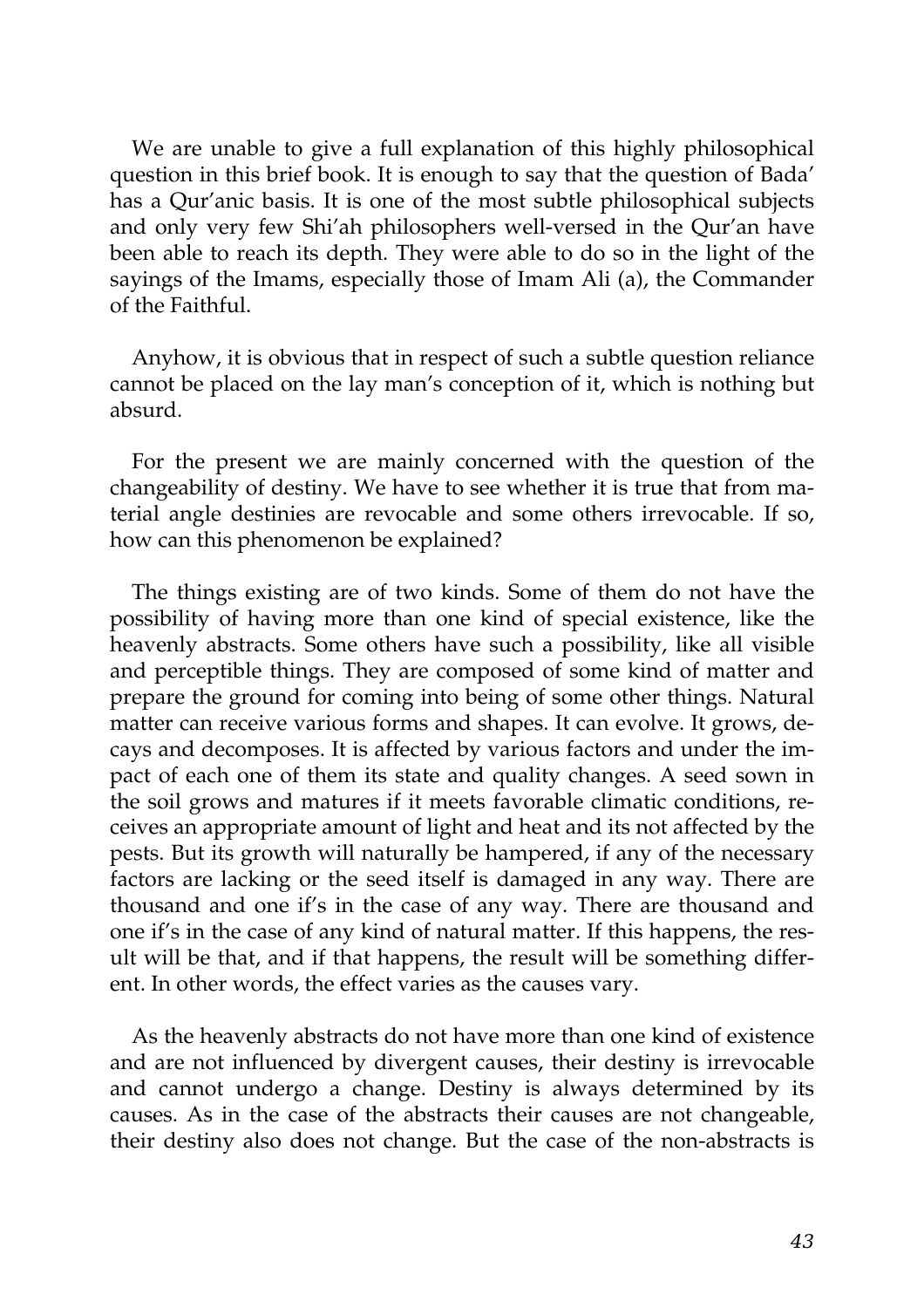different. They are subject to the law of motion, and have countless forms and colours. They are always at cross-roads and have several possibilities. Hence their destiny is revocable. In other words, one single destiny does not determine them. As we have said, the destiny of every effect is determined by its cause. As the non-abstracts can have many causes, they can have many destinies also. As each series of their causes is liable to be replaced by another series, their destiny cannot be firm. There will always be a possibility of the change in destiny with the change in the circumstances. If someone falls sick, there is no doubt that his disease is the result of some particular cause, which has brought about this particular destiny. Now suppose he takes some effective medicine. This medicine is another cause. It will produce a different destiny. If with the taking of medicine the disease disappears, that means that the destiny of the patient has changed. Suppose this particular patient is treated by two physicians and their diagnosis and prescription are different. While the treatment diagnosis and prescription are different, the treatment prescribed by one of them has a curative and healing effect, that of the other is lethal. In this case it may be said that two different destines are in store for this patient, and as he has an option to choose either of the treatments, it may be said that neither of his destines is irrevocable. Naturally his eventual choice will depend upon so many open and hidden factors. But the fact that he chooses one particular treatment, does not preclude the latent possibility of the choice of the other.

Hence it is clear that in many cases a number of destinies are operative and they can replace one another it a man suffering from a disease takes a medicine and recovers, he does so in accordance with his fate and destiny. Again if he does not take any medicine and continues to suffer, or takes a harmful medicine and dies, that is also perfectly in accordance with his fate and destiny.

Similarly if a man moves out of an infected area and saves himself from being affected by a disease, that is also owing to his fate and destiny. In short everything is within the purview of destiny and one can never escape it.

The point is that destiny is the source of all factors in the world, but in itself it is not a factor which may bring other factors into play. Every factor which comes into play is a manifestation of destiny and at the same time is subject to the general law of causation. As such, destiny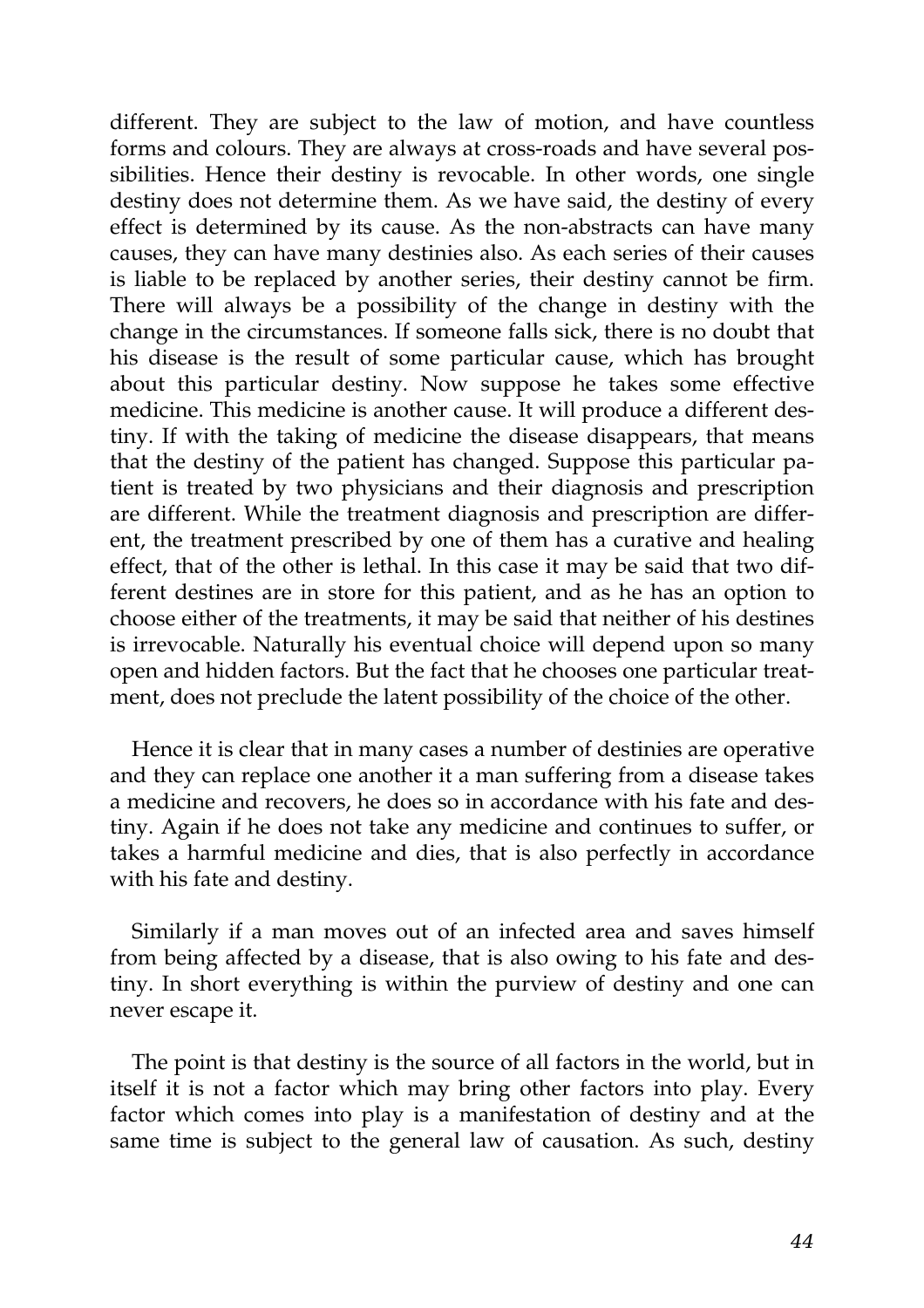cannot be a factor independent of other factors nor can it force any other factor to act in a particular way.

That is why the theory of predestination, which means compulsion by destiny, is not tenable. As we have said, destiny is the source of all factors, but in itself it is not a factor to bring into play any other factors. Hence, destiny cannot force man to do a thing. There is no doubt that certain manifestation of destiny can be compelling, but that compulsion is totally different from predestination which is supposed to influence human will direct as a negative factor to deter man from doing a thing or as a positive factor to force him to do it. In other words destiny is changeable because it necessitates the existence of a thing through its natural causes, which are manifold. The matter in this world is liable to be influenced by a number of causes simultaneously.

Naturally the position becomes different if like the Ash'arites we hold that causation is a mere illusion, or like the semi-Ash'arities believe that in exceptional circumstances the course of events is directly affected by fate and destiny. But such a fate and such a destiny do not exist, nor can they exist.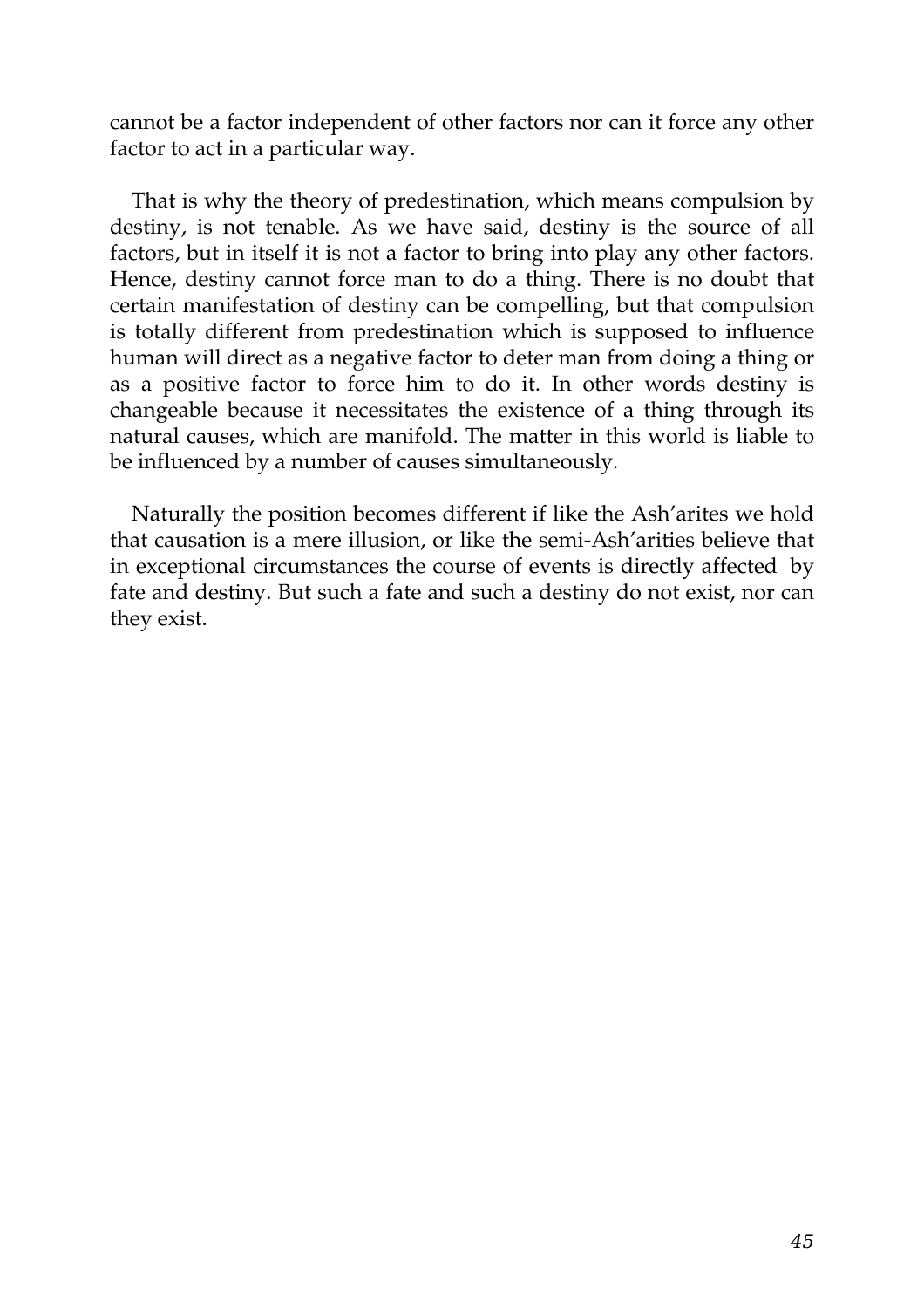## Chapter

### **Human Distinction**

Human acts are among the events which have no definite and irrecocable destiny. They depend on thousand and one causes, including man's own will and choice. All the possibilities which exist in the case of inorganic material, plants and the instinctive acts of the animals, are valid in the case of man also. In addition he has intellect, will and choosing power.

Man for his own reasons and of his own will can abstain from doing a thing which is fully in keeping with his natural and animal instinct. Similarly without being compelled by any external forces he can do a thing which is totally against his nature, if he thinks that it is advisable to do that. Man like animals is influenced by his instinctive motives and emotional desires, but he is not tied to them. Even in the presence of all the factors which compel an animal to act instinctively, man is free to use his will power and to decide whether he should or should not take a particular action. His performance of an act depends on like an executive authority. That is why man influences his destiny as a free agent. He is always at liberty to do or not to do a thing.

Anyhow, his liberty does not mean that he is not subject to the law of causation, or he can evade it. In fact human liberty does not mean man's freedom from the law of causation. In contrast such a freedom will actually amount to compulsion, for practically there is no difference between man's being forced by a particular factor to act against his will, and the act itself not being dependent on has liberty and freedom, we mean that his acts emanate from his will with the approval of his power of discrimination and no-external factor, whether it is destiny or anything else, forces him to do a thing against his desire.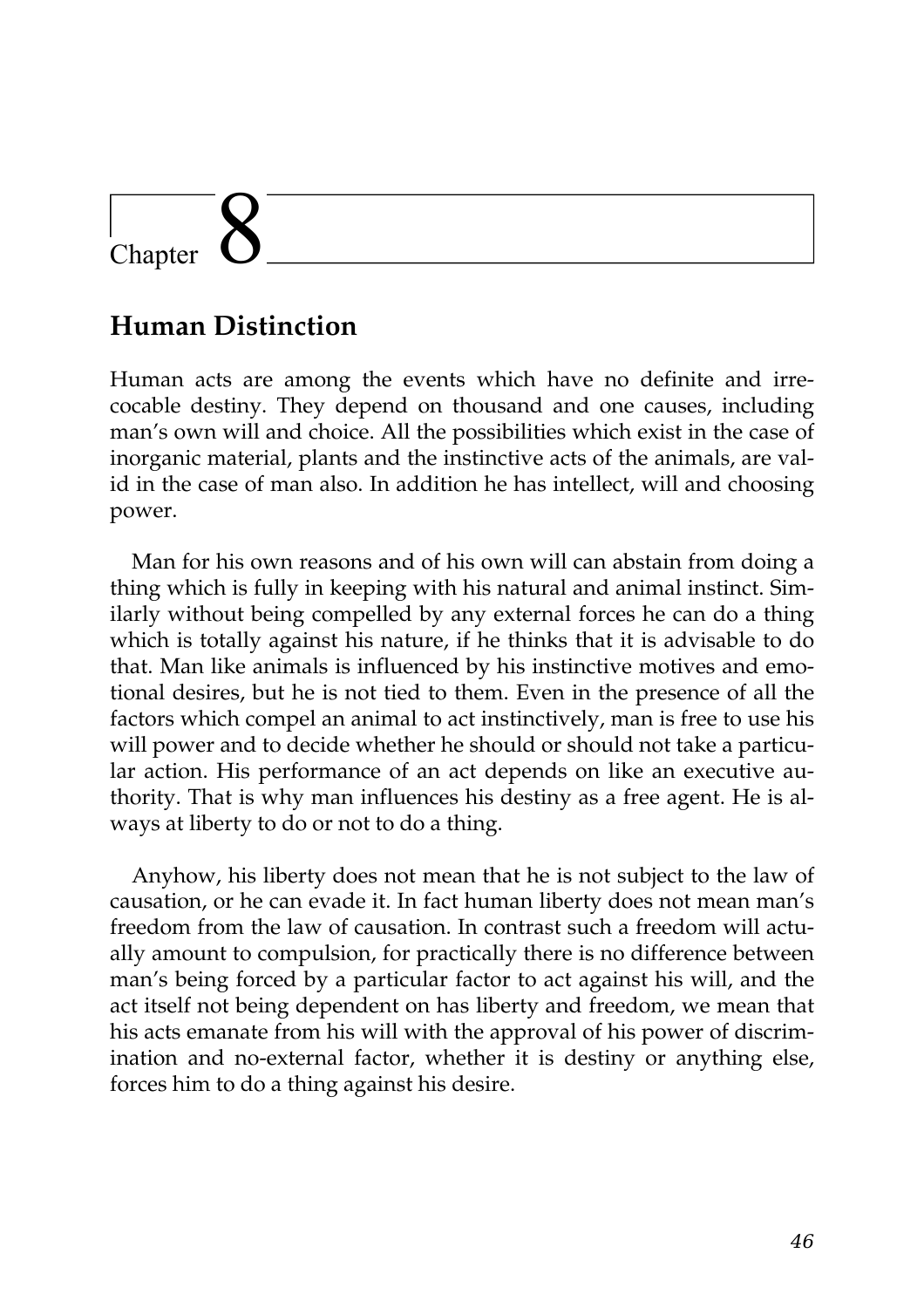In short all causes are manifestations of the divinely ordained fate and destiny. The number of imaginable destines in respect of an event will be corresponding with the number of the causes and the alternatives which can be imagined. The particular course which an event takes will be in accordance with a divinely ordained destiny, and the course which it does not take will also be in accordance with a divinely ordained destiny.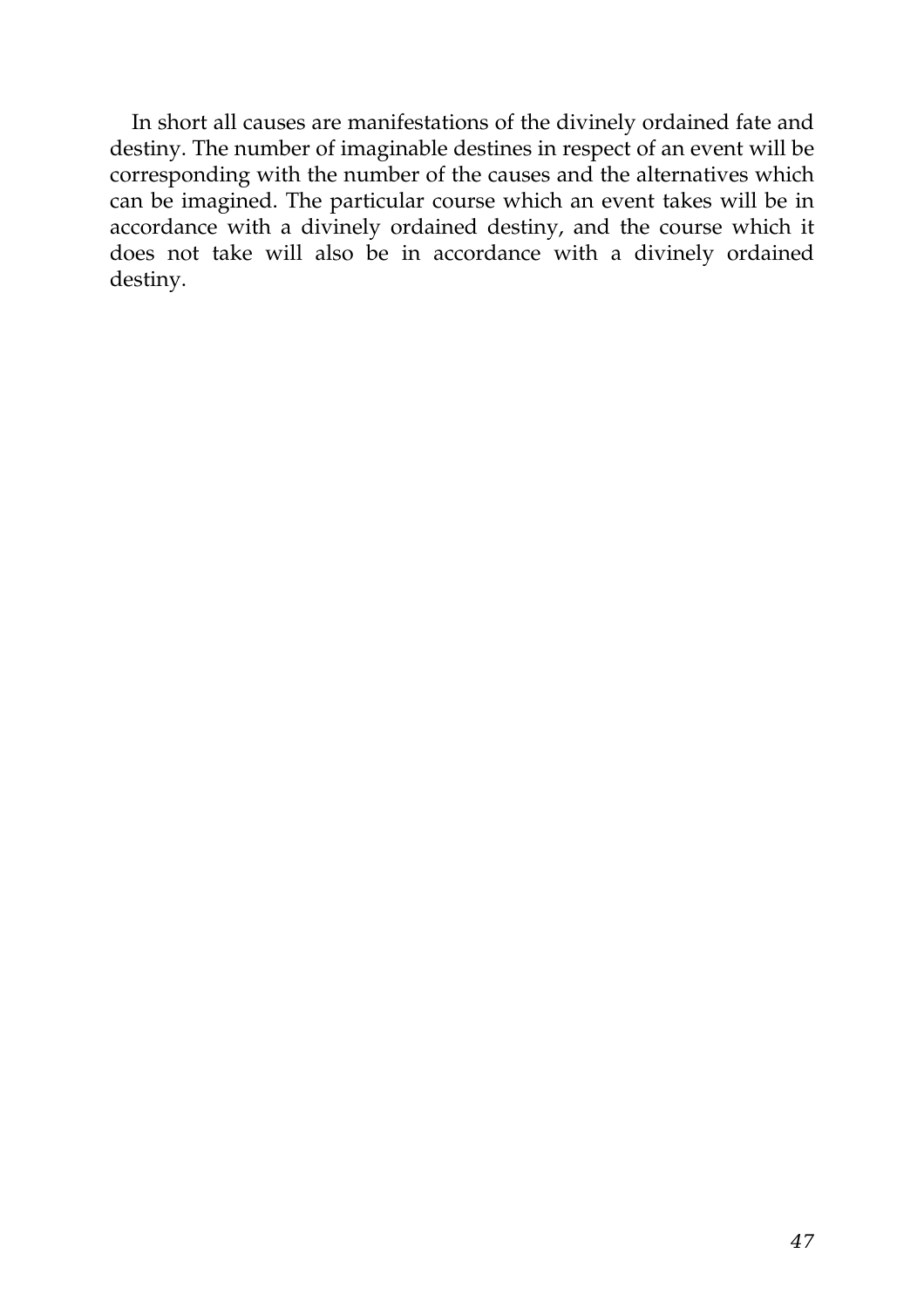## Chapter

### **A Glance at the Early Period of Islam**

The Holy Prophet was asked about the amulets used for seeking a cure, (Ghazzali reports that the question was about both the spell and the medicine) whether they could forestall a divinely ordained destiny. In reply the Prophet said that they themselves were a part of destiny (Bihar al-Anwar). He meant to say that their healing effect was also divinely ordained.

Imam Ali (a) was sitting under the shade of a bent wall. He moved from that place and went to another wall. Someone said to him: "O Commander of the Faithful! Do you flee from a divinely ordained destiny?". He said: "Yes, I feel from one destiny to another" (Tawhid by Shaikh Sadduq). In other words, he said that if he sat under a dilapidated wall and it fell on him, that would be in accordance with a divinely ordained destiny, for it is within the normal course of a sequence of causes and effects that a man sitting under a tottering wall should suffer. Similarly it was also in accordance with a divinely ordained destiny that he should be safe, if he moved away.

It is possible that in the course of another sequence of cause and effect, the same person may be confronted with some other danger. If that happens, that also will be in accordance with a divinely ordained fate and destiny.

Anyway, to keep oneself away from a danger amounts to fleeing from one divinely ordained destiny to another.

History of Islam on the whole indicates that the Muslims of early era had a firm belief in fate and destiny. They did not see any inconsistency between their being masters of their own destiny and their belief in this doctrine. They considered it to be an indisputable fact that not only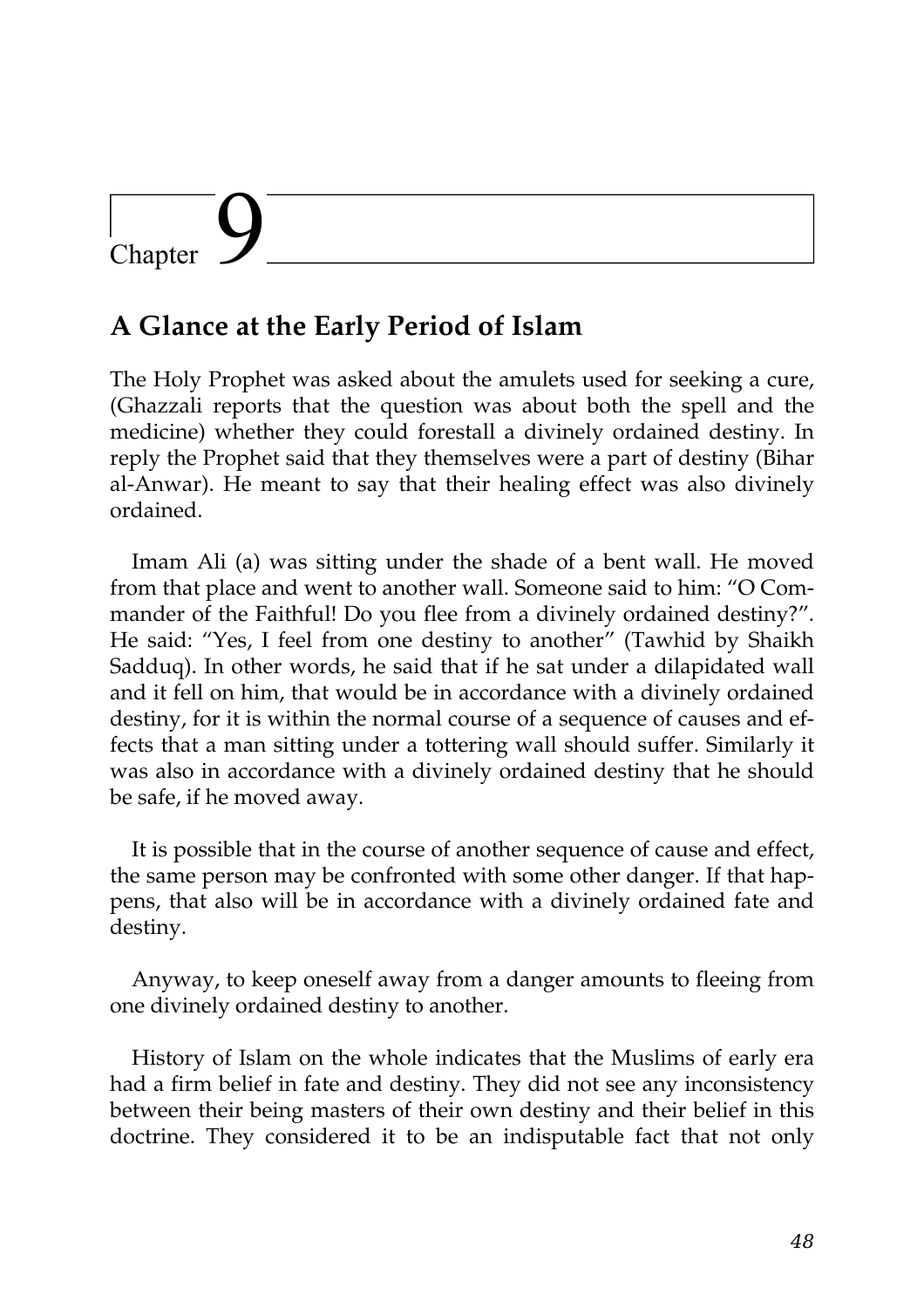destiny was changeable but also that all changes were a part of an overall destiny. They had a firm belief in destiny, but never believed in compulsion or predestination. Therefore they did not become lethargic and insensitive nor did they leave anything to their fate. They always asked Allah for the best destiny, because they knew that various destinies existed in every case.

It may look surprising that they asked for the best destiny but not the best of what had been destined, as is borne out by the wordings of their prayer. It is all the more surprising that even the simple-minded Muslims were conscious of this subtle difference.

Ibn Abi al-Hadid in his commentary on the Nahjal-Balaghah says: 'While on his way to Syria Umar ibn al-Khattab received a report that plague had broken out there. He consulted his companions whether he should visit the affected town. Most of them advised him not to take this risk. But Abu Ubaydah ibn al-Jarrah said: "O Commander of the Faithful! Do you flee from a divinely ordained destiny?" "Yes, I flee from one divinely ordained destiny to another", said Umar. At this stage a man claimed that he had heard the Prophet saying: "Do not enter a town where plague is raging. But if you are already in it, do not leave it". Umar, who was somewhat hesitant before hearing this hadith, decided not to visit the place.'

The Shi'ah and the Sunni reports on the whole indicate that the Holy Prophet (s) raised the question of fate and destiny before his companions. Similarly Imam Ali (a) on several occasions talked about it. It is remarkable that they dealt with this question with such a skill that it did not lead the early Muslims to predestinarianism, nor did it shake their self-confidence. The reports of their sayings and doings which have reached us, clearly bear out this fact. Later when the Muslim scholastic theologians started discussing and analyzing this question, they could not distinguish between a belief in destiny and in predestinarianism. Since then the confusion is continuing with a result that a belief during the past fourteen centuries, very few scholars have been able to make a clear distinction between the two doctrines.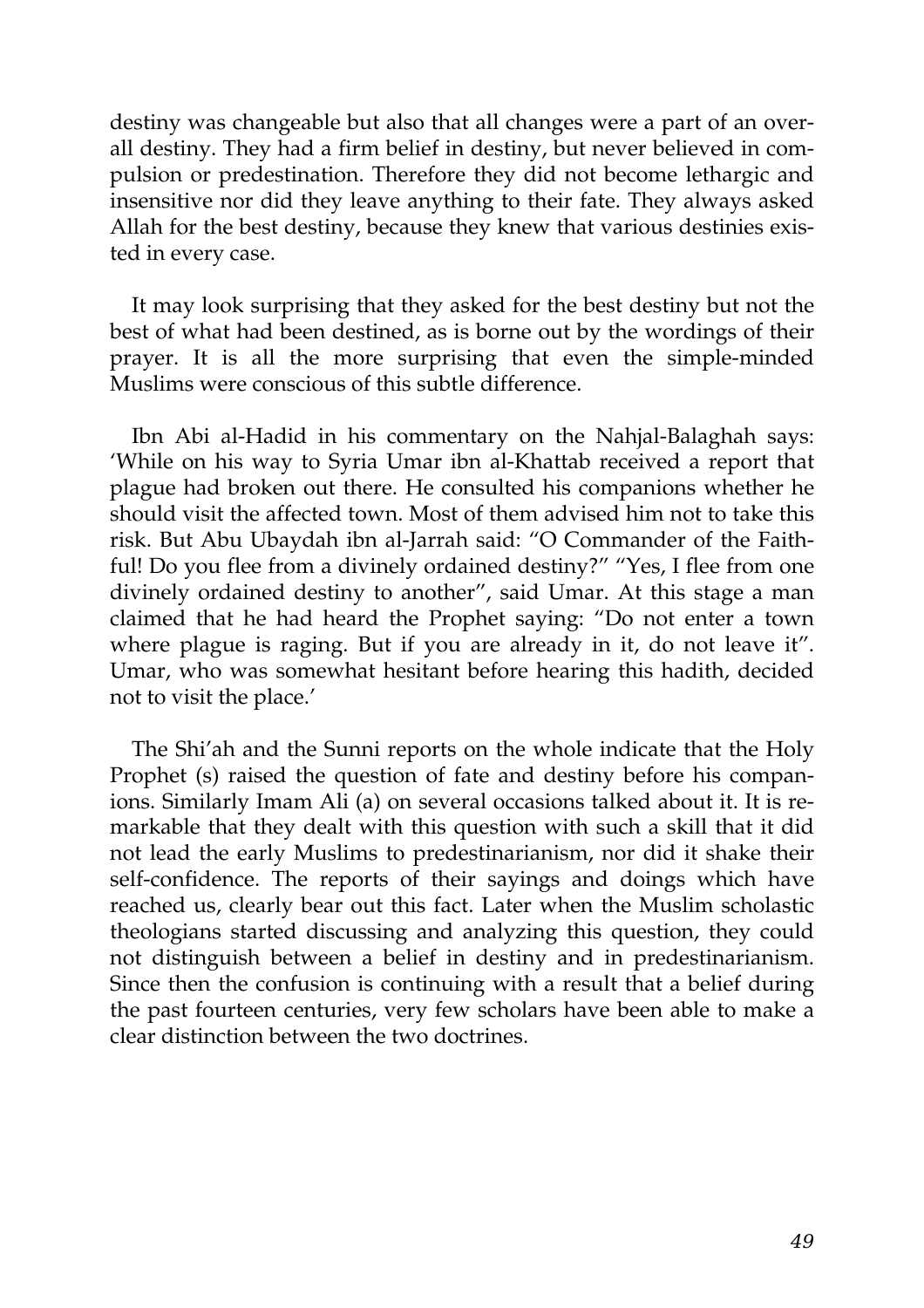# $\begin{array}{c} \begin{array}{c} \end{array}$  Chapter  $\begin{array}{c} \end{array}$

### **Qur'an is the Source of Teachings**

The Holy Qur'an is the original source of the doctrine which requires man to believe in fate. At the same time it tells him that they are the masters of their destiny. The Qur'an alludes to people the plurality of destiny also.

*"It is He who has created you from clay, and them has decreed a term for you to live. There is another fixed term with Him".* (*Surah al-An'am*, 6:2)

The Qur'an does mention the Protected Tablet, the Eternal Book and the ordained destiny. It says: *"There is nothing green or withered, but is recorded in a clear Book"*. (*Surah al-Hadid*, 57:22)

But it also says: *"Every moment He brings about a new manifestation of His Power"*. (*Surah al-Rahman*, 55:29)

Someone asked the Holy Prophet (s): "Has Allah finished what we are busy with, or are we doing something new". The Prophet (s) said: "He has finished and He has not". (Commentary on Usul al-Kafi by Mulla Sadra).

#### **INVARIABILITY IN NATURE**

We have said that the religious leaders have mentioned two kinds of destiny. We have also said that the destiny of the heavenly abstracts, unlike that of the things existing in nature, is always irrevocable. Let us now add that in nature also irrevocable destiny exists. In other words there are events which must take place in a fixed manner. For example in nature everything in existence is preceded by its non-existence. Everything must emanate from some other existing thing. These are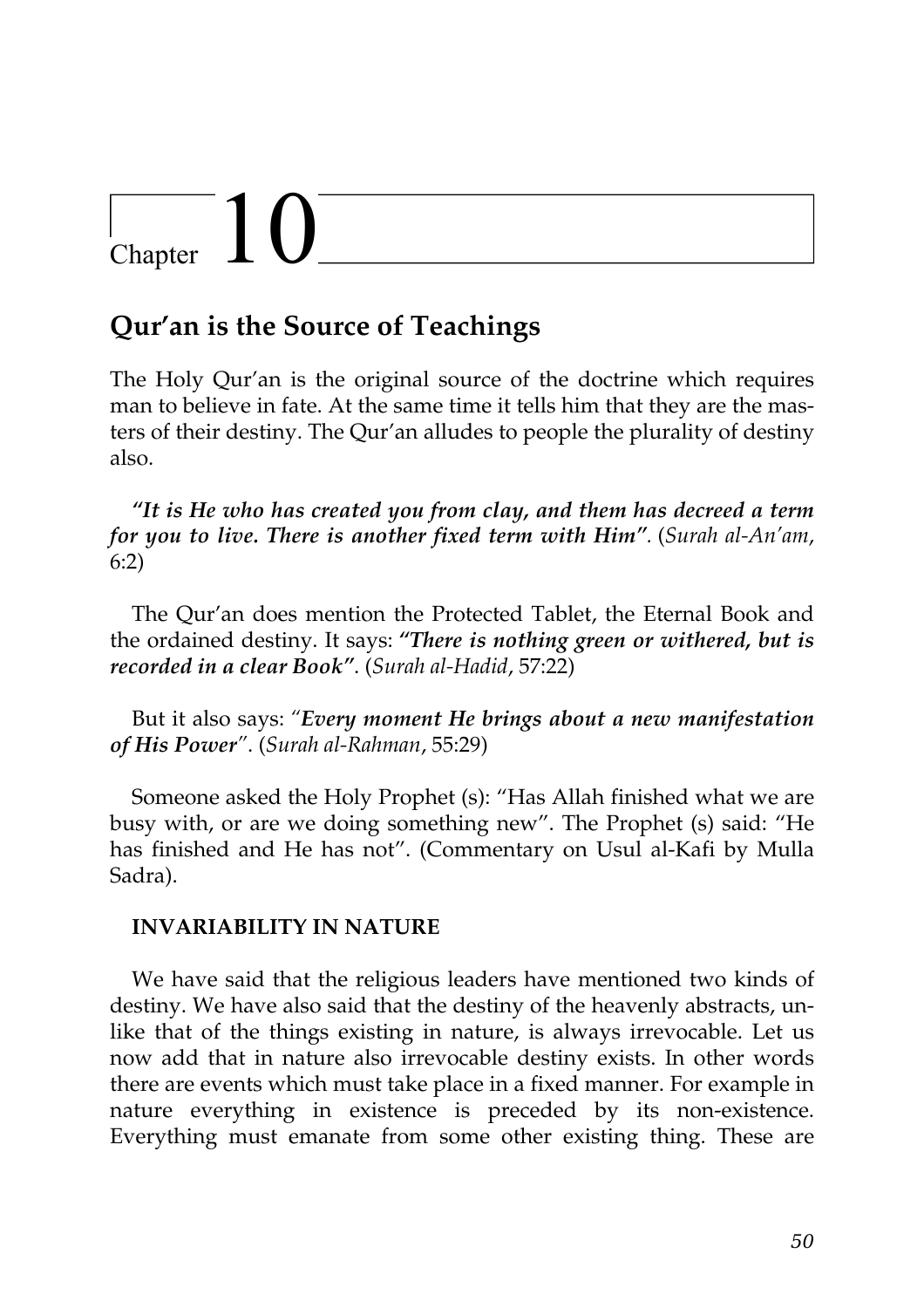examples of an irrevocable destiny. Every natural thing must perish, unless it is converted into an immaterial being. This is another example of an irrevocable destiny. All the things that exist in this world reach a stage at which they cannot change their course. Either they should follow the prescribed course or must vanish.

For example, through the union of a male-sperm with a female ovum one single cell is formed. It lays down the foundation of the hereditary characteristics and temperament of the coming child. These hereditary traits are bound to affect his future destiny. Had the union of this particular sperm taken place with the ovum of some other female, a different child with a different temperament and some different characteristics would have been formed. But once an embryo has been formed, it is not possible to change its characteristics. At this stage the destiny has become definite and irrevocable at later stages. That is why, in the language of religion mother's womb has been called a "table of fate and destiny".

#### **UNCHANGEABLE SYSTEMS**

The laws and the systems governing the world are also unchangeable. The things existing in nature are constantly changing, but the natural systems governing them are firm. They do not undergo a change. The things develop and evolve. They take various courses. They sometimes attain almost perfection and sometimes remain stagnant. Sometimes they march speedily and sometimes slowly. But the natural systems neither change nor develop. The Qur'an calls these unchangeable systems the divine practice.

#### *"The same was the way of Allah in respect of those who passed away earlier. And you will not find the way of Allah undergoing a change".* (*Surah al-Ahzab*, 33:63)

It is an unchangeable divine practice that the final success pertains to the pious, and the earth belongs to the righteous.

Allah in the Holy Qur'an says: *"Indeed We have written in the Psalms, after the Torah had been given: The righteous among My slaves shall inherit the earth".*(*Surah al-Anbiya,* 21:105)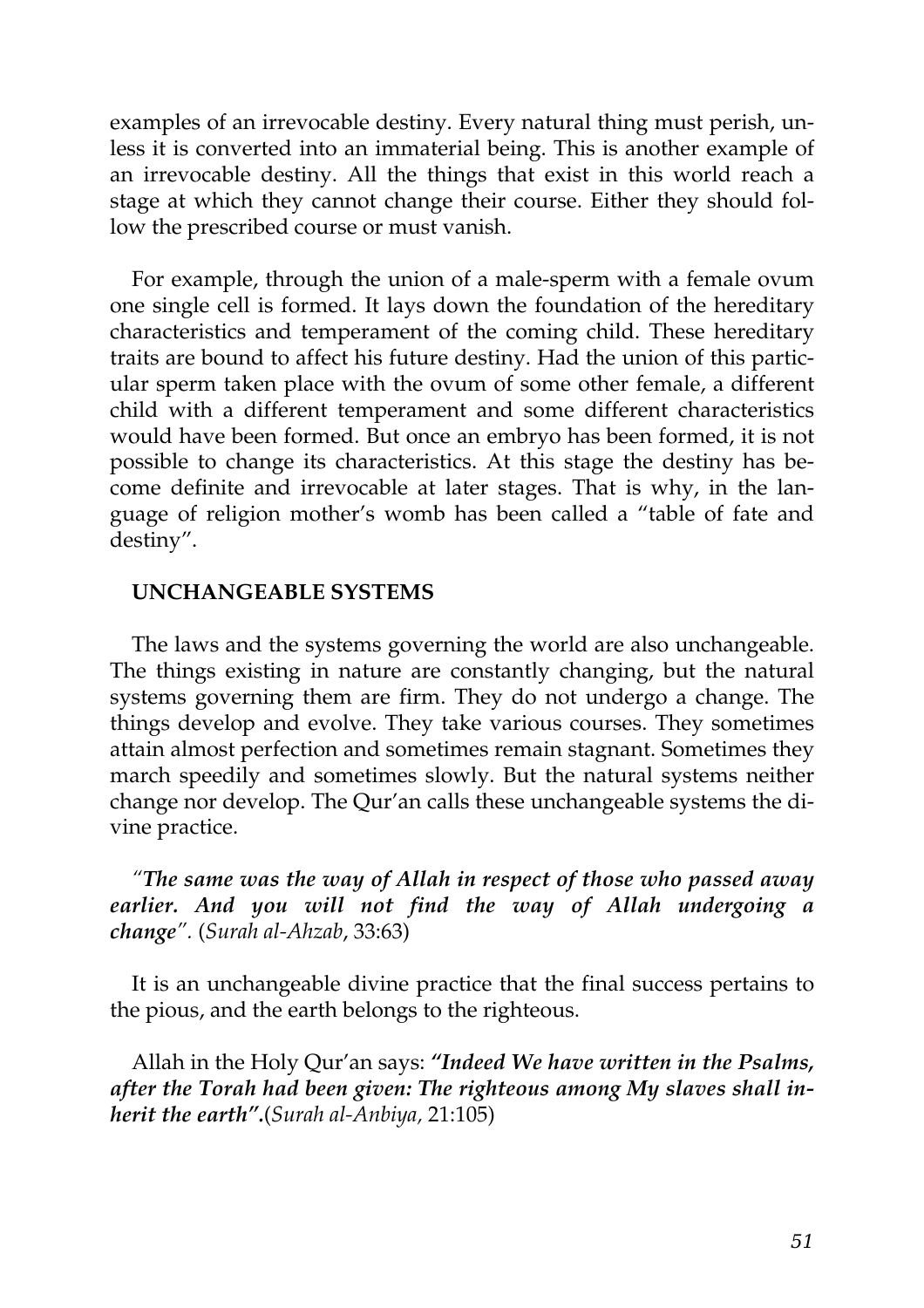#### *"The earth belongs to Allah. He gives it to whom He pleases. Happy shall be the end of the pious"***.** (*Surah al-A'raf*, 7:128)

It is an unchangeable divine practice that Allah does not change the general condition of a people unless and until they themselves make an effort to change it.

*"Allah never changes the condition of a nation unless it (first) changes what is in its heart".* (*Surah al-Ra'd*, 13:11)

It is an unchangeable divine practice that a people always gets that form of government which it deserves in accordance with its spiritual, moral and intellectual conditions.

**"***Thus we make the wrong-doers friends of each other because of their own doings***".** (*Surah al-An'am*, 6:129)

It is an unchangeable divine practice that easy-going and luxuriously living licentious people are ruined.

**"***When We intend to destroy a township, We first warn those of its people who live an easy life. If they persist in their wickedness there, they become liable to punishment. Then We totally annihilate them***".** (*Surah al-Isra*, 17:16)

It is an unchangeable divine practice that the people having faith and doing right deeds are always successful in the struggle for survival and they come to power in the world.

**"***Allah has promised those of you who believe and do good deeds that He will surely give them power on the earth as He gave to those who were before them to succeed, and that He will surely establish for them their religion which He has approved for them. He shall give them peace and security after a period of uneasiness***".**(*Surah al-Nur*, 24:55)

It is an unchangeable divine practice that injustice and tyranny lead to ruin and devastation.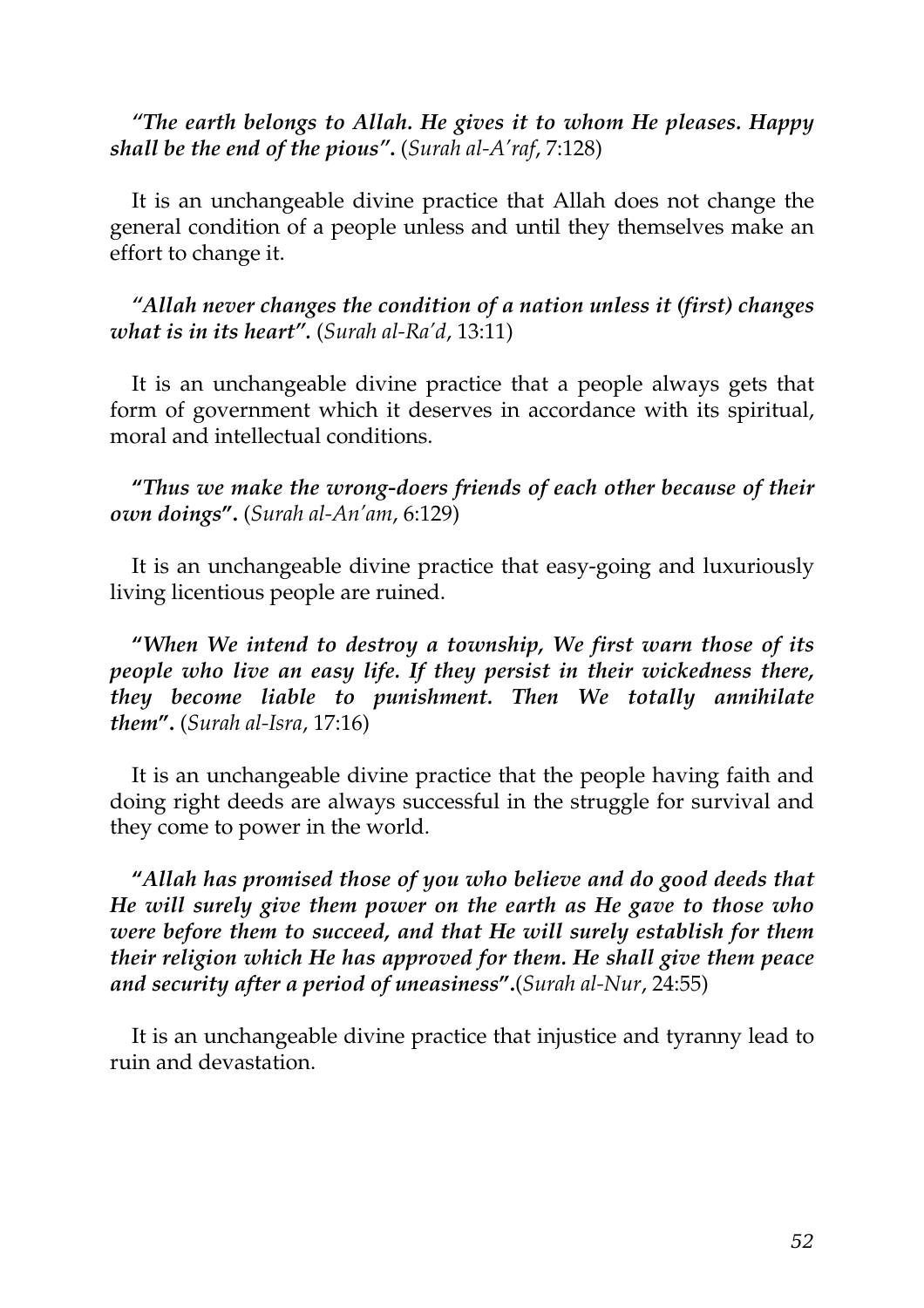**"***We destroyed the people of all those towns because they were unjust, and we appointed a fixed time for their destruction***".** (*Surah al-Kahf*, 18:59)

The Holy Prophet (s) has said: "A regime can continue with unbelief, but not with tyranny".

#### **OTHER THEORIES**

According to the explanation given by us, the fate and destiny are divided into revocable and irrevocable in accordance with the special circumstances of the things concerned. A thing which has more than one possibility and is affected by various causes in various ways, will have several possible destinies. Their number will depend upon the number of the relevant causes. The destiny of a thing which is affected by more than one course is regarded as revocable. In contrast the destiny of a thing having not more than one possibility and having only one possible course will be irrevocable. In other words, the question of revocability and irrevocability is considered from the angle of capability, that is whether a thing is capable of having only one destiny or more than one. That is why the destiny of the heavenly abstracts which lack the potentiality of more than one future and similarly that of certain things existing in nature which do not have more than one phenomena capable of having more than one future is revocable. That sums up the position which regard to revocable and irrevocable destiny.

This question has been interpreted differently also. Some scholars hold that the destiny of the realities which cannot be changed by man is irrevocable, and the destiny of the realities which can be changed by him is revocable. For example, it is not possible for man, at least at present, to bring about any change in the atmospheric conditions with regard to summer, winter, rain, snow, wind etc. or to change the general conditions of the earth with regard to earthquakes, storms, floods etc. These are the happenings which take place whether man wants them or not. Hence the destiny in respect of such things is irrevocable. As for the social conditions, they can be changed and reformed. The divinely ordained destiny in their case is revocable.

This interpretation is incorrect, for there is no reason why we should presume that human power and potentialities are the basis of the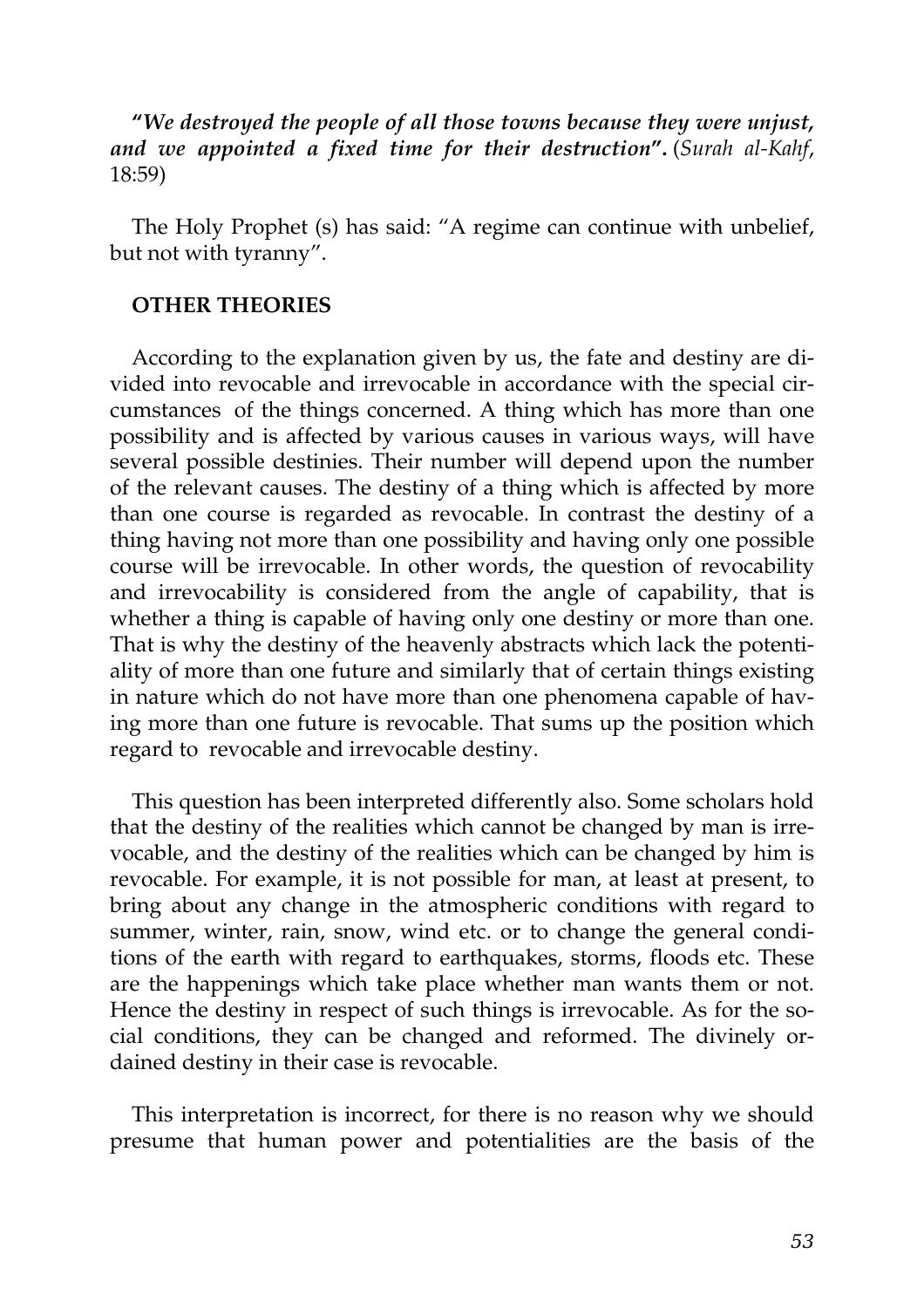revocability or irrevocability of destiny. Moreover, the language of the religious reports and hadiths also does not support this interpretation.

Some other scholars judge the revocability and irrevocability of a destiny by the realization and the non-realization of its prerequisite conditions. We have already said that certain things have several possibilities and are associated with a number of causes. It depends on the working of these causes, what future shape they take. Every cause has a potential capacity of providing a particular destiny and every destiny depends on the realization of a particular cause. It is obvious that certain causes along with their prerequisite conditions are realized, while others are not. It is also obvious that the reason why certain causes are realized is that some other causes which give effect to them exist. Other causes are not realized because the causes which could give affect to them did not exist. The same applies to the third and the fourth degree of the causes and so on.

In short, the things, the causes of which come into existence, are irrevocably destined whereas the things the causes of which do not come into existence are revocably destined.

Suppose a man according to his physical health expects to live for 150 years provided he looks after his health. If he does not, his expectation of the life will be reduced to one half of that period. Now suppose that man does not look after his health and dies at the age of 75. It will be right to say that this man was destined to have two ages, and both of them were conditional. The condition of only one of them was fulfilled.

The destiny, the condition of which has been fulfilled is irrevocable and that the condition of which has not been fulfilled is revocable.

The two destinies in this case may be compared to two rules of law applicable to a person under different circumstances. For example, the law says if an accused makes a confession of his crime, he will be sentenced to a certain term of imprisonment. But if he does not make a confession and there is no other evidence against him, he will be acquitted. Now if the accused makes a confession, he will definitely receive the punishment. That rule of law which says that the accused will be punished if he makes a confession has become irrevocable in respect of this particular man, and the other rule which says that the accused will be acquitted if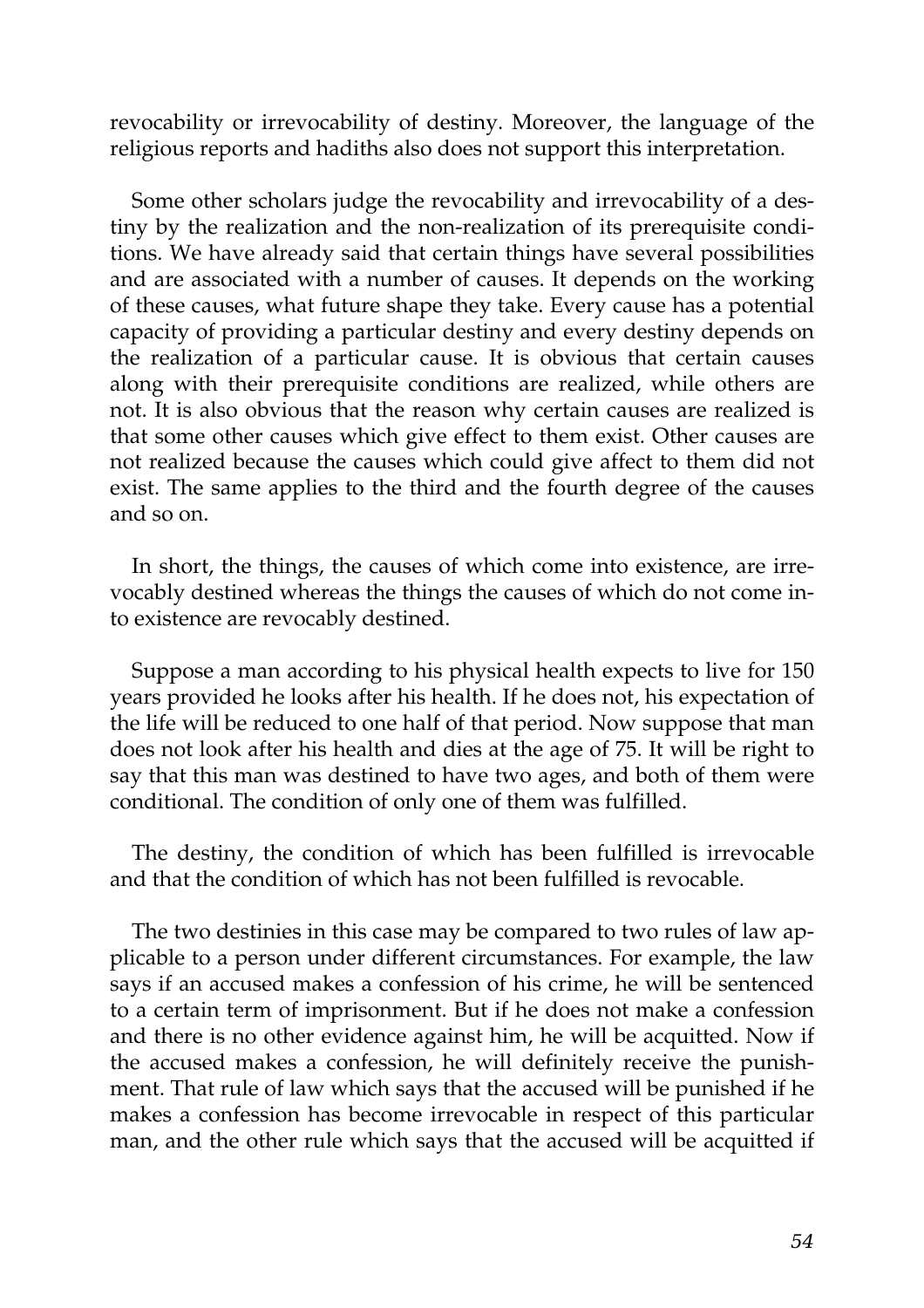he does not make a confession provided there is no other evidence against him, could not become so.

According to this explanation irrevocability in this case means the practical application of a provision of law. Otherwise the law itself as a general rule is firm and fixed in all cases.

This world is governed by a series of laws which are fixed and unfailing. As a general rule, they are irrevocable and unexceptionable. For example, there is a definite law that the persons having a certain physical standard should live upto 150 years of age provided they take care of their health. It is also a definite law that if such persons do not take care of their life will be reduced to one half. These laws are the manifestations of divine practice. They form the lines according to which a destiny is appointed. Therefore it may be said that an irrevocable destiny is that law or universal practice the conditions of the applicability of which are not fulfilled.

This interpretation appears to be plausible in itself, and some religious passages may also be found to be alluding to it. But the terms of a revocable destiny and an irrevocable destiny as used in hadiths cannot be taken to have this sense. There can be no doubt that a revocable destiny means a changeable destiny. But, in the cases where the conditions of the applicability of a general law materialize, the possibility of a change does not still totally disappear. These cases could certainly take a different turn, and hence they do not lose their aspect of revocability.

According to another interpretation an irrevocable destiny is that which has been made binding by Allah, and which is indispensable. A revocable destiny is that in relation to which the Will of Allah is neutral or indifferent, or at least a question of inevitability is not involved in it. According to this view the case of destiny is similar to that of legal matters. A law giver does not declare every action to be imperative. Some actions are made obligatory. Some other remain permissible. Still some others may be declared desirable or a abominable.

The same applies to factual matters also. An irrevocable destiny involves obligation, whereas a revocable one does not.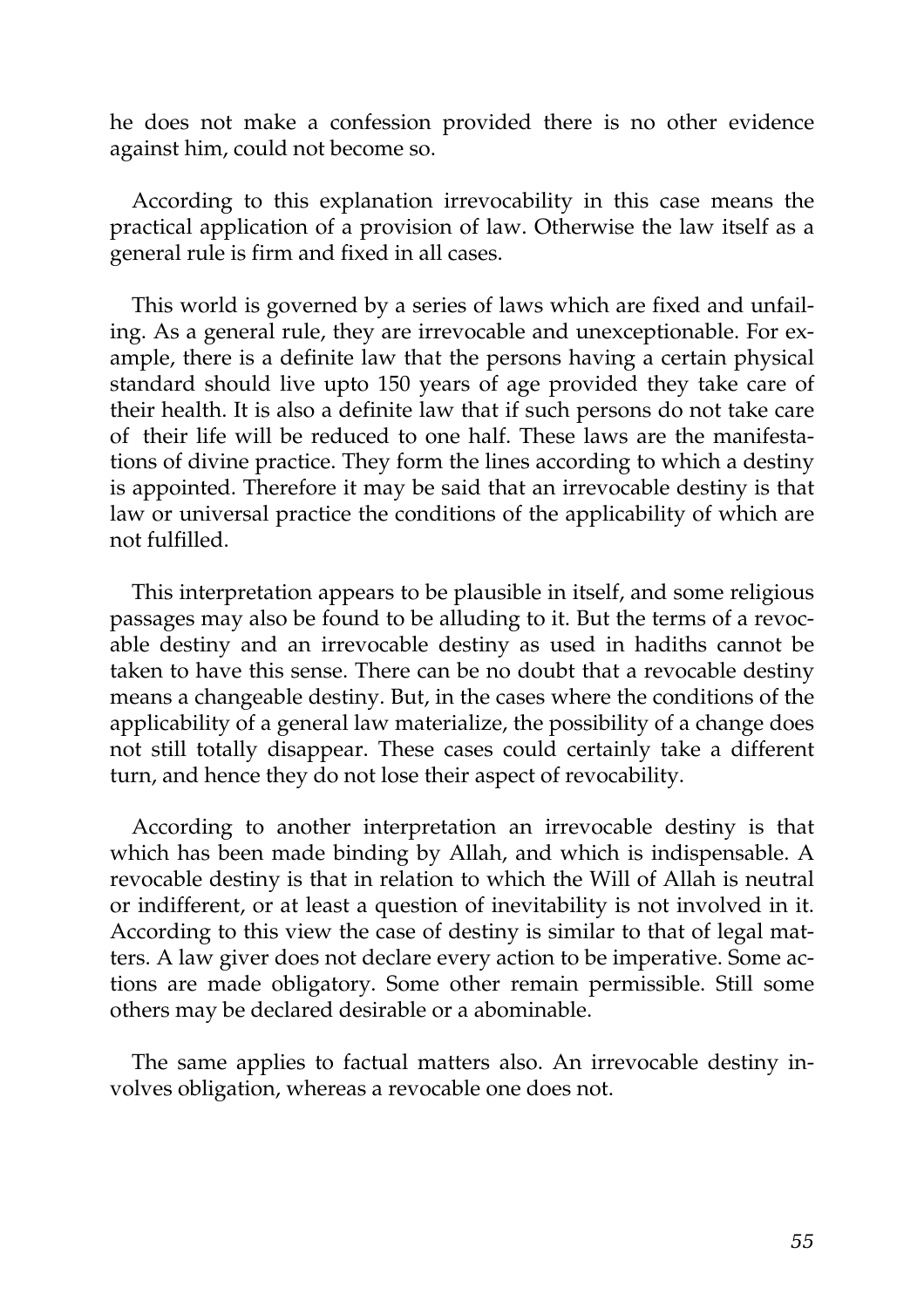This interpretation is most unscientific. It actually amounts to the negation of fate and destiny, for it is impossible that the Will of Allah be neutral or indifferent to any event, or at least may not make it inevitable.

Similarly, it is also impossible that an event may not be subject to the law of causation or in the case of being subject to it there may be no question of compulsion and obligation in respect of it.

It is not a sound analogy to compare factual realities to conventional matters.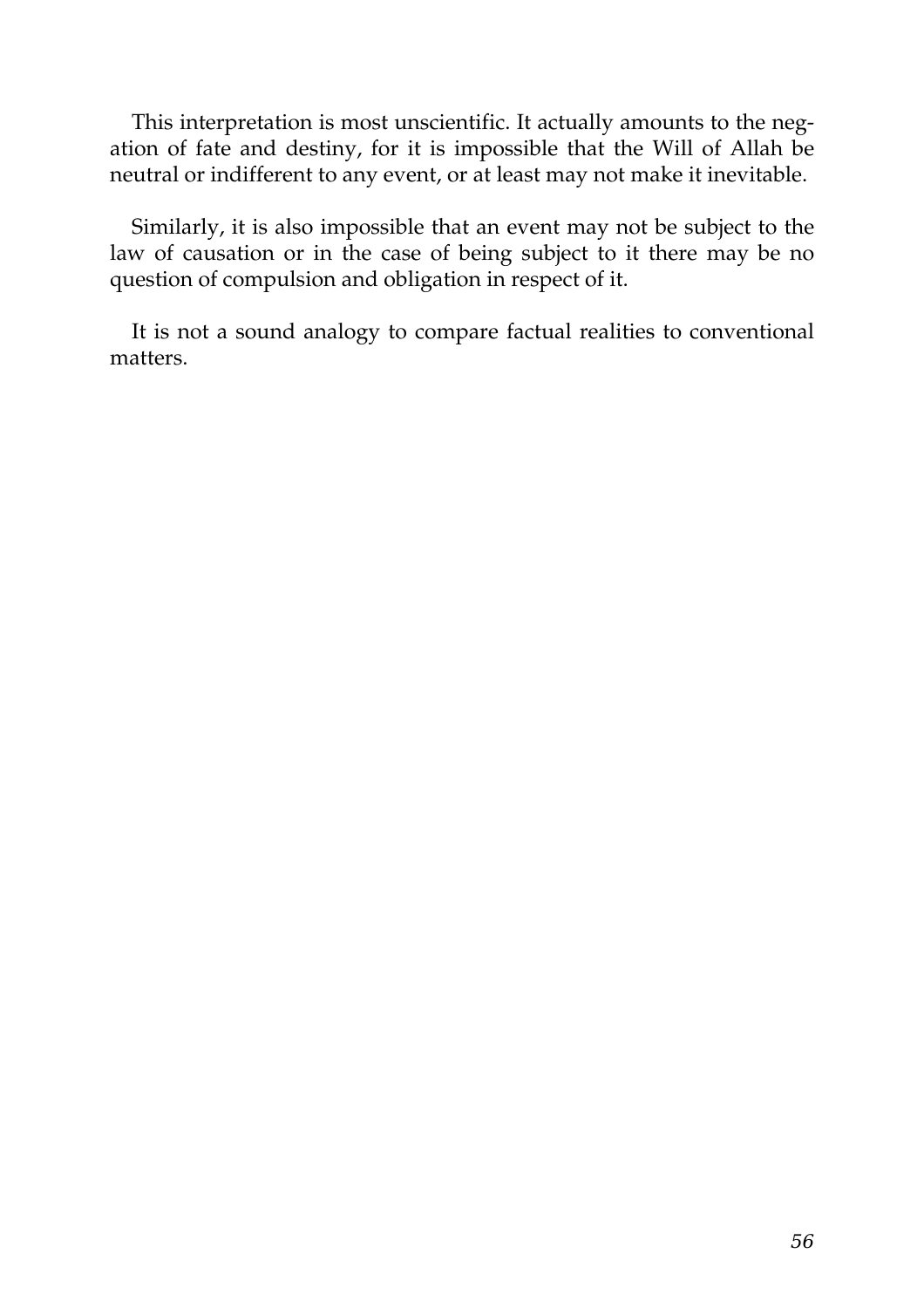## Chapter

### **Effect of Spiritual Factors**

The forgoing examples of the causes and the factors affecting destiny were concerned only with the material factors and their effects. We took into consideration only the material and perceptible aspects of the events, for from material angle only these factors and their causative relations are worth consideration. But from spiritual angle and reality is not confined to matter and body and their physical reactions and susceptibilities. The world of events has a more complicated structure and there are many more factors which contribute to an occurrence.

From material angle it is material factors only which cause death, provide means of living and bring about health, happiness and success. It is material factors alone which prolong or damage health and ensure or destroy happiness. But from religious point of view there are other factors also, known as spiritual factors, which are working side by side with the material factors and which affect every aspect of life.

From spiritual point of view the world is a living and conscious unit. All human deeds produce reactions. It is not immaterial to be good or to be bad. Human deeds, whether good or bad produce certain reactions in the world and the individual concerned himself is sometimes affected by them during his lifetime.

To cause hurt to a living being, whether a man or an animal, especially to the persons of such privileged position as that of father, mother, teacher etc. brings about evil consequences in this very world. Requital is a natural system. The consequences and effects of the human deeds are a part of the manifestations of fate and destiny. The cases of the interrelation between the events and this phenomenon can be explained only by the doctrine that this world is a living and conscious unit. They cannot be explained by materialistic way of thinking.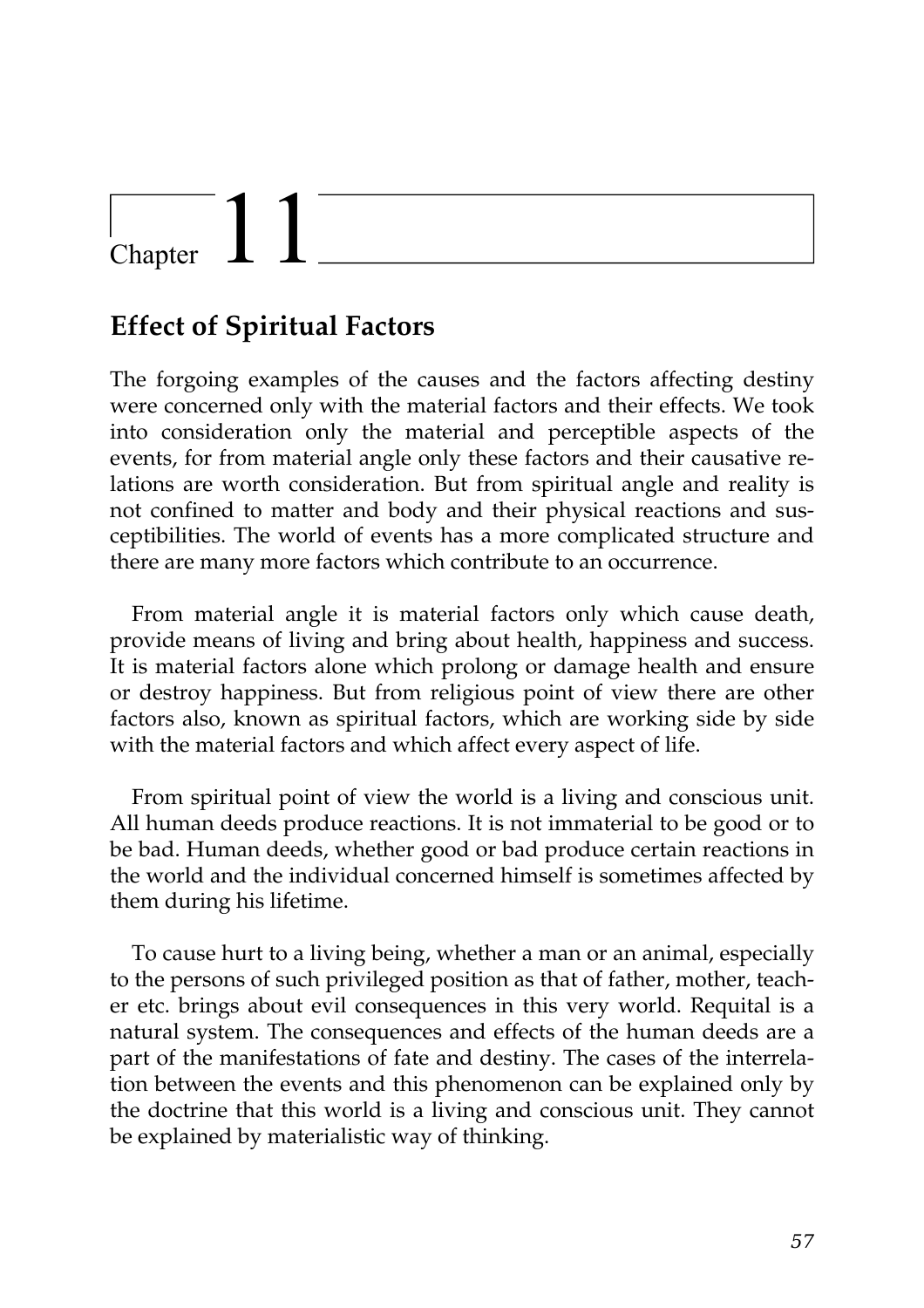In accordance with the spiritual thinking the world sees and hears. It listens to the cry of the living beings and responds to them. That is why prayer is an effective cause. It produces certain occurrences and prevents certain others. In other words, it is such a manifestation of fate and destiny which may determine the ultimate lot of an event.

The Holy Qur'an says: *When My bondmen question you concerning Me, then surely I am nigh. I answer the prayer of the suppliant when he cries unto Me".* (*Surah al-Baqarah*, 2:186)

The Holy Prophet (s) has said: **"Prayer changes even confirmed destiny".**

Similarly charity is another factor which is a manifestation of fate and destiny and which is effective in changing the fortune.

On the whole, vice and virtue, repentance and impenitence, justice and injustice, prayer and curse and the like are things which affect human beings in regard to their life, health, means of living etc.

Imam Sadiq (a) has said: "The number of those who die because of committing sins is larger than the number of those who die their natural death, and the number of those who live because of doing good deeds is larger than the number of those who live because of their real age".

The idea is that the sins shorten life and the good deeds prolong is. They change the appointed time and death. They change the destiny though, as we have pointed out earlier, this change is also a part of the divinely ordained destiny.

Here we cannot enter into the discussion as to how the spiritual matters affect the material things and how the system of causation works in this respect. That will require deep philosophical discussion. Anyhow, the philosophical view expressed in this connection agrees with what is indicated by the religious texts. In the present context we do not propose to dwell on the conditions under which the spiritual causes, such as prayer and charity and similarly injustice, tyranny and infringement of the rights of others are effective and create reactions. Perhaps a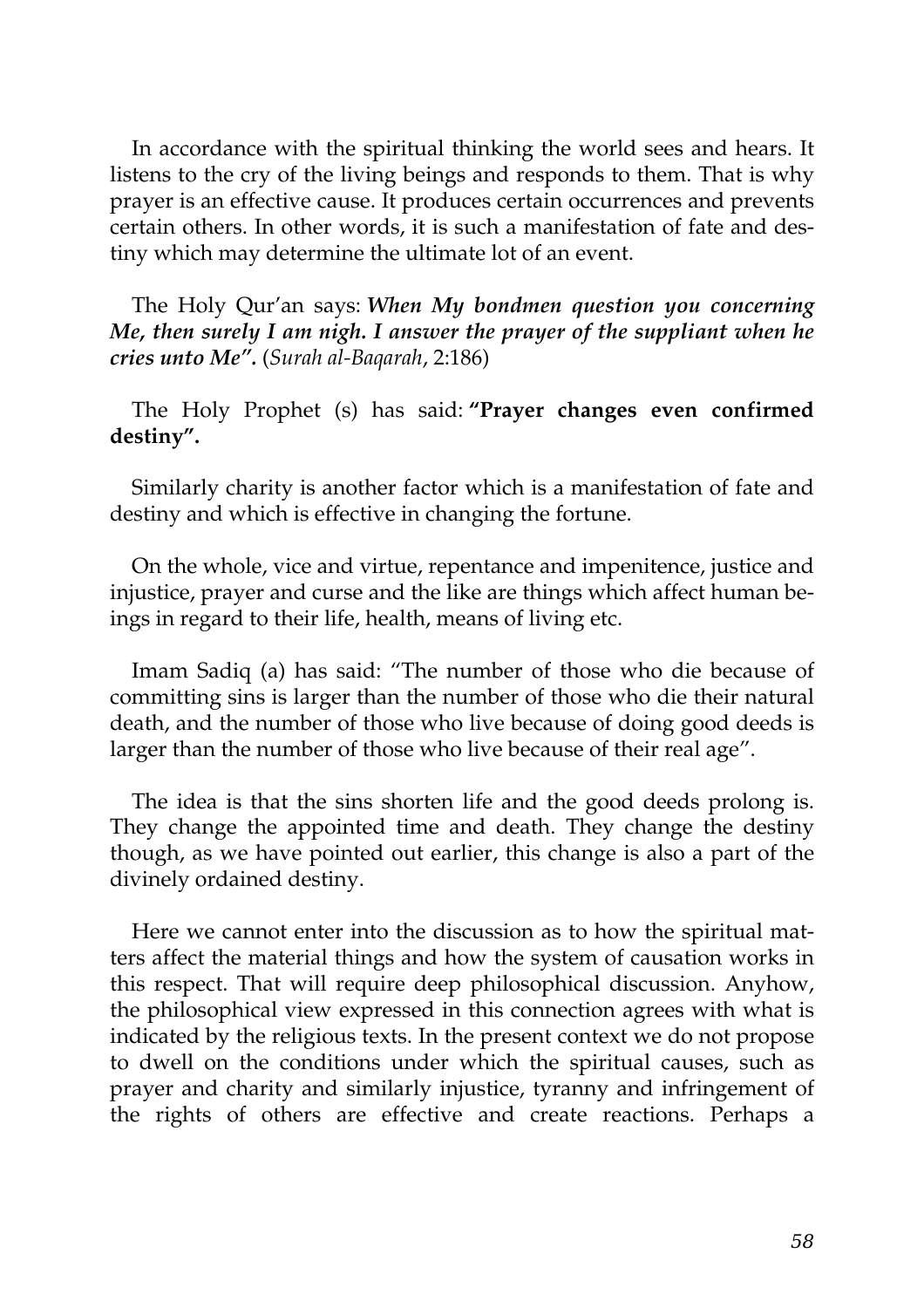voluminous book can be complied on the cases of human experience in this connection.

At present we only want to point out that the sequence of causes and effects in the world is not confined to material and perceptible phenomena.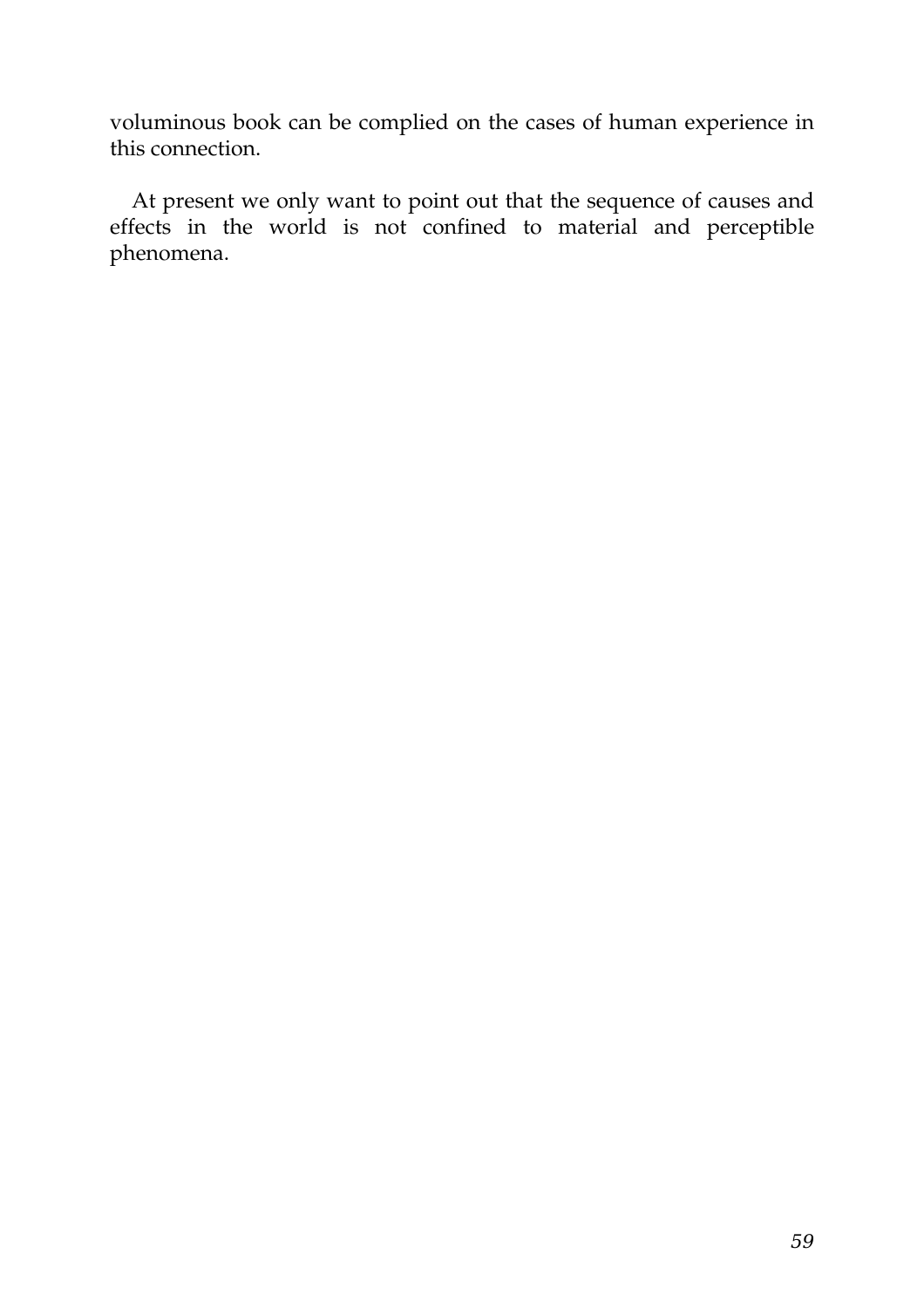## Chapter  $12$

### **When a Divine Decree Comes, Man Feels Helpless**

Many reports from the Holy Prophet (s) and the Imams say that when a divine decree comes, the whole system of caution, especially the faculties of thinking and reasoning cease to work. This point has been depicted in Persian and Arabic literature also.

In the book of hadith, Al-Jami'-as-Saghir a number of Prophetic sayings to this effect have been quoted. One hadith says: "When Allah wants to carry out his decree, he wrests the power of reasoning and understanding from the people. They repent when this power is restored to them afterwards".

In the Tuhaf-ul-Uqul Imam Reza (a) is reported to have said: "When Allah wants his decree to be carried out, He wrests their thinking power from the people concerned. After the decree has been carried out this power is restored to each one of them. Then they wonder how it was that such a thing happened".

The famous mystic poet of Iran, Moulawi says:

- "When a divine decree comes, the power of understanding quits. Allah alone knows what He proposes".
- "When a divine decree comes, you cease to see deep. Then you cannot distinguish between a friend and a foe".
- "When a divine decree come, the physician loses his skill. His medicine does harm instead of being beneficial".

A difficulty about all such statements is that they describe fate and destiny as a force invalidating the general principal of causation and as a factor stronger than all other factors. This view is contradictory to what we have said that Allah does not decree anything to happen except through the normal course of causation. The wording of the hadiths also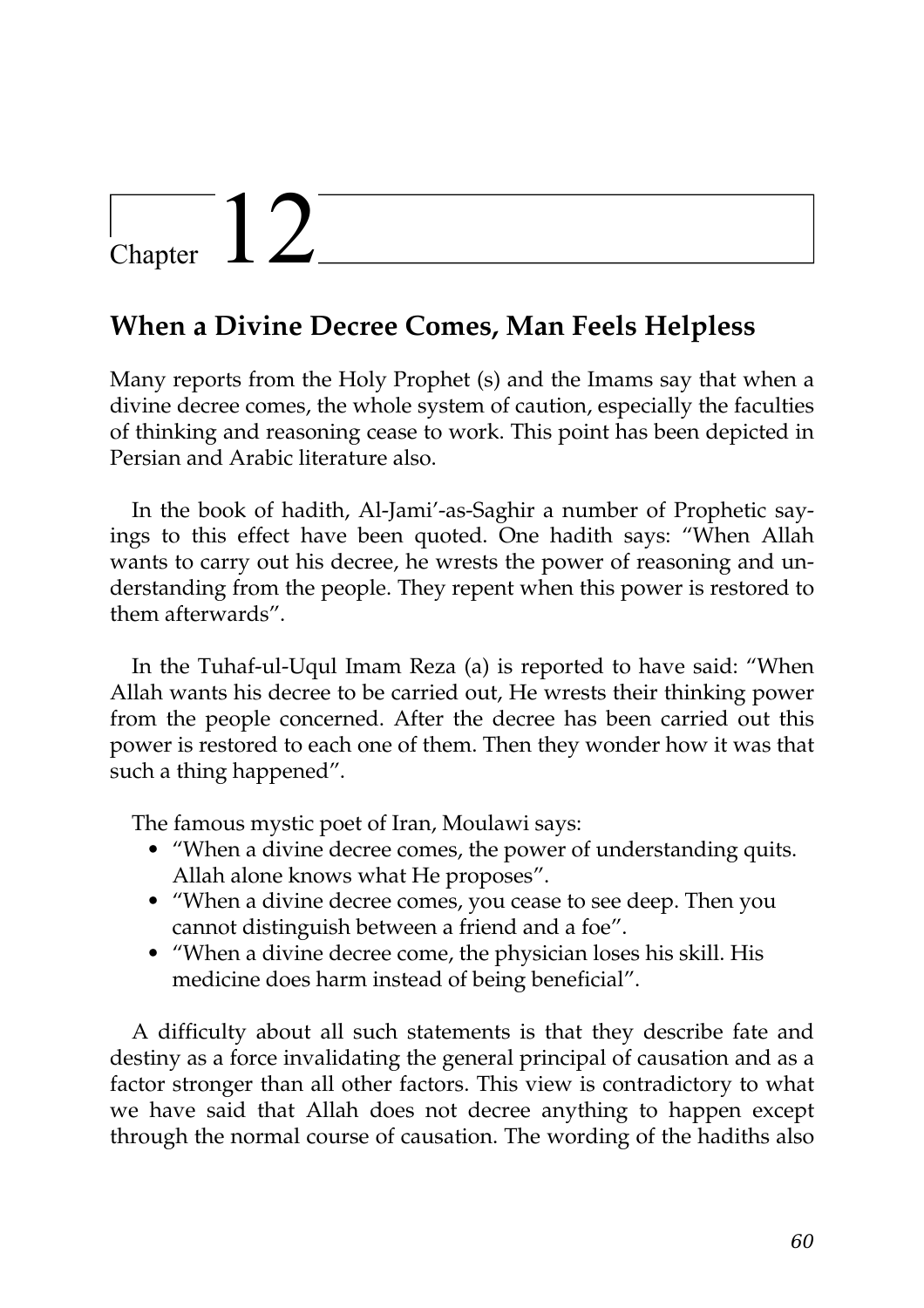supports what we have said. A hadith says: "Allah declines to carry out the affairs of the world except through their causes. He has appointed a cause for everything. Every cause has a reason behind it. Every reason is a piece of knowledge and every piece of knowledge has an eloquent door". (Majma'ul-Bahrayn)

Another difficulty is that these statements are contradictory to the general rule expressly mentioned in the Qur'an that everything is governed by fate and destiny and there is nothing which may be outside of their area of control. If everything and every event is governed by destiny, then divine destiny must every moment be operative. As such there is no meaning of saying "When a divine decree comes".

Hence the contents of the above-mentioned hadith and the verses are not only inconsistent with the generality of the principal of causation, but are also repugnant to the comprehensiveness of fate and destiny. They indicate that a divine decree is operative only occasionally and when it is, everything else ceases to work . Men lose their power of understanding. Eyes stop to see. Medicines are no longer effective.

Now what should we conclude? Should we think that these hadiths and reports are spurious and have been fabricated by the predestinarians or is it possible that they have a sound interpretation?

In our opinion these hadiths and reports have a sense which is not inconsistent either with the principle of causation or with the comprehensiveness of fate and destiny.

They are actually applicable to those cases in which spiritual causes overshadow the material ones.

We have already said that the material causes are not the only effective causes. The overall system of causation consists of various kinds of causes, some of which are open and some hidden. Just as some of the material causes make some other material causes ineffective, similarly on some special occasions all material causes are put out of action under the impact of some spiritual ones.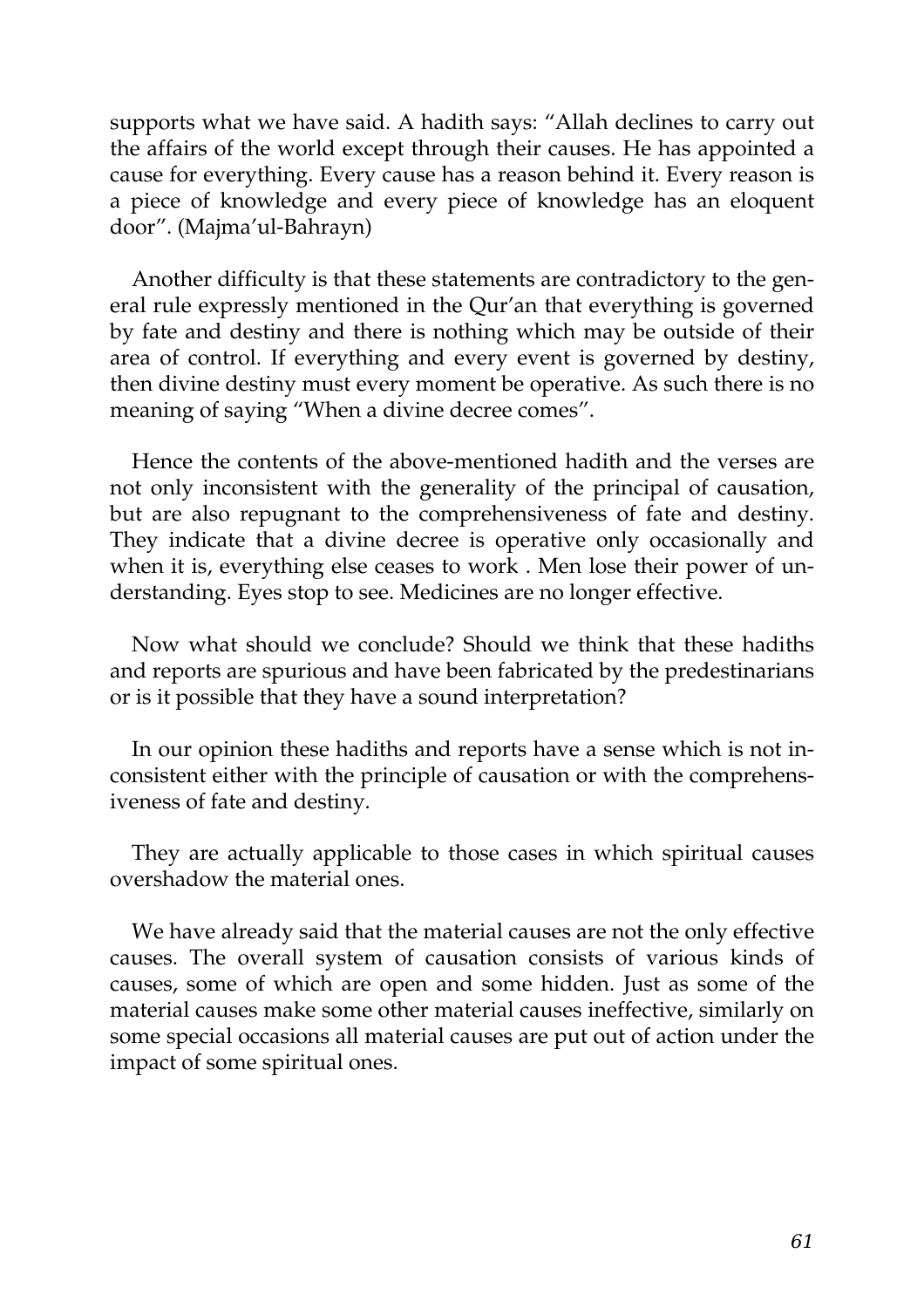Those who look at the material and perceptible causes only, do not know that there are thousands of other causes also and when they are in operation, they make the material causes ineffective.

The Qur'an itself refers to this point in a lucid and forceful manner. Describing the events of the Battle of Badr, it says:**"***When you met the pagans' army, Allah made them appear fewer in your eyes and you appear fewer in their eyes so that His miracle of granting you (an incredible) victory could easily be fulfilled. To Allah do all things return"***.** (*Surah al-Anfal*, 8:44)

This incident was a case in which the spiritual causes got the better of the material causes.

There exists a higher world order, that protects a community, which because of its excellent behaviour becomes entitled to divine support, against another community which deserve disgrace and ruin. The first community is helped though it may be lacking resources and the second community is condemned though it may be having everything at its disposal.

The Holy Qur'an says: *"If someone trusts Allah, He will suffice Him. He will surely bring about what He decrees. Allah has set a measure for everything".* (*Surah al-Talaq*, 65:3)

In this verse it has been expressly said that Allah has set a measure for everything. Nothing takes place haphazardly. In other words the system of causation has been recognized. At the same time it has been emphatically said that Allah brings. His Command to pass. In other words, where there is a question of spiritual relations or invisible Divine succour, the visible causes are made ineffective.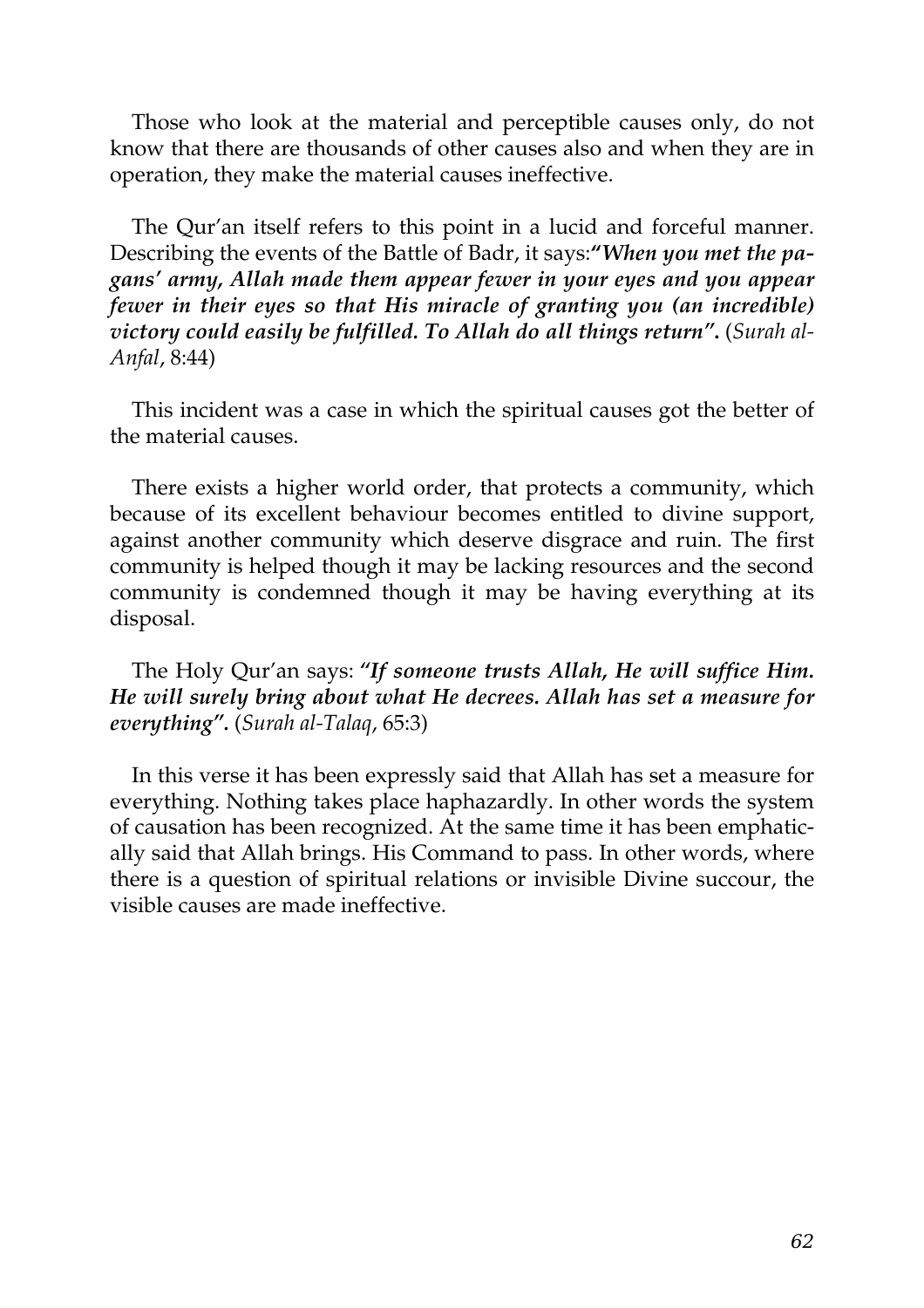## $\frac{1}{2}$  Chapter  $13$

### **Divine Destiny and Material Compulsion**

#### **DIFFERENCE BETWEEN THE TWO DOCTRINES**

We have already said that the materialists and some Christians have used the question of fate and destiny as a weapon in their attack on Islam. They say that an essential result of the belief in destiny and fate is that man should consider himself to be powerless and unable to build a better society.

As we have said this misunderstanding is due to the fact that the difference between a belief in fate and destiny and predestinarianism has been ignored. According to the doctrine of predestination man has no liberty and no will of his own. He has no real control over what he says or does. His own moral and temperamental qualities have no bearing on his destiny. But according to the doctrine of fate and destiny, the Divine Will and Knowledge do not necessitate anything except through the system of cause and effect. It is unbecoming of the uniqueness and greatness of Allah that He should attach His Will and Knowledge to a thing direct without employing the medium of causes. Hence His Knowledge and Will attach to man's actions and deeds, his success and failure only through this medium. Allah has destined man to be free and to be a master of his destiny. As far as human liberty is concerned, there is no difference between the views of the religionists and the materialists. As a matter of fact, if the inevitability of the occurrence of an event through its cause automatically means compulsion and helplessness of man, then this is a view which is held by both. But if it does not mean that, and actually it does not, then again there is no difference between the two schools. Hence any criticism of the Islamic belief by the materialists and others who believe in the law of causation is simply based on misunderstanding and lack of knowledge.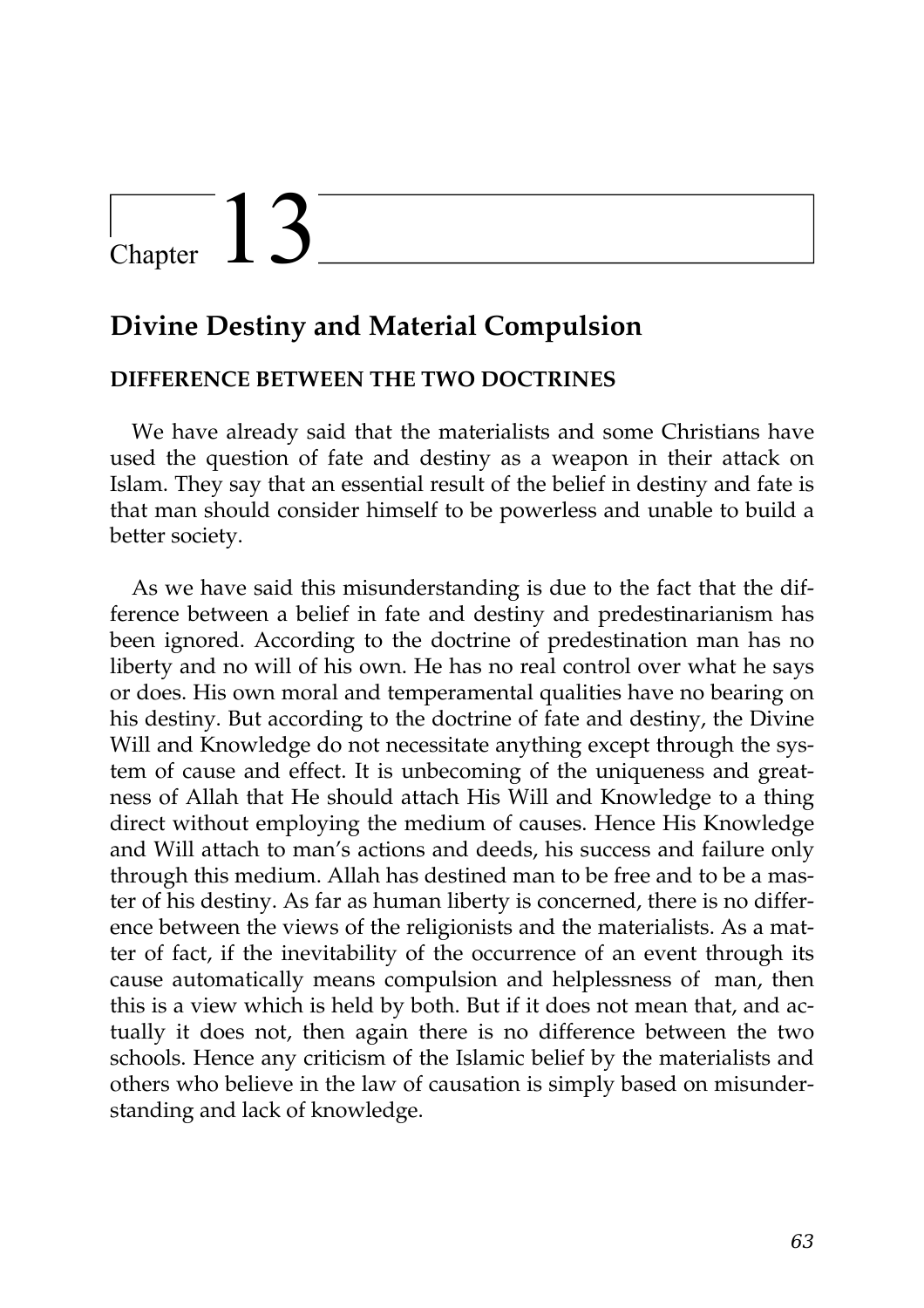But let us add that from another angle there is a very vital and remarkable difference between the two schools. The belief in fate and destiny as taught by religion leads to hope and extraordinary greater effort. But this is not true of the materialistic thinking. This is the real difference between the two schools.

As already stated, the effective factors which collectively constitute the world causes and are considered to be the manifestations of fate and destiny are not all material. They include spiritual causes also which are also a part of the effective factors and play a role in changing destiny.

According to this view a number of non-material forces are part of the world order.

For example, the support of justice and equity is a spiritual force. This world is in existence because of justice and as a result of the efforts of those who defend its cause. Their efforts are not wasted.

The Holy Qur'an says: **"***Believers, if you help Allah's cause, He will help you and will make you stand firmly***".**(*Surah Muhammad*, 47:7)

*"Surely Allah defends those who are true. Allah does not like any treacherous ingrateful man".* (*Surah al-Hajj*, 22:38)

*"Surely whoever helps Allah's cause, shall he helped by Him. Surely Allah is Strong, Mighty".* (*Surah al-Hajj*, 22:40)

Another force in the world is trust in Allah. Trust in Allah means that one should pursue the right path with determination and without faltering. Allah protects him who pursues the right goal without any regard to his own personal gain, who performs his duty selflessly and who has confidence in divine help.

These are the examples of some of the special forces at work in the world. Form religious point of view they are a part of the system of causation and manifestations of fate and destiny.

Therefore a sound belief in divinely ordained destiny leads the believer to correct action and makes him confident of the results. From materialistic point of view the rules of morality do not affect the universal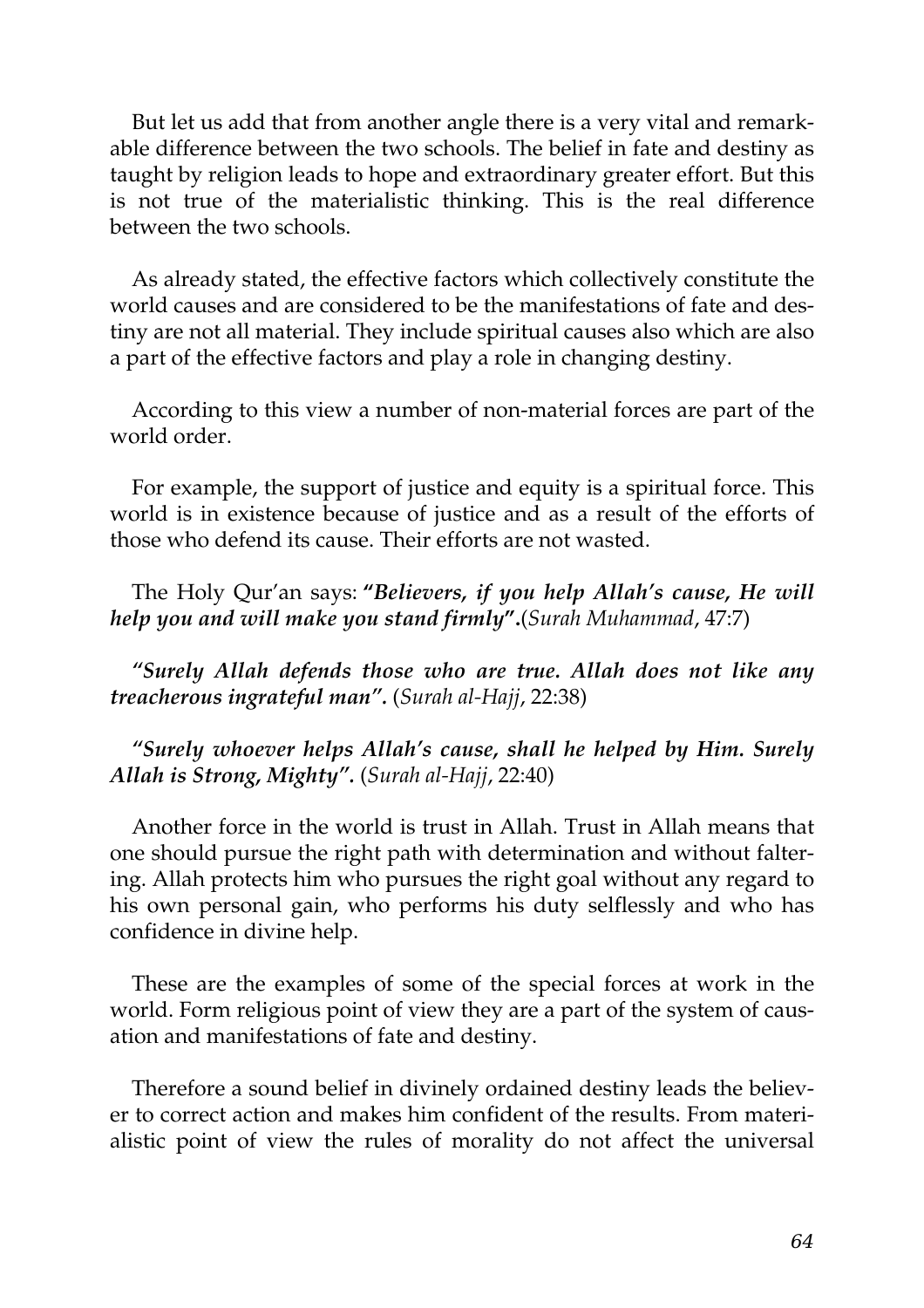systems. In this respect virtue and vice, right and wrong, justice and injustice are all alike. The universal systems are neutral to the virtuous and the wicked. But from religious point of view, that is not so. Those who believe in justice and uprightness, also believe in Divine Wisdom, Divine Mercy and Divine Justice. They believe that he who seeks Allah's pleasure and follows the injunctions prescribed by Him, will be safe. Such a belief in divine destiny and divine sagacity resulting in trust in Allah puts an end to the fear of death, devastation, poverty and helplessness. It rectifies the biggest weakness of man, which is fear of annihilation or wretched existence.

It was belief in such forces of the world which made the Muslims of the early era of Islam so active, industrious, bold and gallant. Describing them the Qur'an says: **"***Such people when warned to fear, those who are gathered against them, (the threat of danger) increased their faith and they cried: Allah is sufficient for us! Most excellent is He in whom we trust!". (Surah Aale Imran,* 3:172)

*"So they returned with grace and favour from Allah, and no barm touched them. They followed the good pleasure of Allah, and Allah is of infinite bounty". (Surah Aale Imran,* 3:173 – 174)

From the foregoing it is clear that there is a vast difference between a belief in fate and destiny based on the Qur'anic teachings and a materialistic belief in it in accordance with the materialistic theory of causation.

All that a materialist believes is that the more efforts he puts to achieve his objective, the better results he is likely to obtain. But a Muslim having faith in destiny believes that the world has been so arranged that the whole system of causes and effects will come to his aid if he wholeheartedly exerts himself to serve the cause of his creed. His power naturally increases thousands of times when the energy stored in the world comes to his aid.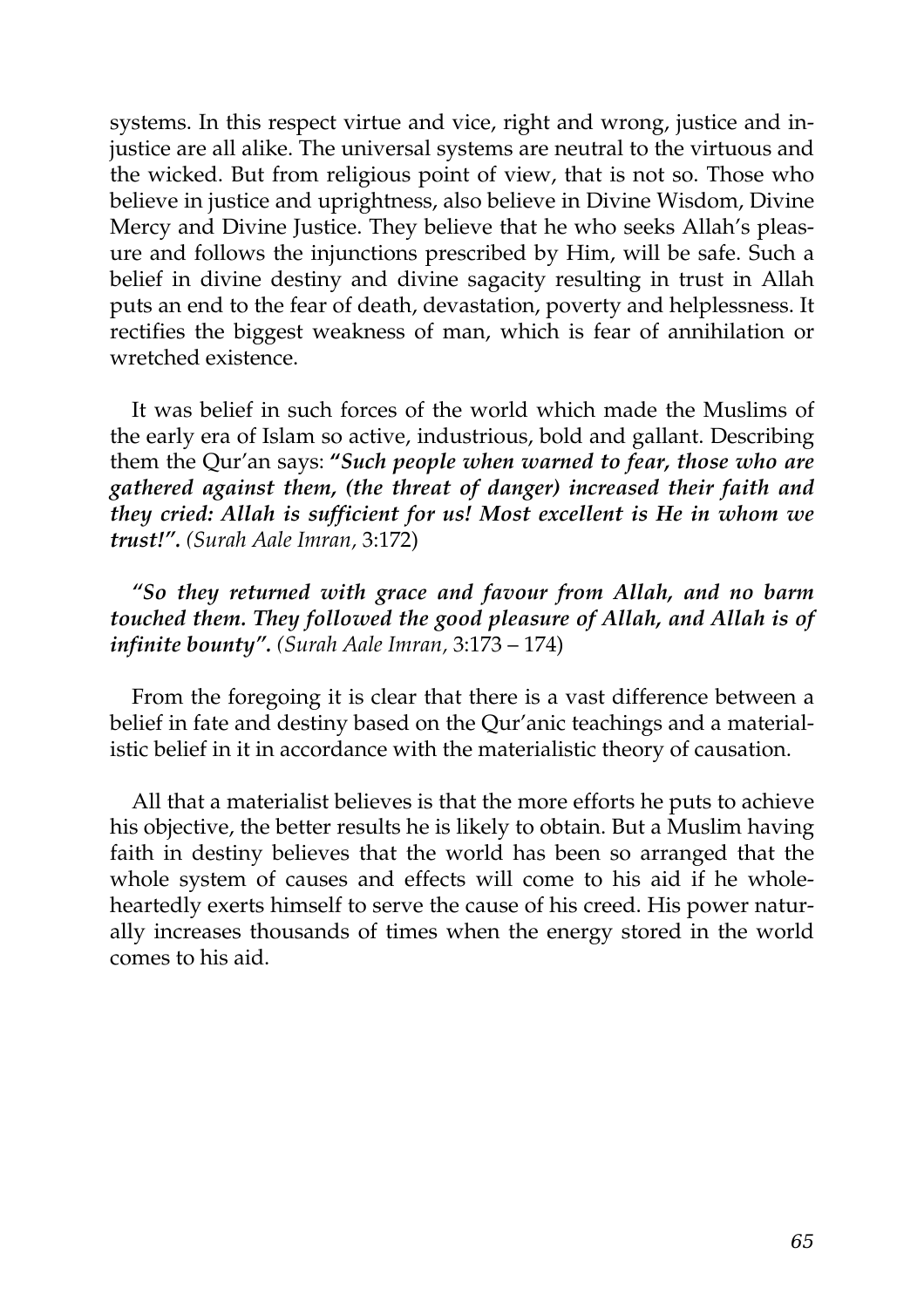## $\begin{array}{c} \begin{array}{c} \end{array}$  Chapter

## **Special Logic of the Holy Qur'an**

We previously said that the Muslim theologians started discussing and analyzing the question of human compulsion and liberty in the second half of the first century of the Hijri era. This question is the oldest scholastic problem. Somehow the scholastic theologians could not analyze the question correctly with the result that they deviated from the right path. Some of them supported the theory of predestination and others that of absolute human liberty. To the Muslim masses a belief in destiny meant predestination. They considered belief in human liberty to be tantamount to the negation of destiny. A simultaneous belief in destiny and liberty, though it was acceptable to the clear conscience of the early Muslims, lost its popularity once it took on a philosophical colour. Even now after a lapse of 14 centuries it does not find favour with the Muslim masses, though the Holy Qur'an, the hadiths of the Holy Prophet and the sayings of the Holy Imams clearly say that everything is governed by the destiny ordained by Allah, and at the same time describe man as an effective factor in making or marring his fortune. They hold him responsible for all his actions. We have in the foregoing quoted some of the Qur'anic verses dealing with these points. As we have pointed out, the predestinarians have tried to explain away the verses indicating human freedom and the supporters of absolute liberty have tried to explain away the verses indicating that everything is divinely ordained. As we have seen actually there is no inconsistency between these two sets of verses. The riddle stands solved. The comprehensiveness of destiny does not necessarily mean that there is no such thing as destiny. As such the question of any contradiction between destiny and human volition does not arise, and there is no need to explain away anything.

For example the Qur'an says that it is Allah who guides the people to the right or the wrong path, who bestows on them honour, power and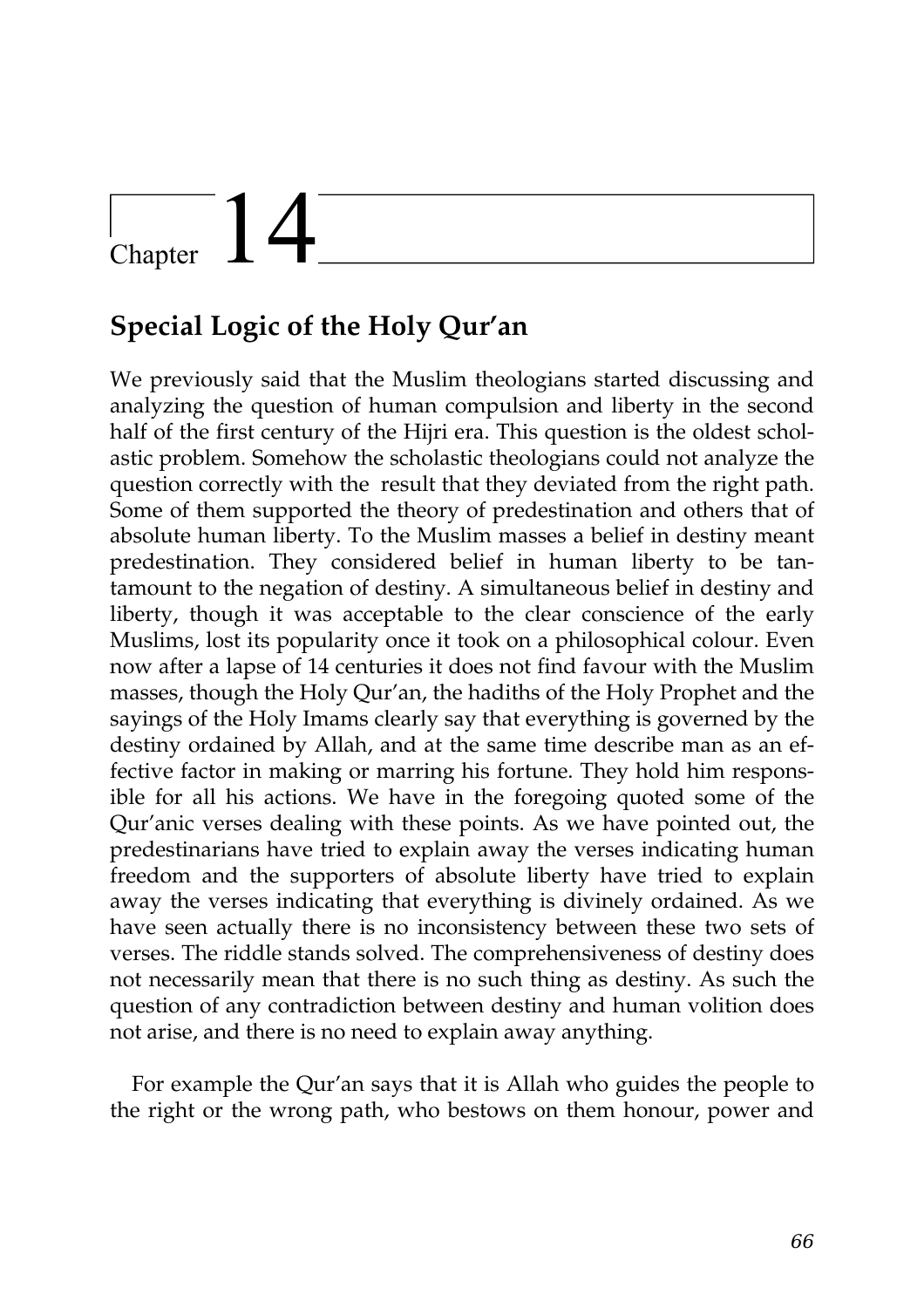health and who provides them with the means of living: Even the virtue and the vice both have been ascribed to His Will.

The Holy Qur'an says: *"It is Allah to leave in error whom He will and to guide whom He pleases. He is the Mighty, the Wise".* (*Surah Ibrahim*, 14:4)

*"Say: O Allah! Owner of Sovereignty! You bestow sovereignty on whomever you will and you withdraw sovereignty from whomever you will. You exalt whomever you will and you abase whom you will. In Your hand is all that is good. No doubt you have power to do everything".* (*Surah Aale Imran*, 3:26)

*"Surely Allah is the provider of everything and the possessor of Mighty Power".* (*Surah al-Zariyat*, 51:58)

*"In the heaven is your providence and that which you are promised".* (*Surah al-Zariyat*, 51:22)

The Holy Qur'an quotes Ibrahim as having said: *"He gives me food and drink. If I fall sick, He cures me. He will cause me to die, and will bring me back to life".* (*Surah al-Shu'ara'*, 26:79 – 81)

About the happy and the evil things the Qur'an says: *"Say: Everything is from Allah".* (*Surah al-Nisa*, 4:78)

But these verses do not deny the intervention of the natural causes. Hence there is no contradiction between them and the other verses which clearly show that it is man himself who chooses the right or the right or the wrong path, acquires power and honour, and earns his livelihood.

For example, the Qur'an says: *As for Thamud, We showed them the right path, but they preferred blindness to guidance, consequently they were bit by the humiliating punishment of a dreadful noise which they deserved because of their misdeeds".* (*Surah Fussilat*, 41:17)

Referring to the downfall of Pharaoh's gang, the Holy Qur'an says: *"That is because Allah does not withdraw the favour He has*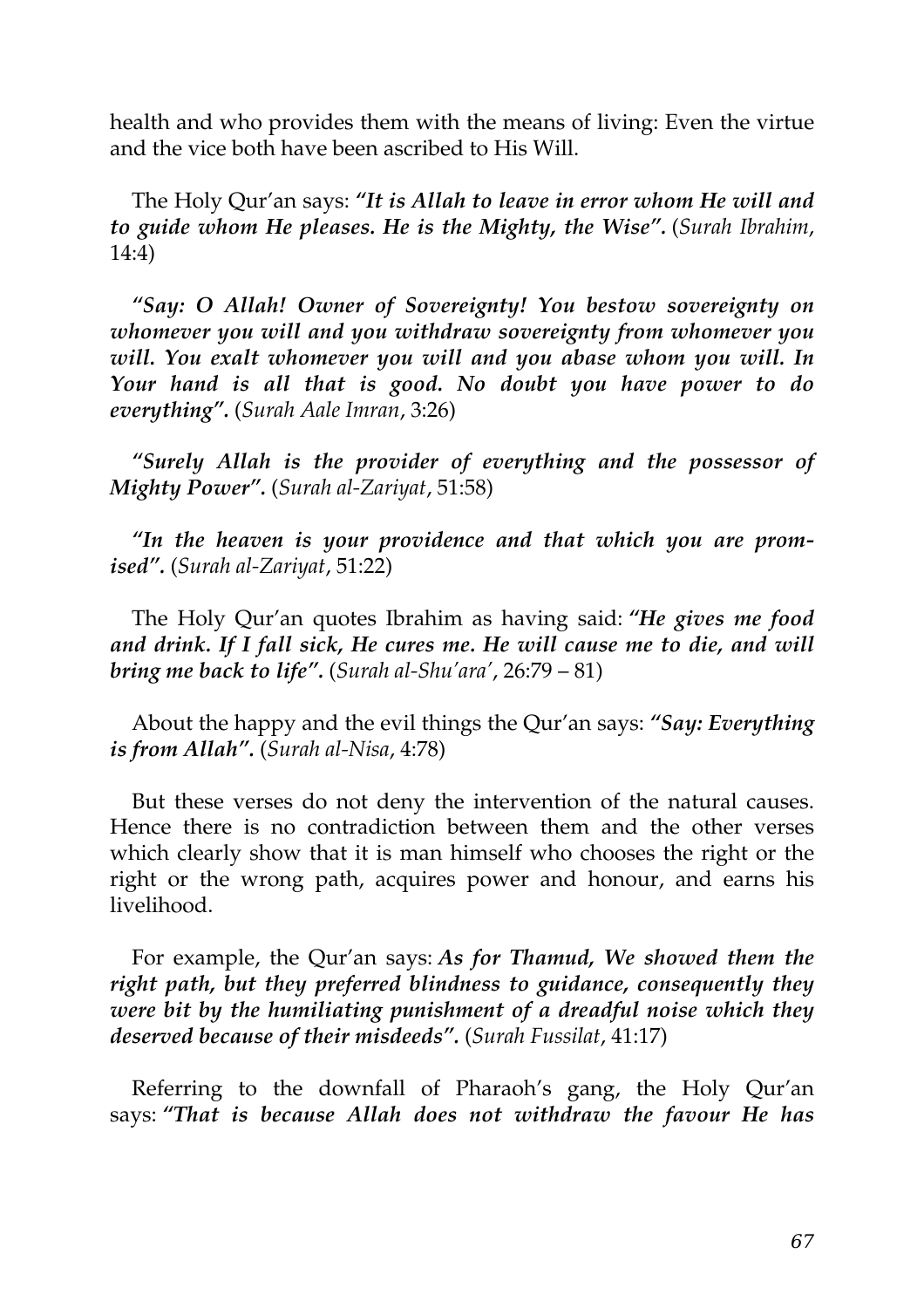#### *bestowed on any people unless they first change what is in their hearts, and that is because Allah is Hearer, Knower".* (*Surah al-Anfal*, 8:53)

Criticizing the predestinarian belief of the pagan Arabs, the Holy Qur'an says: *"When it is said to them: Give in charity out of what Allah has provided you, the disbelievers say to those who believe: Are we to feed those whom Allah would feed if He willed? Surely you are in a clear error".*(*Surah Yasin*, 36:47)

Again the Holy Qur'an says: *"Corruption has become rife in land and sea because of the misdeeds of the people".*(*Surah al-Rum*, 30:41)

The fact is, as already pointed out, that Allah's Will, His Knowledge and His Decrees do not nullify the system of causation. Actually this whole infinite system springs from His Will and Knowledge and its effectiveness means the effectiveness of His Will.

On this basis it is wrong to say which act is Allah's and which is not His. Such a division is meaningless. If an act has been ascribed to some other being, it cannot be said that it is not Allah's. The division of work between the Creator and the created is wrong. Any act of a doer is that of Allah also.

There is a hadith in the Tuhaf-ul-Uqul, which appears to be a letter written by Imam Hadi (a), the tenth Imam, to some of his supporters in Ahwaz (Iran) on the doctrines of predestination, absolute discretion and justice. In this letter he writes:

"A person asked Imam Ali (a) whether man has power and ability or he lacks them. If he has the power to do things, then how is it possible to say that there is no power nor help but from Allah?"

From the wording of the hadith it appears that the questioner believed that man had the power and ability to do things, Hence he was unable to understand how the question of Allah's Will and Divine Decree could fit in.

In reply the Imam said to him: "You asked about ability. Do you have this ability with Allah or without Him!" The questioner was baffled. The Imam said: "If you assert that you and Allah share this ability and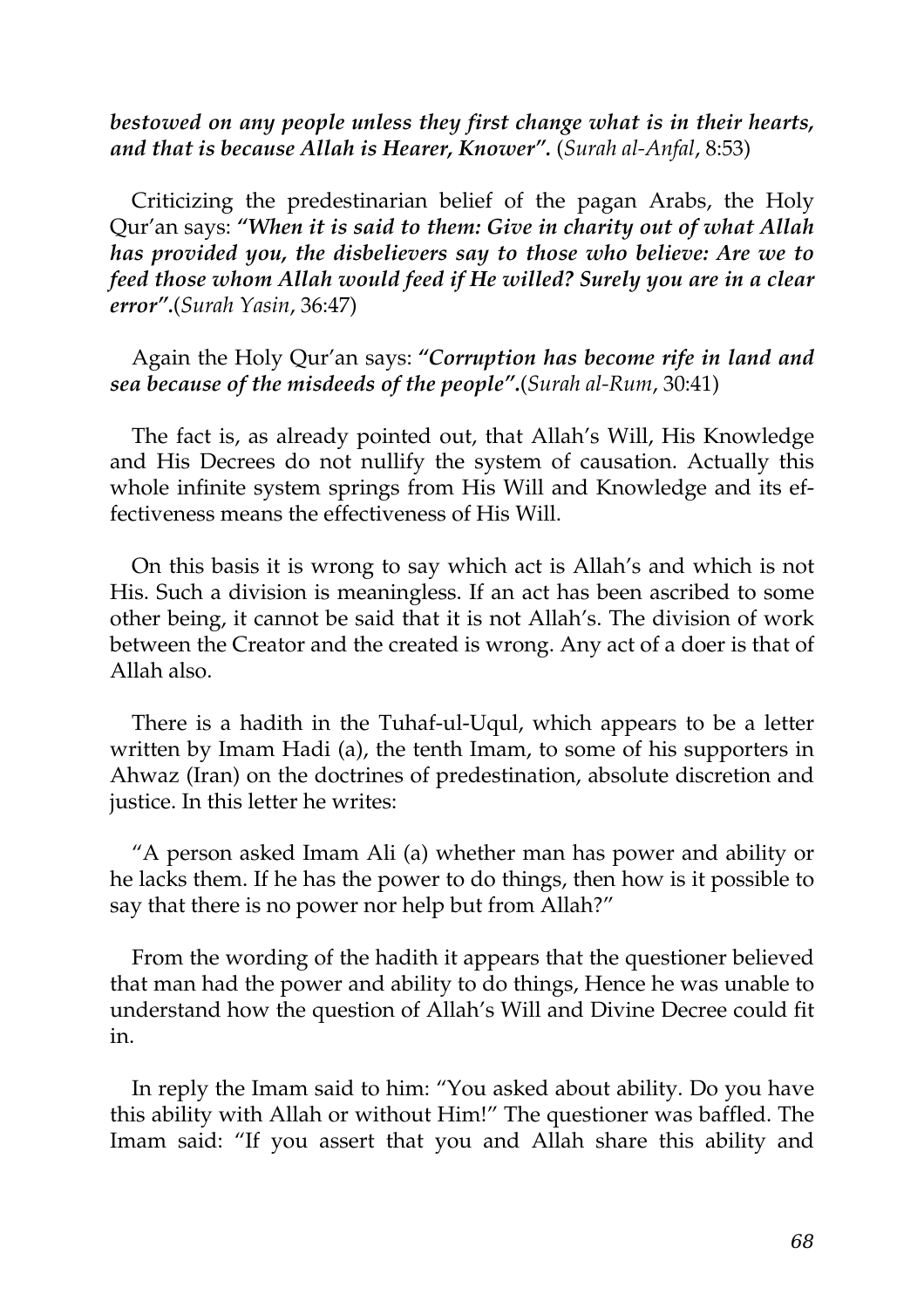power, I would put you to death (because you would be claiming to be a co-partner of Allah). If you say that you have this ability without Allah, again I would put you to death (because you would be presuming that you are independent of Allah. Such a presumptions again infidelity, for independence in any affair means independence in essence).

"The questioner said: Then what should I say?"

The Imam (a) said: "You have ability by the Will of Allah, while He has it independently. If He endows you with it, that is His favour. If He takes it away from you, that means He is testing you. In any case, you should remember that whatever He bestows on you, He is still its owner. If He enables you to do a thing, that thing is still within His power".

In short, this hadith indicates that while an effect is ascribed to its cause, it is attributable to Allah also. When we ascribe an act to its normal and natural doer, we ascribe it to its non-self-existing agent, and when we attribute it to Allah, we ascribe it to its self-existing agent. It is Allah who endows things with the power and quality of producing an effect. It is He who bestows the ownership of anything on anyone. But there is one basic difference between the bestowal of ownership by Allah and the transfer of ownership by a man. After a man has transferred the ownership of a thing, it is no longer his property. But Allah continues to be the owner of a thing even after He has bestowed it on anyone else. His bestowal is not inconsistent with His continued ownership. It is only a manifestation of His being the owner. Similarly Allah endows things with the quality of producing an effect, and at the same time He is the Master of all effects. There are many other hadiths which support this view.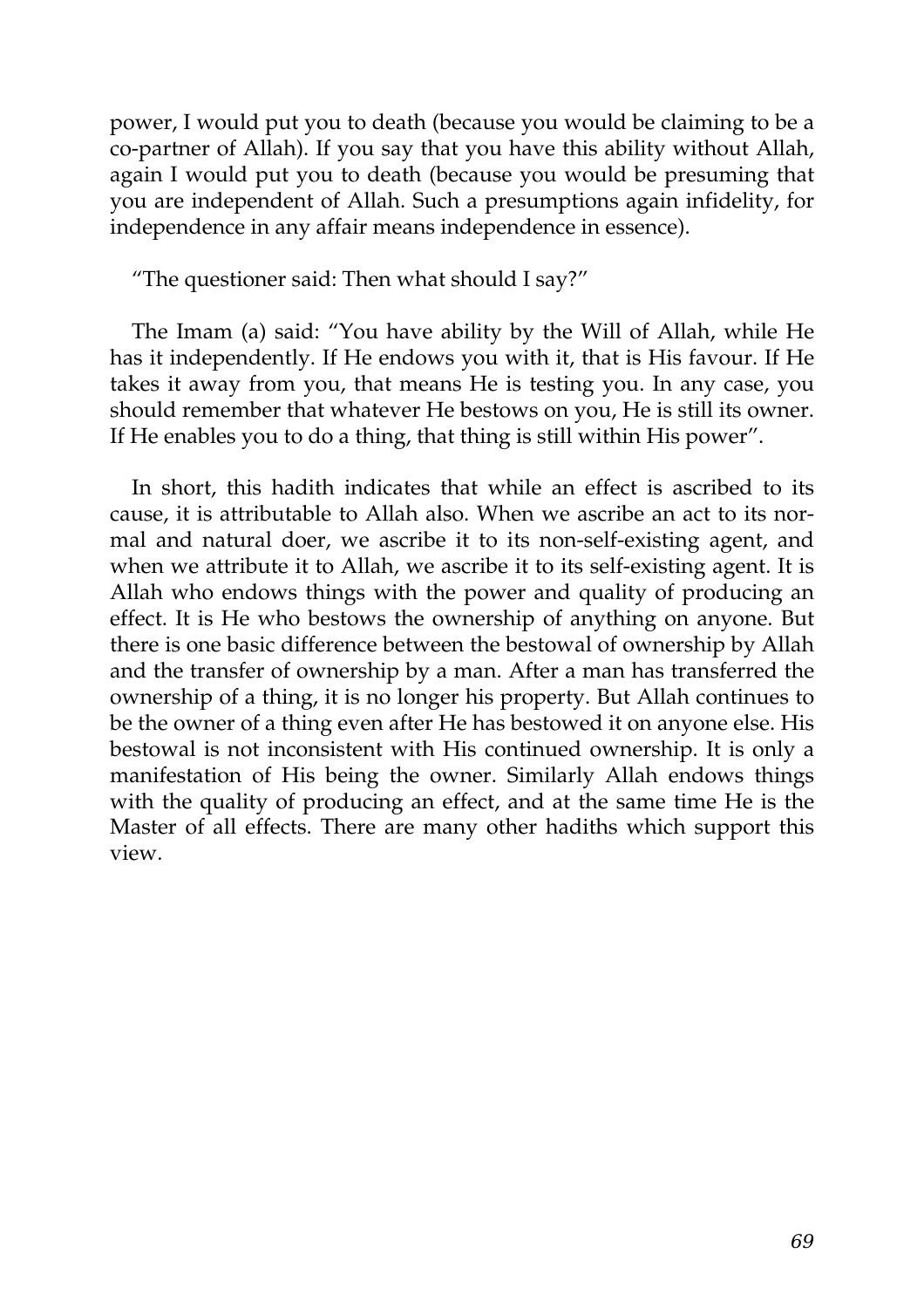## Chapter  $15$

### **High level of the logic of Islam**

A scholar going deep into the study of the questions concerning monotheism, is filled with wonder when he finds that the special logic adopted in this respect by the Holy Qur'an and next to it by the sayings of the Prophet and the Imams, especially Imam Ali is so different and higher not only from the logic of that time but also from that of the later period when scholastic theology had developed and philosophy was flourishing. What the Qur'an and the hadith say about destiny and the freedom or constraint of human will, is an example of that logic.

This in itself proves that the Holy Qur'an has sprung from a source which does not belong to this world and that the Holy Prophet who received the Qur'an looked at the realities from quite a different angle. Similarly the knowledge of the logic of the Qur'an which the Holy Family had was different from what the others had.

Where the ideas were too high to be grasped ordinarily, the other people were bewildered, but the Imams described them very clearly and in a realistic manner. It is not surprising that even the Shi'ah theologians were unable to digest this information properly.

When one looks at the statements and comments of such eminent scholars such a Sheikh Mufid, Sayyid Murtadha, Allamah Hilli, Allamah Majlisi in their books of theology and their commentaries on hadith, one notices that they have not been free being influenced by the ideas of the Ash'arites and the Mu'tazilities. Their way of thinking is often close to that of either of them. That is why they have been compelled to explain away many Qur'anic verses and the hadiths. Anyhow, this short-coming does not lower the position of these eminent scholars. None else in their position could do better, for the comprehension of the special logic of the Holy Qur'an is confined to the spiritual leaders trained in the school of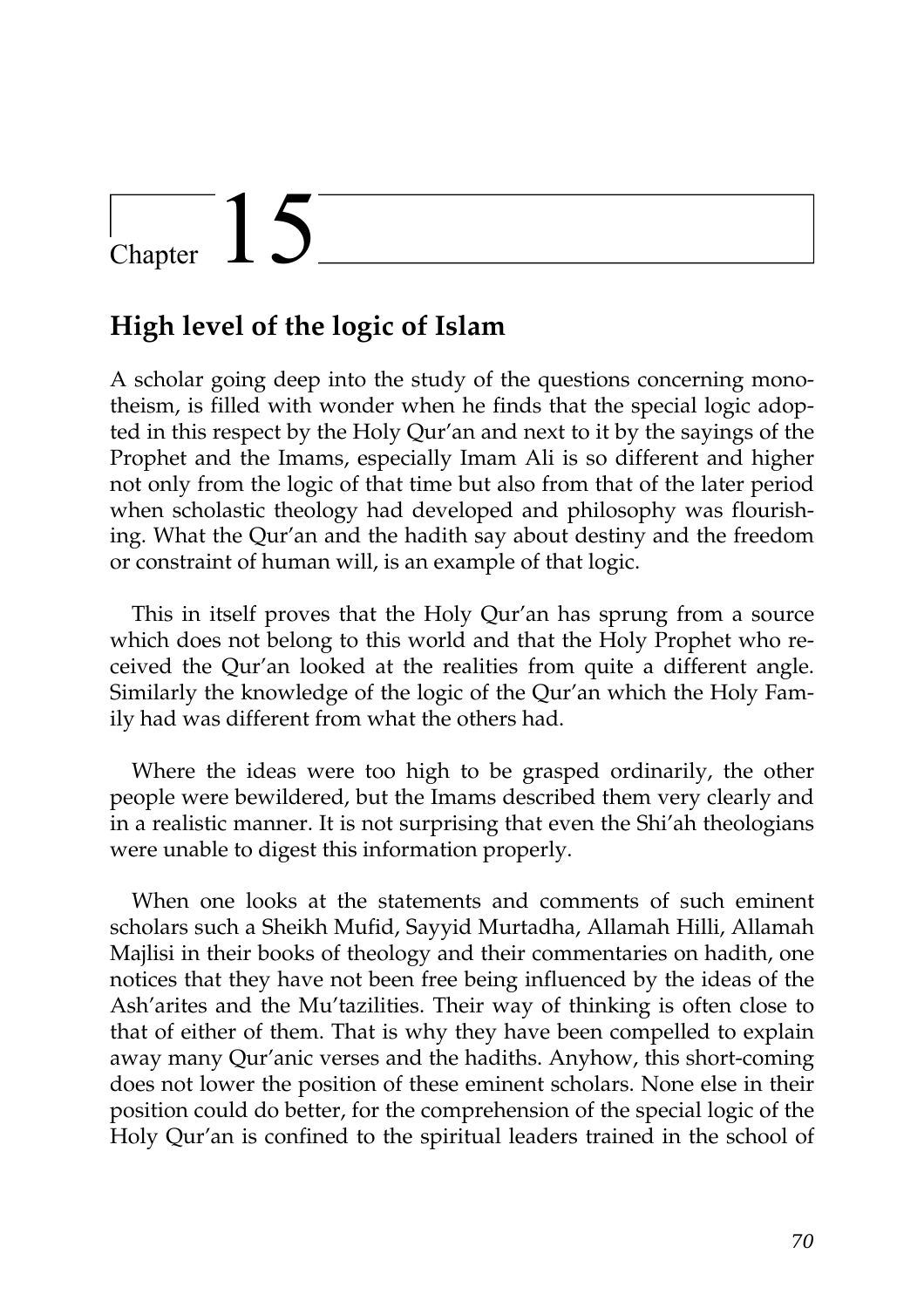this Holy Book. Others have been able to enter this circle gradually by going deep into the relevant questions and the constant study of the Qur'an and the sayings of the Prophet and the Imams, especially Imam Ali.

Some of our contemporary scholars have shown sufficient ability to analyze the social questions. But when they take up such problems as that of fate and destiny, they are as much bewildered as the scholastic theologians. For instance, we can mention the name of the Egyptian writer, Ahmad Amin who has written the Fajr al-Islam, the Zuh'l al-Islam, the Zuhr al-Islam and the Yaum al-Islam.

Ahmad Amin has to a great extent evinced his ability to discuss and analyze social questions, but as far as the question of fate is concerned, he has proved as helpless as the scholastic theologians. Towards the end of his book, Fajr al-Islam he has, in a special chapter, discussed the question of predestination and freedom of will, but on the whole it appears that according to him a belief in destiny means predestinarianism. Hence he is not prepared to believe that the hadiths regarding destiny are authentic. Similarly he is unable to believe that the Nahj al-Balaghah is a collection of the sermons and letter of Imam Ali. Of course, he is not blame, because it is due to his lack of knowledge that he is so skeptic. As a rule it may e said that no scholar, whether a European, an Egyptian or an Iranian. Whose knowledge is confined to social sciences is in a position to express an opinion on the history of Islamic knowledge.

Whenever the European historians or the orientalists have expressed an opinion about the question of fate, they have either described Islam as a religion of predestination or have claimed that the doctrine of fate and destiny is not found in the Qur'an and that it was created later by the scholastic theologians.

An orientalist says: "The cardinal principles of Islam are as follows: God is One: Muhammad is His Prophet …. The theologians have preached that Allah has foreordained the fate of everybody and that His Will is unchangeable. This doctrine is called *jabr* (predestination; literally compulsion)…………………….".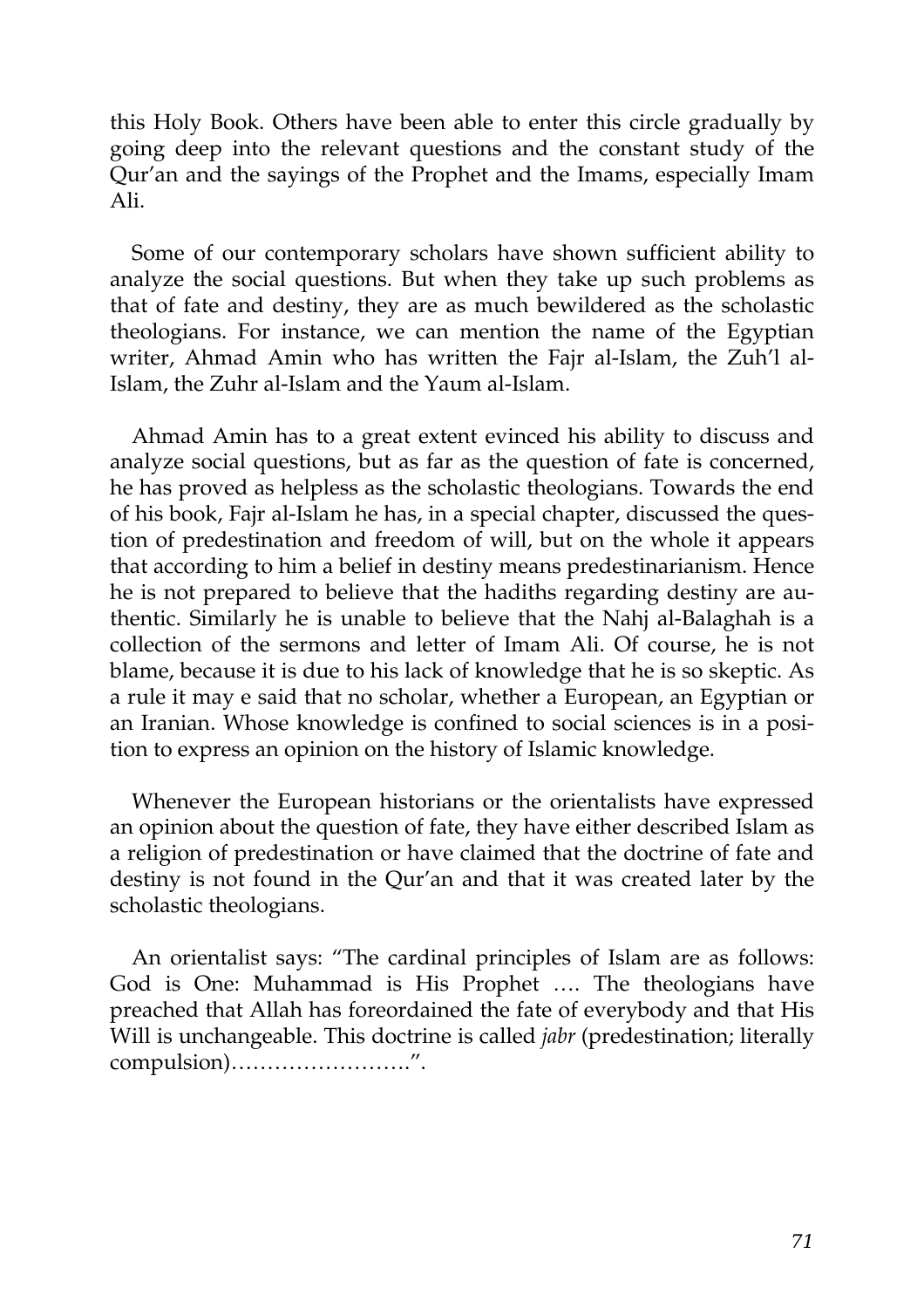Gustav Le Bon, in a defending way says that in this respect the Qur'an has not said anything more than what the other sacred Books say. After quoting verses of the Qur'an and making certain remarks he adds"

"Islam has been accused of having a belief in fate, but this charge is as baseless as all other charges. We have already put the Qur'anic verses on this subject before our readers. They say no more than what is written in this respect in our sacred Book. All philosophers and schoolmen are of the view that all events are preordained and totally unchangeable. Luther, who was a reformer, himself has written: "All available evidence in the sacred Book is repugnant to the theory of liberty. This evidence is found in many places of the Scripture. It may be said that all sacred Books are full of such indications".

After referring to the belief in destiny as prevalent among the ancient Greeks and the Romans, he says "It is clear that Islam has not given more importance to this question than other religions. Islam has not given to it even as much heed as some of the contemporary scholars".

Gustav Le Bon admits that a belief in fate amounts to a belief in predestination and a refutation of freedom of will. But he says that such a belief is found in all religions and most of the philosophical systems.

In his History of Civilization, after giving a gist of the Qur'anic verses on the comprehensiveness of Divine Knowledge and Will and referring to a well-know hadith found in al-Bukhari's al-Sahih, Will Durant says that "Belief in predestination is a part of the Islamic way of thinking".

Now let us see what Mr. Dominic Sordell has designed to say in this respect. He has written a book, named "Islam". In it he says: "From the very beginning of the Islamic era the Muslims were conscious of the contradictions in the Qur'an. According to an available report they even pointed out some contradictions to the Prophet himself who in reply said: "Keep believing in what is worrying you". Later the Muslims who did not like to accept certain doctrines off-hand, tried to interpret certain words and expressions of the Qur'an. That is how the science of exegesis developed. The first question which attracted the attention of the Muslims was – If man cannot act contrary to what Allah has preordained and still Allah requits him for his good or bad deeds, does that not constitute a contradiction between Allah's Power and human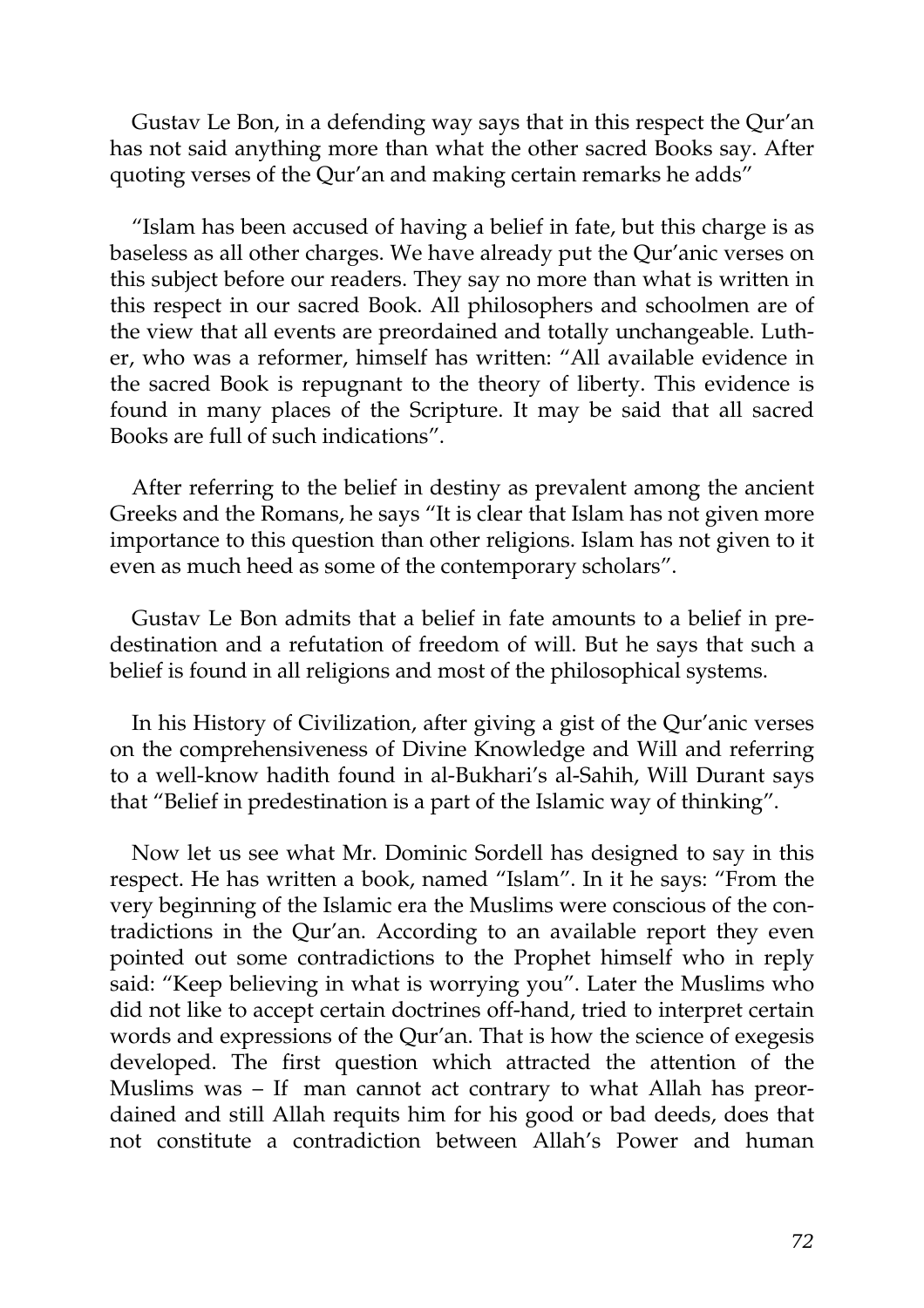responsibility? The Qur'an does not answer this question, but the Omnipotence of Allah has been so much emphasized throughout the Qur'an, that no room has been left for human liberty. Thus submission to the Will of Allah prevails over a sense of human responsibility".

Mr. Dominic Sordell's book is full of such kind of research.

This is the way of thinking of the orientalists and that is how they derive their conclusions. This instance shows how far they are able to express an opinion in regard to such a question.

It is clear from the foregoing that the question of fate and destiny has been repeatedly mentioned by the Qur'an itself. It is not an invention of the scholastic theologians. Further, it is also clear that a belief in destiny as taught by the Qur'an is poles apart from predestinarianism.

The European orientalists usually extoll the Mu'tazilite for denying destiny. According to the Mu'tazilites a belief in destiny amounts to a belief in predestination.

There is no doubt if we compare the Mu'tazilites and the Ash'arites, we find that the former had considerable independence of thought. Mutawakkil's suppression of the Mu'tazilites and his official support of the Ash'arites may be regarded as a big tragedy of the world of Islam. But as far as the question of fate and destiny is concerned, the mistake made by the Mu'tazilites was not less grave than that made by the Ash'arites. The orientalists who do not have any deep knowledge of Islam and who are under the impression that a belief in destiny amounts to a belief in predestination are never tired of praying tributes to the Mu'tazilites.

Edward Brown in his 'Literary History of Persia' says: "The Qadarites or the Mu'tazilites were more important. They advocated freedom of will or absolute discretion. The best homage which can be paid to the Mu'tazilites is that their ideas were a protest which common sense always makes against unjust orders and rigid teachings. The monotheism". They said that the Ash'arite belief in the eternal fate meant that Allah had pre-ordained the destiny of everyone, that He punished the people for the sins which He Himself had imposed on them, and that man could not resist his destiny.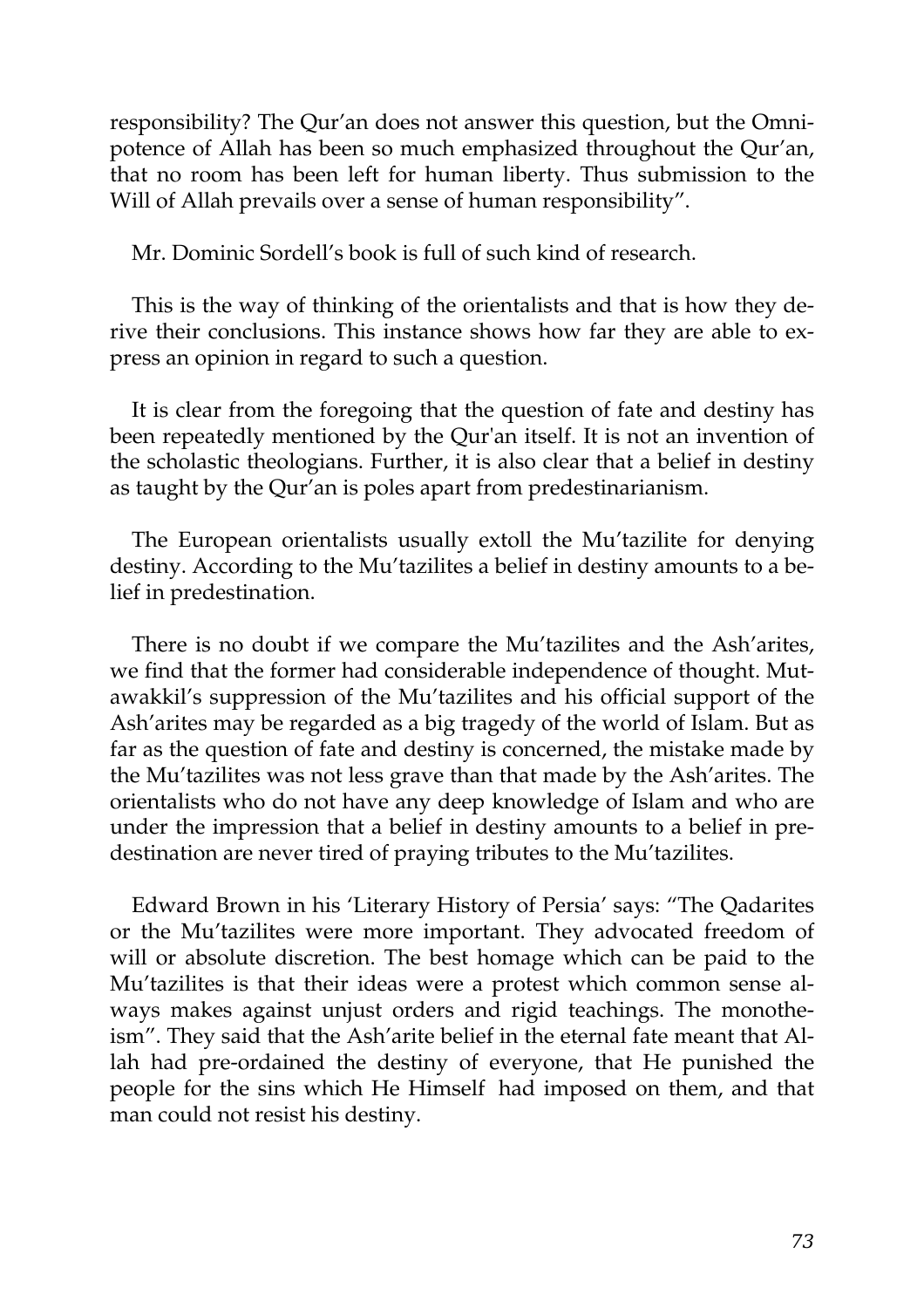This way of thinking of the Mu'tazilites, namely that destiny meant predestination, has received the highest approbation of the orientalists.

#### **HISTORICAL BACKGROUND**

The origin of the controversy regarding fate is a point worth discussion. The point is how it was that from the first half or at the most from the second half of the first century the Muslims entered into the discussion of predestination and free will.

Undoubtedly the reason was that the Qur'anic verses and the Prophetic sayings referred to this question. It is a question which naturally attracts the attention of everybody. As it was raised in the Holy Book and as some of the verses expressly supported destiny while some others described man as having liberty, naturally the Muslims had to think over this question and discuss it.

But the orientalists and their lackeys claim that these ideas have some other basis.

As we have already said, some European historians believe that the question of destiny was raised later by the scholastic theologians. Originally Islam preached neither predestination nor free will. Some other orientalists are of the view that the Ash'arite theory based on predestination represents the true teaching of Islam, but the Mu'tazilites did not acquiesce in it as they did not accept many other Islamic ideas which were not in conformity with logic and reason. It were they who for the first time introduced the idea of free will among the Muslims. These orientalists further say that even the Mu'tazilites were not the originators of this idea. They were influenced by the neighbouring nations, especially the Christians.

Edward Brown in the 'Literary History of Persia' says: Von Cromer is of the view that Ma'bad al-Juhani preached the idea of free will in Damascus towards the end of the 7<sup>th</sup> century is imitation of an Iranian named Sanbawayh.

He further says: "According to Von Cromer, Damascus was the place where the doctrines of the Mu'tazilites developed under the influence of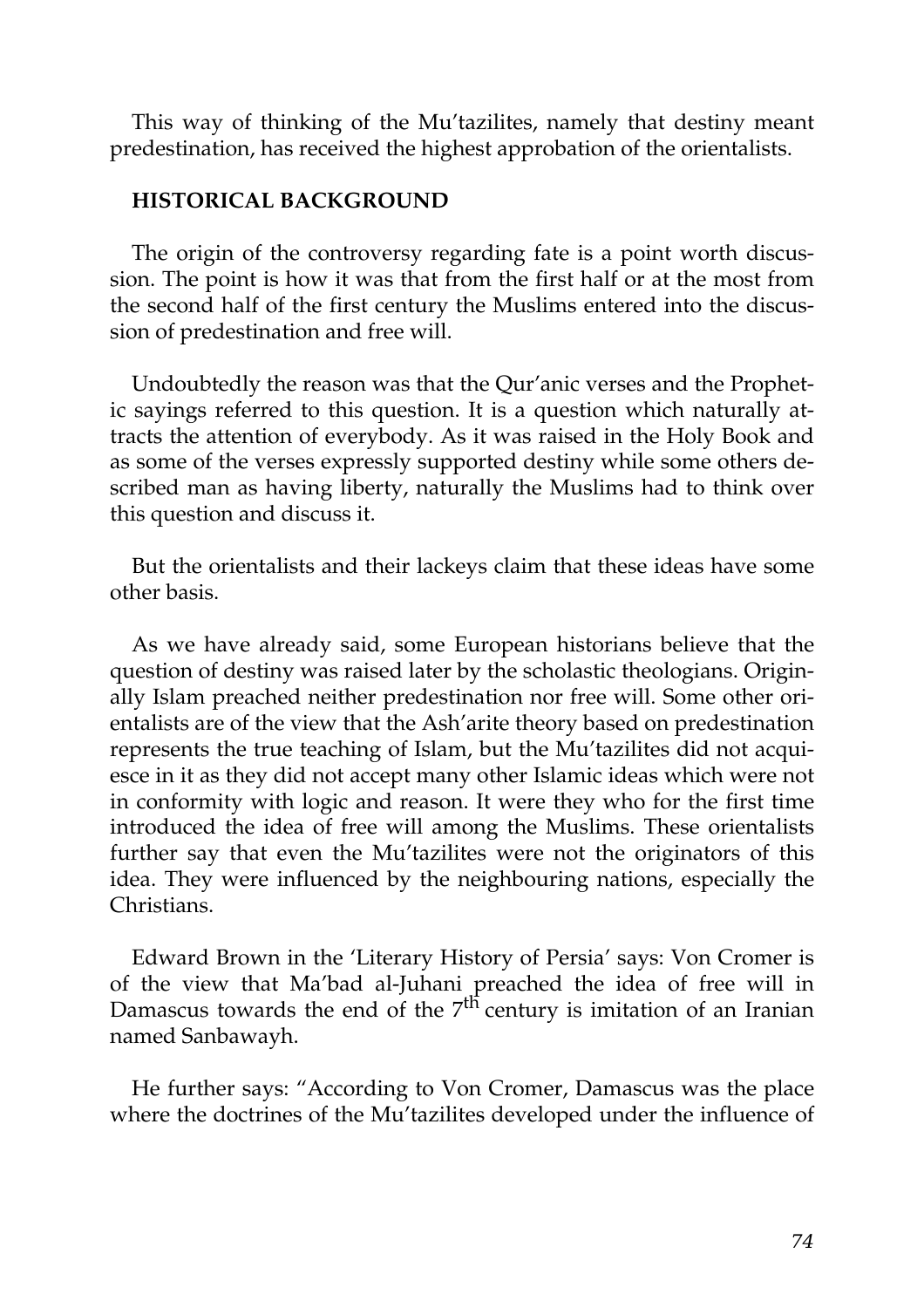the Byzantine Christian divines, especially John of Damascus and his disciple, Theodorus Abu Kurra".

It appears that in the opinion of Von Cormer even that Iranian who suggested the idea of freedom and liberty of Ma'bad al-Juhani, was himself influenced by the Roman-Christian ecclesiastics.

If this view is accepted, we will have to look for a similar historical basis for prayer, fasting monotheism and the belief in the hereafter. Probably the Muslims paid attention to these also because they had found a precedent for them in the Christian circles.

The fact is that the orientalists do not possess enough competence to make an inquiry into the Islamic tenets, nor mostly do they have good intention.

When they try to analyze Islamic concepts or deal with Islamic tenets, mysticism or Muslim philosophy, they put forth such astonishingly absurd ideas that they are often ridiculous. For instance look at the following remarks of an orientalist.

Edward Brown in his Literary History of Persia, vol. 1, quotes the Dutch orientalist as saying in his History of Islam:

"When they (the Mu'tazilites) gave serious thought to the rules of Islam, they advocated only what was reasonable. Thus one of the points which they emphasized was that Qur'an was transient and created, though to say so was against what the Prophet (s) had declared. They said that the eternity of the Qur'an meant a belief in the eternity of two beings, while the correct position was that the Qur'an, which was the word of Allah was His creation. Further, it could not be attributed to His essence, for that was unchangeable.

Thus the basis of revelation was shaken. Many Mu'tazilites openly said that it was not impossible to produce a writing like the Qur'an or even better than that.

This orientalist wants to impress on us implicitly that the Ash'arites had derived their belief in the eternity of the Qur'an from the sayings of the Prophet (s) and that though the Mu'tazilite knew that, they rejected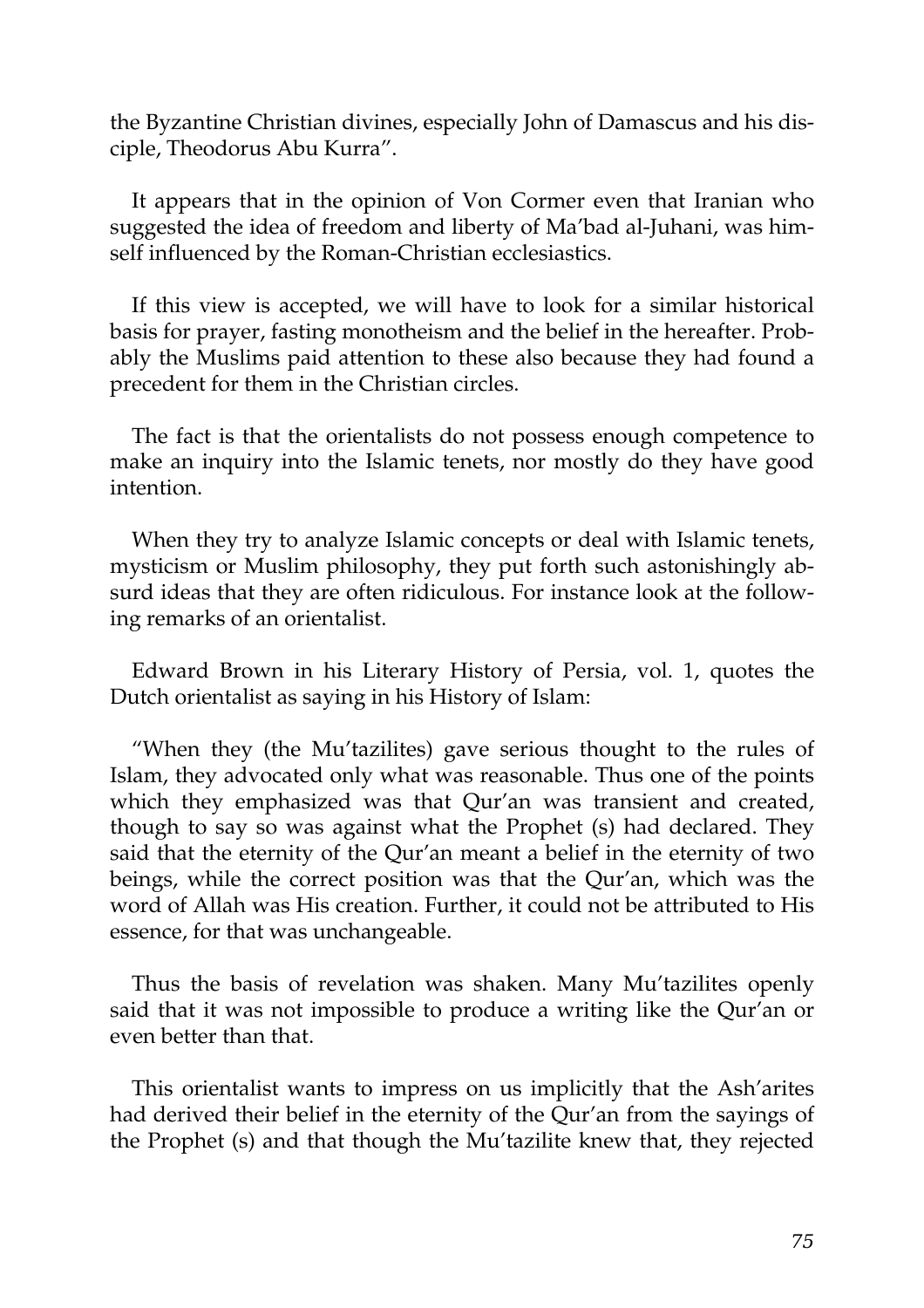this doctrine because they found it contrary to the dictates of reason and logic. In this very book he says a little further that the eternity of the Qur'an was one of the doctrines of the Ash'arites who faithfully follow the text of the Qur'an.

In fact in the Qur'an there is not even a slightest hint to the eternity of the Qur'an or to its being uncreated, nor there exists to this effect a single hadith acceptable to the Mu'tazilites.

That is why they opposed the idea that the Qur'an was a Celestial Book and that it was revealed.[1]

Their belief about Allah was purer and more sublime, than that held by the pietists, the adherents to the popular notions and the Ash'arites. The Mu'tazilites never accepted the idea that the Creator of the world could ever appear in a corporeal form. They were not willing to listen to such a thing. There is a hadith, according to which the Prophet said: "Just as you saw the full moon during the Battle of Badr, one day you will see Allah also".[2]

He means a report, which is found in the books of scholastic theology and not those of hadith. According to this report the Holy Prophet (s) said: "You will see your Lord on the Day of Resurrection as you see the full moon". The learned orientalist mistook in the report the word, badr meaning the full moon for the Battle of Badr. Then he translated the future tense into the past so that the sentence might give some meaning.

This report has a long story. There are indications that it was once deformed by someone among its transmitters. Then it was again distorted by the scholastic theologians. It is for the third time that the learned orientalist has put it in a ludicrous form. The Qur'an expressly denies the possibility that a human eye can see Allah.

As the pietists took this hadith literally, the Mu'tazilites found it to be a big hurdle in their way and were compelled to explain it away. They said that man after death would see Allah with spiritual eyes. The Mu'tazilites also denied that Allah was the Creator of the infidels. [3]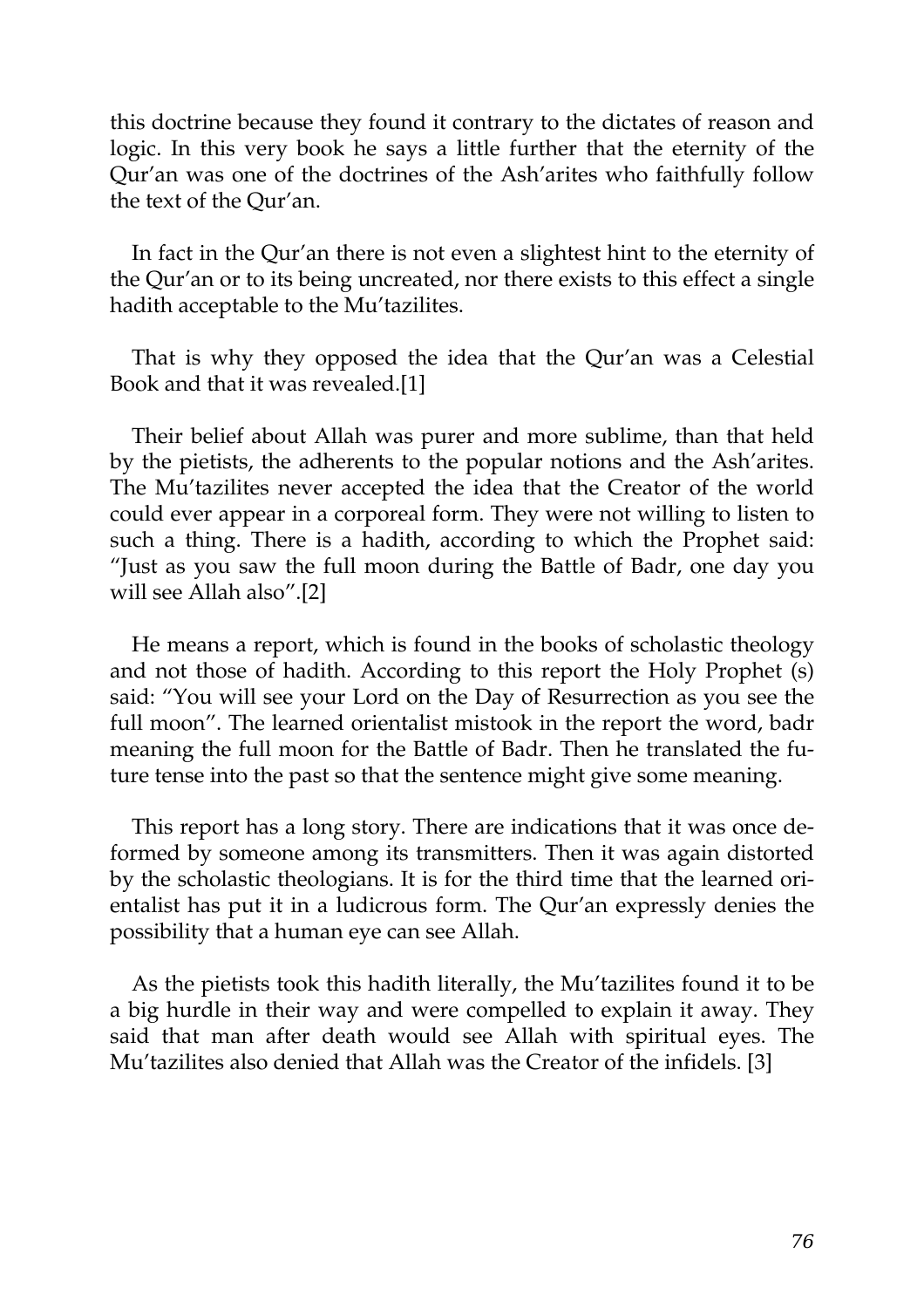This is an example of the valuable research of a learned orientalist. Edward Brown; the author of the 'Literary History of Persia' passed it over without making any comments.

We wonder whether we should call it ignorance or a crime. What is more regrettable is that the followers and lackeys of these orientalists, instead of studying the ideas of the East and the Islamic tenets directly, continue to repeat the views of their master parrot-like.

### **Notes:**

[1] There is enough historical evidence to show that the Mu'tazilites were the staunch supporters and defenders of the Qur'an. They fought relentlessly against the heresies of the Zindiqs (atheists) and the philosophers. If as Dozy claims, they did not regard the Qur'an as revealed, why did they take the trouble of defending it?

[2] It is an unforgivable mistake of the Ash'arites to believe that human eye will see Allah on the Day of Resurrection. Such an idea is contrary to what the Qur'an has expressly said. "No eyes can see Him, but He comprehends all vision. He is the Subtle, all Aware". (Surah al-An'am, 6:103) Anyhow, there is a truth which has been described as "meeting Allah". But there are many hadiths which confirm that this is not a corporeal matter. (For details please see, Murtada Mutahhari, Master and Mastership, ISP, 1980).

3] In history there has not been a single Mu'tazilite who ever said that Allah was not the Creator of the infidels. All that the Mu'tazilites said was that Allah was not the Creator of infidelity, injustice and sin. They never said that He was not the Creator of the infidels, the unjust and the sinners.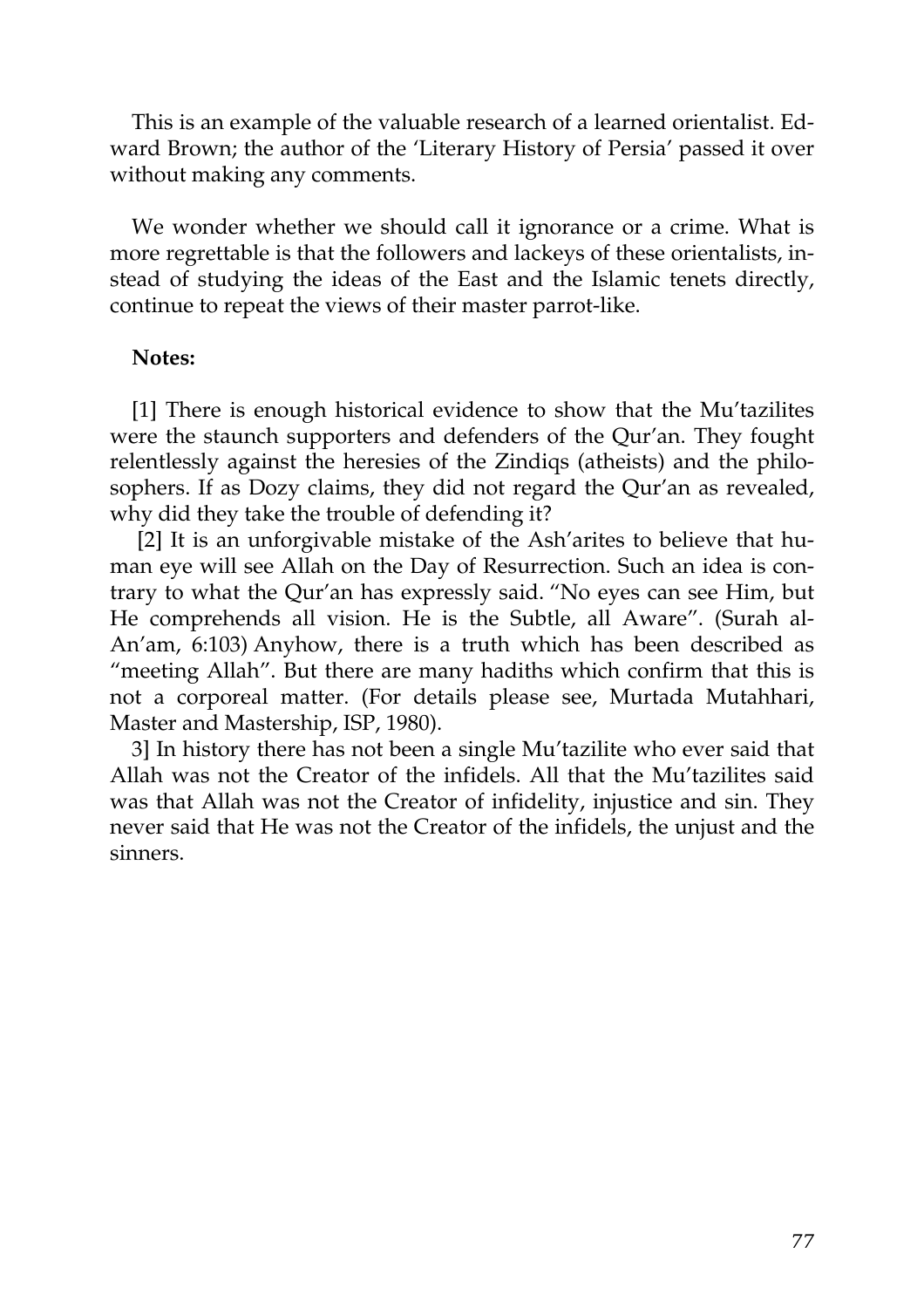# Chapter  $16$

### **Some Hadiths to the Contrary**

There are some hadiths which appear to be contrary to what we have said. But their contradiction is either superficial or due to the fact that owing to some misunderstanding they were misquoted by one of their transmitters. In the first case the contradiction disappears when we go deep into the reports and in the second case the mistake can be rectified by comparing the hadiths in question with other reports on the subject. We give below an example of each type. Let us take the second case first.

A hadith has been mentioned in al-Bukhari's al-Sahih on the authority of Yahya bin Yamar, according to which Ayesha, Mother of the Faithful, says that she asked the Holy Prophet about the epidemic of plague.

He said: "It was a scourge sent by Allah unto whom He willed. Now it has been made a blessing for the Muslims. A person who stays in the affected town, shows patience and believes that nothing will befall him except what Allah has ordained, will receive the same reward as a martyr".

Now we quote another hadith on this very subject. It is mentioned in al-Kafi, Vol. VIII. According to it Ubaydullah al-Halabi asked Imam Ja'far al-Sadiq (a) whether a person was allowed to move out of a place where plague had broken out?

The Imam (a) said: "There is no harm. The Prophet only forbade the leaving of a place which was situated in front of the enemy position. When plague broke out there and the people began to flee from it, the Prophet said that he who fled from there, would be considered to have run away from a battlefield. The Prophet said so because he did not want the Muslims to desert their position.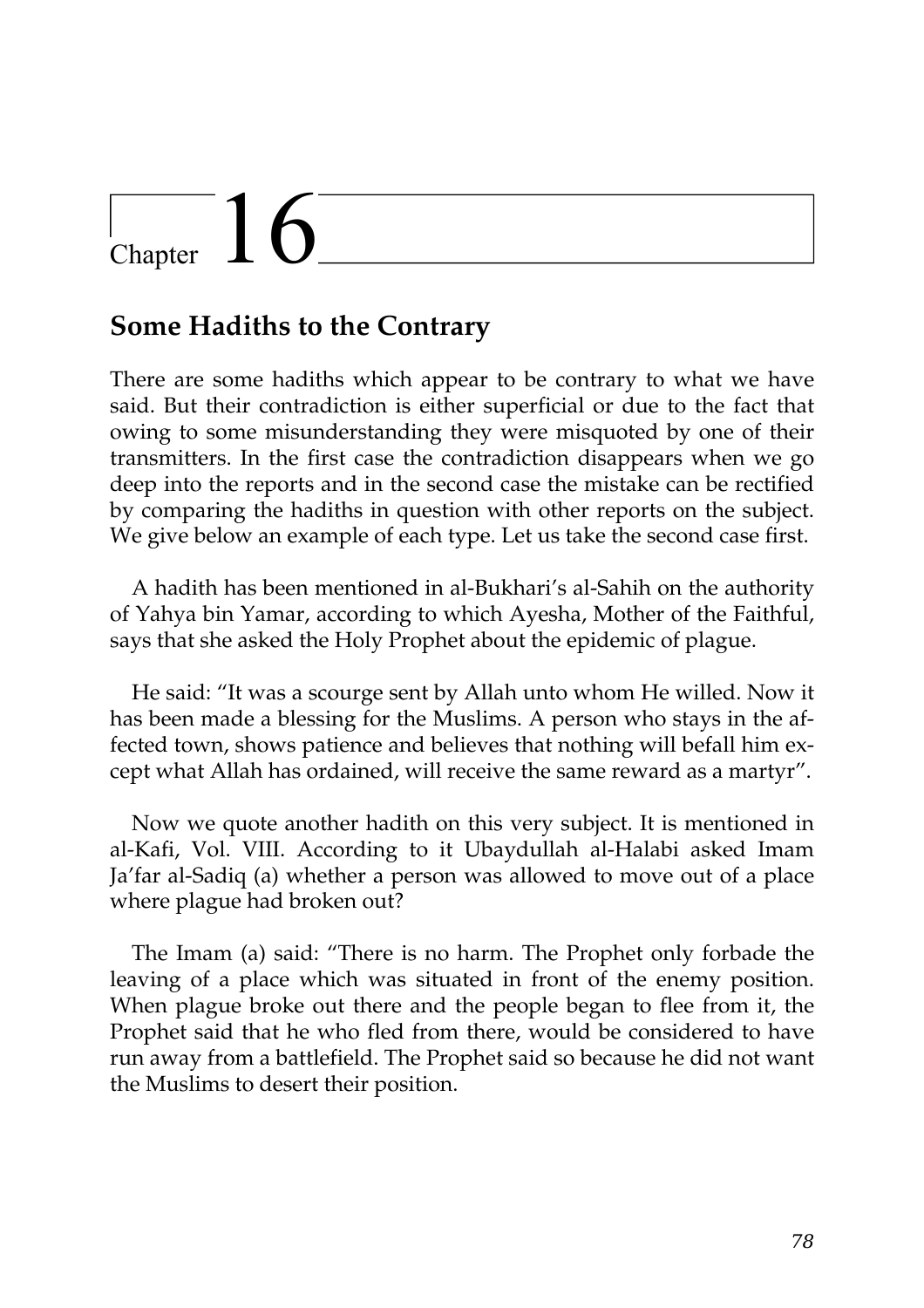It is clear from the explanation given by Imam Sadiq that the reason why the Holy Prophet forbade fleeing from plague on a particular occasion was that he wanted to impress upon the Muslims that they must stick to their duty and must not expose themselves to a bigger risk. He did not issue a general instruction that the Muslims should not take precautionary measures against plague and should sit simply awaiting what was in store for them. A Muslim is duty bound to protect his life property.

As the saying of the Holy Prophet passed through a number of transmitters, it took the shape of a general rule as we find it in its present form in al-Bukhari. Fortunately the real intention of the Holy Prophet has been disclosed by Imam Sadiq, who naturally knew it better than anybody else, for he himself was a member of Ahl al-Bayt al-Rasul (the Holy Family).

It is also possible that the hadith of al-Bukhari may have some other background and intention. The Holy Prophet might have asked the people not to move out of a plague-ridden town so that they might not transmit the epidemic to other places. In olden days there existed no means of treating this disease, nor there were any quarantine arrangements. The only possible precaution against the spreading of the disease was that the people should not move out of the infected place.

Recounting Umar's Journey to Syria Ibn Abi al-Hadid in his commentary on the Nahj al-Balaghah, Sermon 132 says: "On hearing that plague was raging in a particular town of Syria, Umar decided not to visit that place. In reply to Abu Ubaydah ibn al-Jarrah, who had objected to his fleeing from a Divinely ordained destiny, he said that Abd Al-Rahman ibn Awf had told him that the Holy Prophet had said; "If plague breaks out in a place, do not enter it, if you are not already inside it, but if you are, do not leave it".

Either, the hadith of Sahih al-Bukhari is related to that incident which has been explained by Imam Sadiq or it is an instruction to the effect that the people of an infected area should not go to any other place. In either case it is certain that its significance is not what it apparently indicates, and that its transmitters have misunderstood it.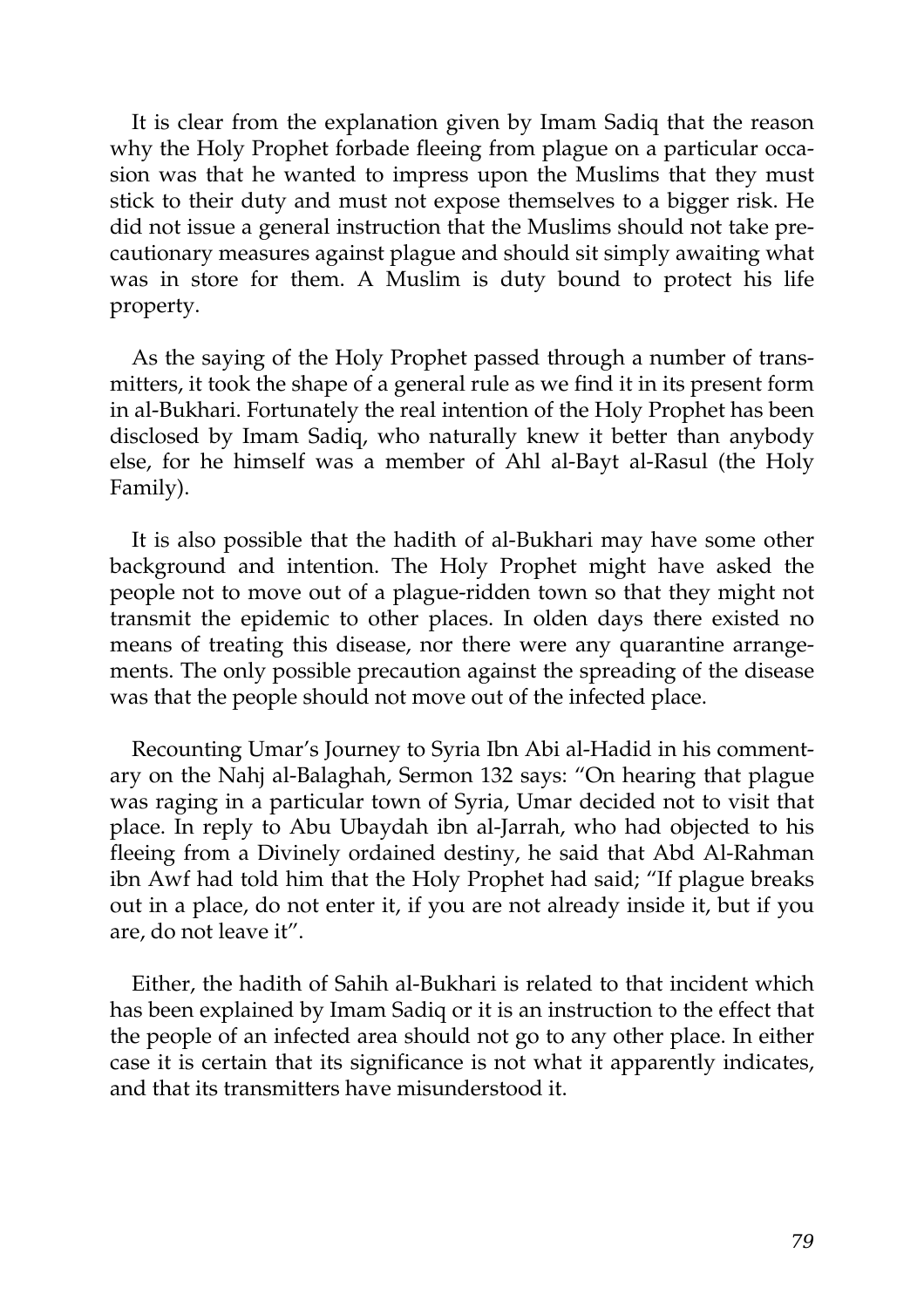There is another report in al Kafi, Vol. II. According to it Imam Sadiq is reported to have said:

"One day Imam Ali (a) was sitting with some people under a dilapidated wall. Someone asked him not to sit under that wall because it was tottering. The Commander of the Faithful said that one's appointed time (time appointed for his death) guards him. No sooner he left the place than the wall fell down".

Imam Sadiq (a) added that the Commander of the Faithful used to do such things often. That is what is called *Yaqeen*(Conviction).

It may be said that this hadith is not in keeping with what we mentioned earlier and according to which Asbagh bin Nubatah reported that Imam Ali (a) moved away from the bent wall and on being criticized for fleeing from one divinely ordained destiny, he said that the was fleeing from one divinely ordained destiny to another. How is it that when Ali, himself moves away from a bent wall and he is criticized for doing that, he says that he was feeling from destiny to another and when he is asked by someone else to do that, he says that the 'appointed time' guards him?

Further, according to the Islamic law it is not permissible to sit under a tottering wall. Then how is it that Imam Ali did not leave the place under the plea that he was guarded by his 'appointed time'?

It appears that keeping in view what we have said earlier, this hadith can be interpreted in a way that it would neither be inconsistent with the hadith of Asbagh bin Nubatah nor with the legal principle enjoining the protection of one's own life.

While discussing the spiritual factor we said that the sequence of the causes affecting a destiny could not be confined to the three dimension material causes of this world. The spiritual causes are also equally effective. Some times it so happens that when we look at an event from its material angle only, it appears that the sequence of its causes is complete, but if we look at it from another angle and observe some secret aspects of it, we realize that some spiritual causes to the contrary and other good deeds performed with good intention make an impact on the system of causation. If somebody has a sense additional to those senses which we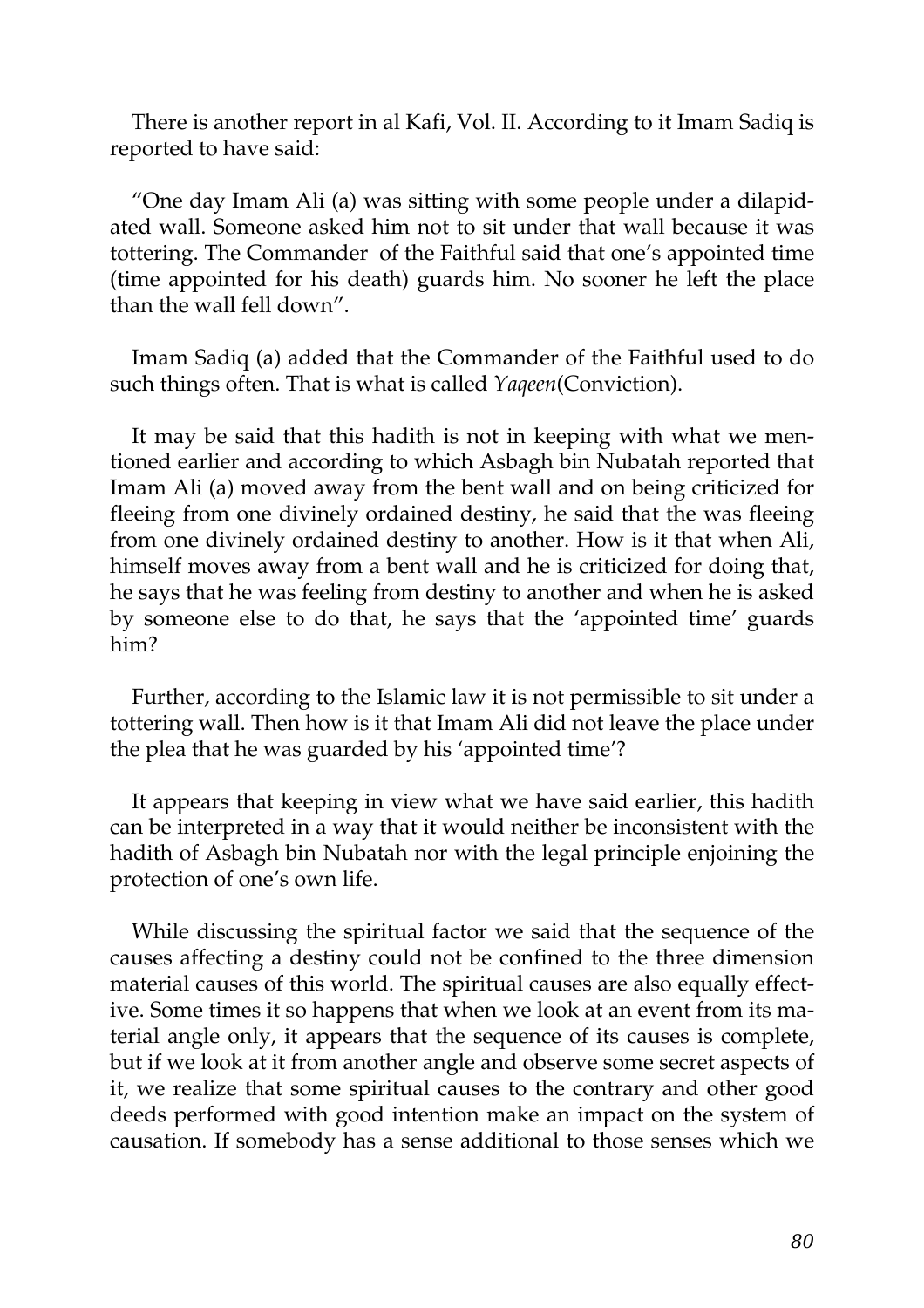all normally have, his judgement in certain cases may be quite different from that of ours. This case may be illustrated by an example.

We are three-dimensional beings. Our judgements about three-dimensional matters will naturally be different from that of two-dimensions. But as far as two dimensional matters are considered, our judgement and their judgement will be the same. The people who are endowed with 'conviction' have an additional sense and they look at things from a different angle. Naturally on certain occasions their judgement is different from ours.

We may regard a thing as a cause of death, but a man of conviction may not think so, because he has an eye on certain inner force at work. From spiritual point of view there is no reason why we should not believe that certain things are spiritually effective in causing prolongation of life, maintenance of health and expansion of the means of living, and that the people endowed with conviction are aware of them.

Anyway, this hadith can be explained, though it requires a lengthy explanation.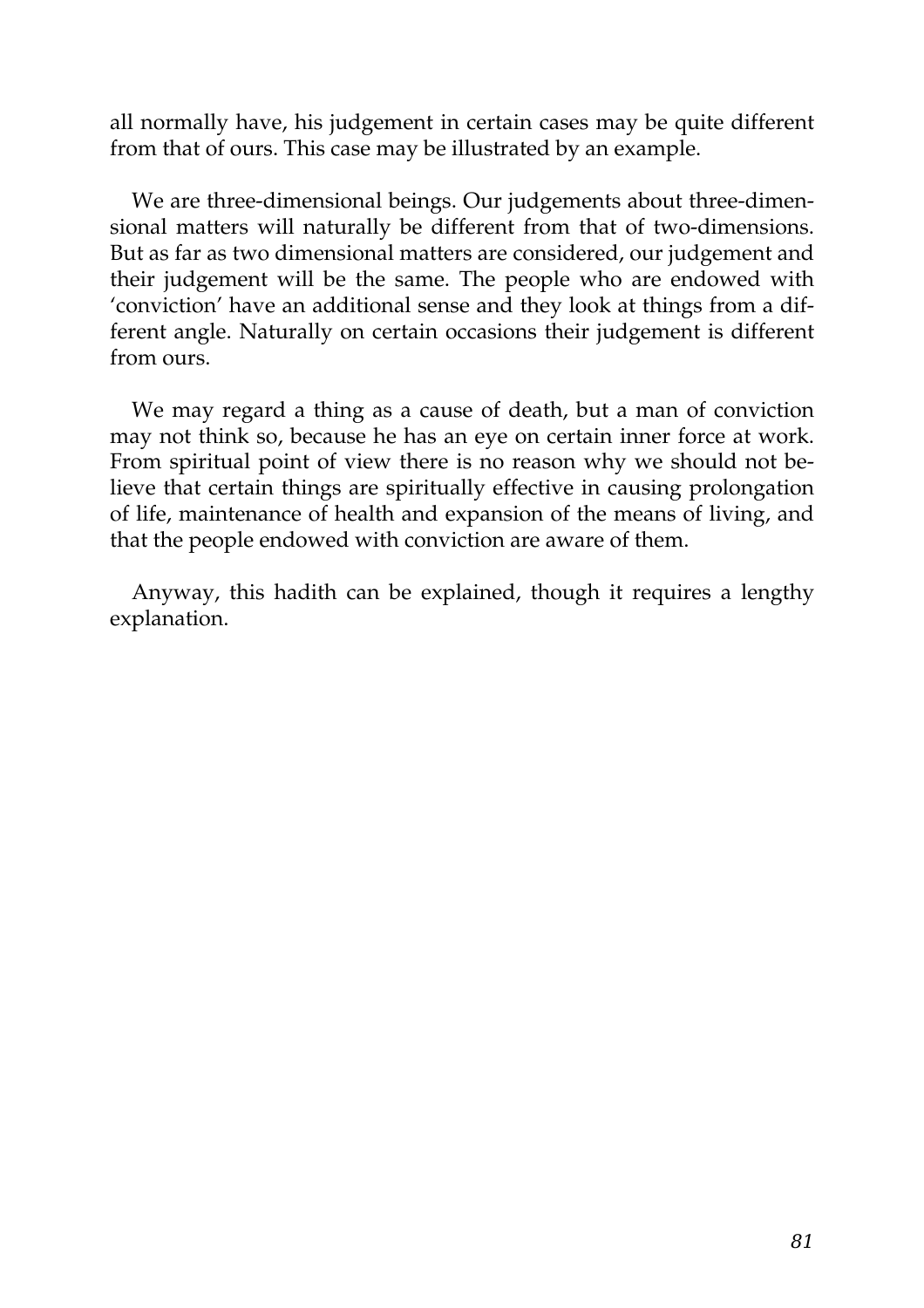# Chapter  $17$

## **Could Allah's Knowledge be Wrong?**

At the end of this discussion of fate and destiny it will not be out of place to take up the criticism made in this connection by the predestinarians and to analyze what they say

They have adduced many and varied arguments to prove their theory. The Muslim predestinarians mainly rely on the Qur'anic verses regarding fate which we have already quoted. Sometimes they cite the sayings of the Holy Prophet or the Imams in this connection.

We have commented upon the intellectual arguments advanced by them in the footnotes of our book, 'The Principles of Philosophy'. vol. III.

The most famous argument which they have advanced concerns the Knowledge of Allah.

They say that Allah knows from eternity what will happen. No event is hidden from His Eternal Knowledge.

At the same time His Knowledge is unchangeable. Any change in it will not be in keeping with His perfectness. It is not possible that anything should happen contrary to what He knows from eternity Otherwise His Knowledge will prove to be defective, and instead of being knowledge, it will become ignorance, which is again against the perfectness of His Being.

Hence on the basis of the two premises that:

(a) Allah knows everything; and

(b) His Divine Knowledge is unchangeable and nothing can happen contrary to it.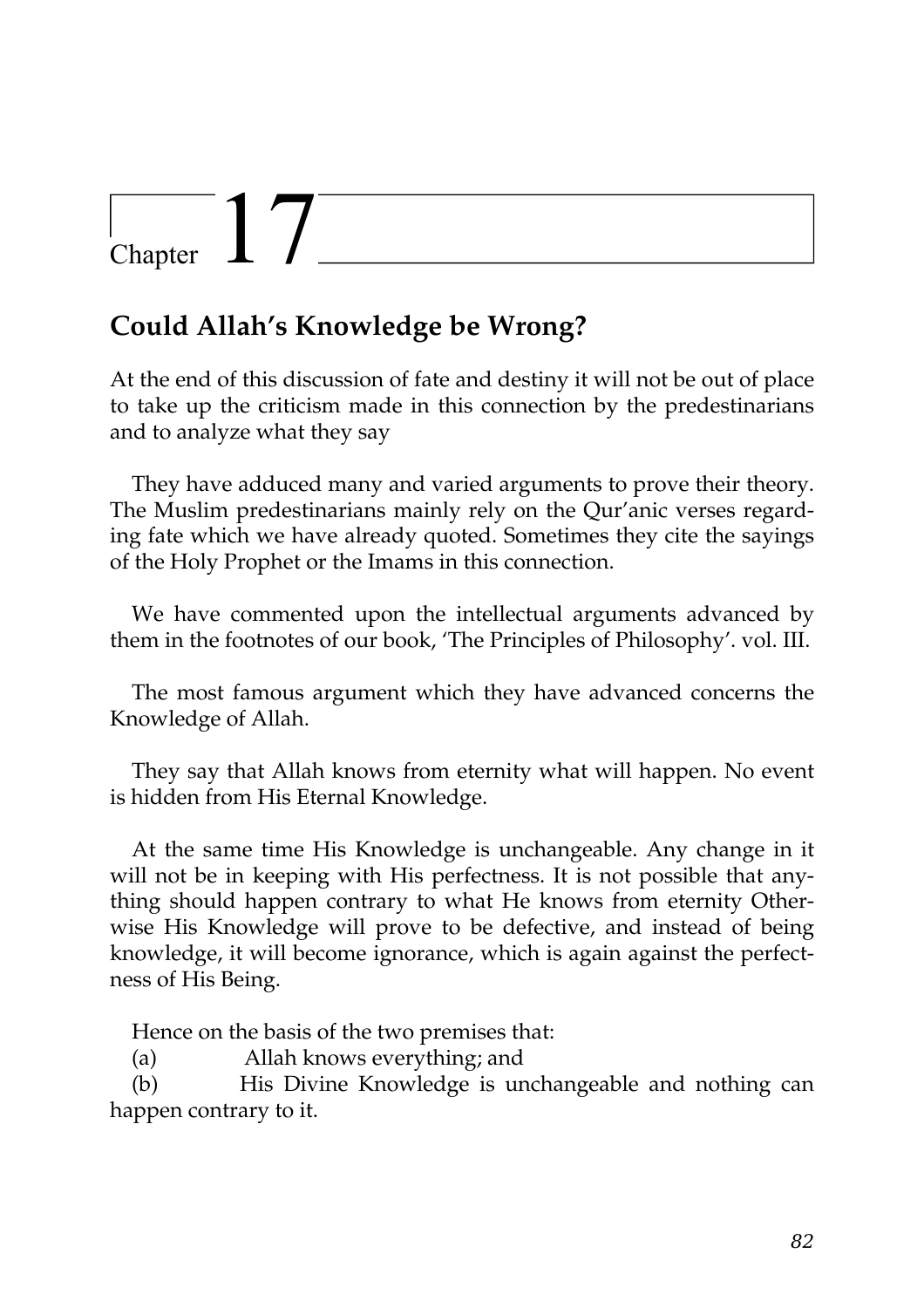It may be inferred logically, that every event in the world must take place in accordance with what He knows from eternity.

Furthermore, Divine Knowledge is active and not passive, in the sense that in the case of Allah the known springs from His Knowledge of it, and His Knowledge is not based on the known as is the case with human knowledge of the things and the events.

On this basis of Allah knew that such and such person at such and such time would commit a sin, he is bound to commit it accordingly. It will not be possible for him to behave otherwise. No power on earth can stop him from committing that sin at the appointed time. Otherwise Allah's Knowledge will prove wrong.

The world famous Persian poet Umar Khayyam says:

I drink wine; and a sound person; Should have no objection to that; God knew from eternity that I would; If I don't, His knowledge would amount to ignorance.

For a man who is aware of the correct conception of fate and destiny it is easy to refute this specious argument, based on the presumption that Divine Knowledge in eternity was attached to the occurrences haphazardly; and now to ensure that the prior Divine Knowledge should not go wrong and everything should occur according to the prearranged plan, it is necessary that all events should be controlled.

To advance this argument it has been presumed that Divine Knowledge attaches to the occurrence and the non-occurrence of events independently of the system of causation, and that it is imperative to control this system and, where necessary, to curb the natural laws and the liberty of human will in order t ensure that there should be no inconsistency between the Divine Eternal Knowledge and what actually happens.

On the basis of this conception it is necessary to deprive man of his power, liberty and will so that his actions may be brought under control.

But this conception of Divine Knowledge itself is totally wrong and based on complete ignorance. It is impossible that Allah's Knowledge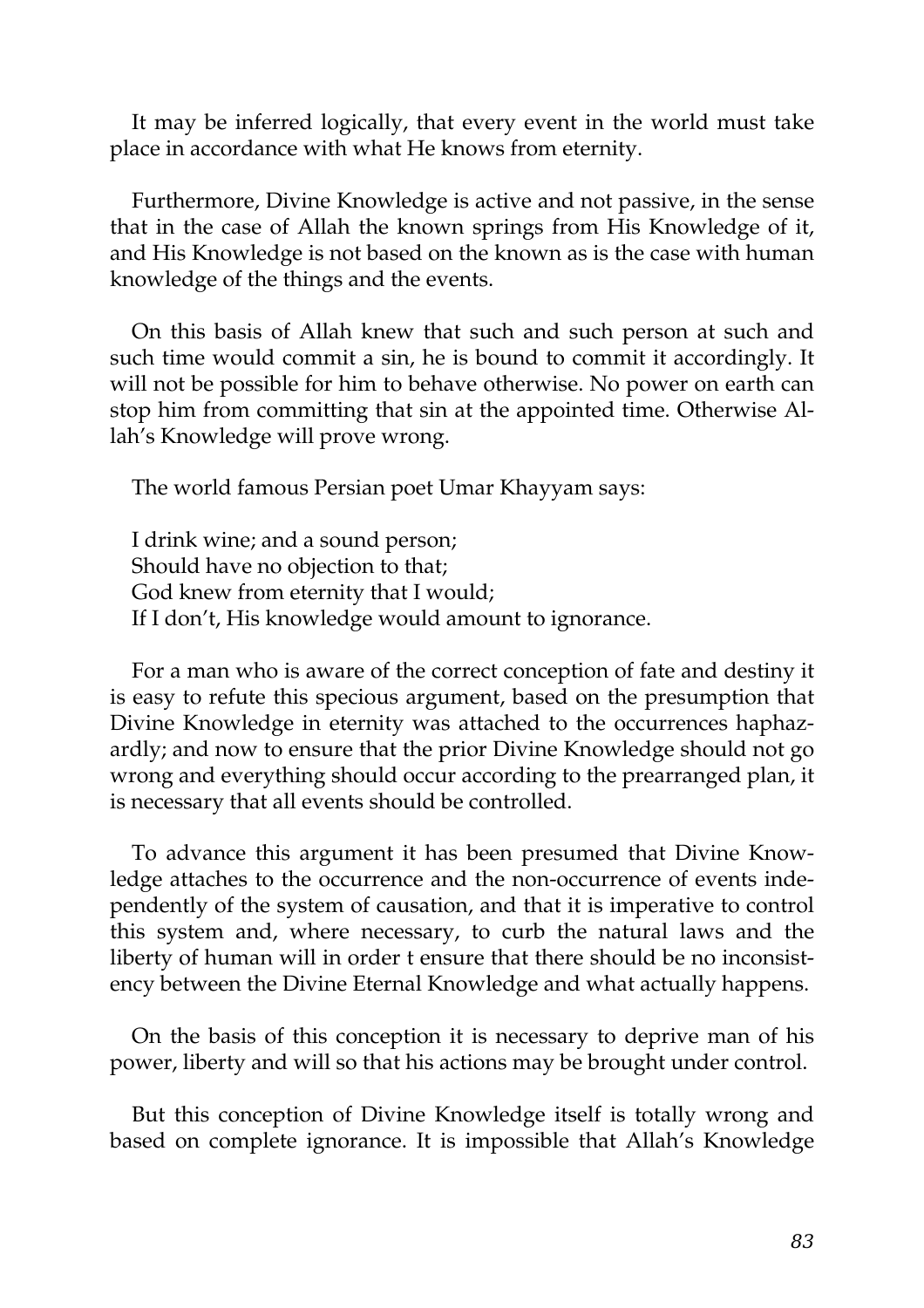should attach to the occurrence or the non-occurrence of an event haphazardly and then it should be necessary to bring about any change in the firm and stable system of causation or to curb a natural law or the liberty of human will.

In this circumstance it appears to be very unlikely that the above quoted lines should be genuinely of Khayyam who was at least a semiphilosopher, Perhaps they have been wrongly ascribed to him after his death. Anyhow, if they are really his, then it may be said that he has only versified an idea in a beautiful style, but these verses do not represent his philosophy. Khayyam is known all over the world for his striking ideas and beautiful style.

The Eternal Knowledge of Allah cannot be detached from the system of causation. His Knowledge is actually the knowledge of that system, and it makes it necessary that this world should exist with its specific systems. It does not attach to the occurrence or the non-occurrence of an event direct and irrespective of its causes. The Divine Knowledge in fact attaches to the emanation of an event from its particular cause and agent. The causes and agents are varied. Some causes are natural, while some others are conscious. Similarly some agents are free, having the power of choosing, whereas some others are not. What the Knowledge of Allah necessitates is that due effect should be produced by its due agent. It does not render it possible that the effect of a free agent should emanate from an agent not actually free.

In other words the Eternal Knowledge of Allah is the knowledge of a system. Allah knows that such and such effect will be produced by such and such cause. But all causes and the agents are not alike. Some causes are conscious and some others are not. Some agents are free and some others are not. Allah knows them as they are. It would be even better to say that they are as Allah knows them. What the Divine Knowledge requires is that the act of a free agent should emanate from a free agent and the act of a non-free agent should emanate from a non-free agent.

As we have stated earlier, man in this world has a particular sort of freedom and choice. As far as his acts are concerned, he has such potentialities as other things in existence including animals, do not have divine knowledge being the source of everything in existence, the whole system as it actually exists is based on what is known to Allah. His Eternal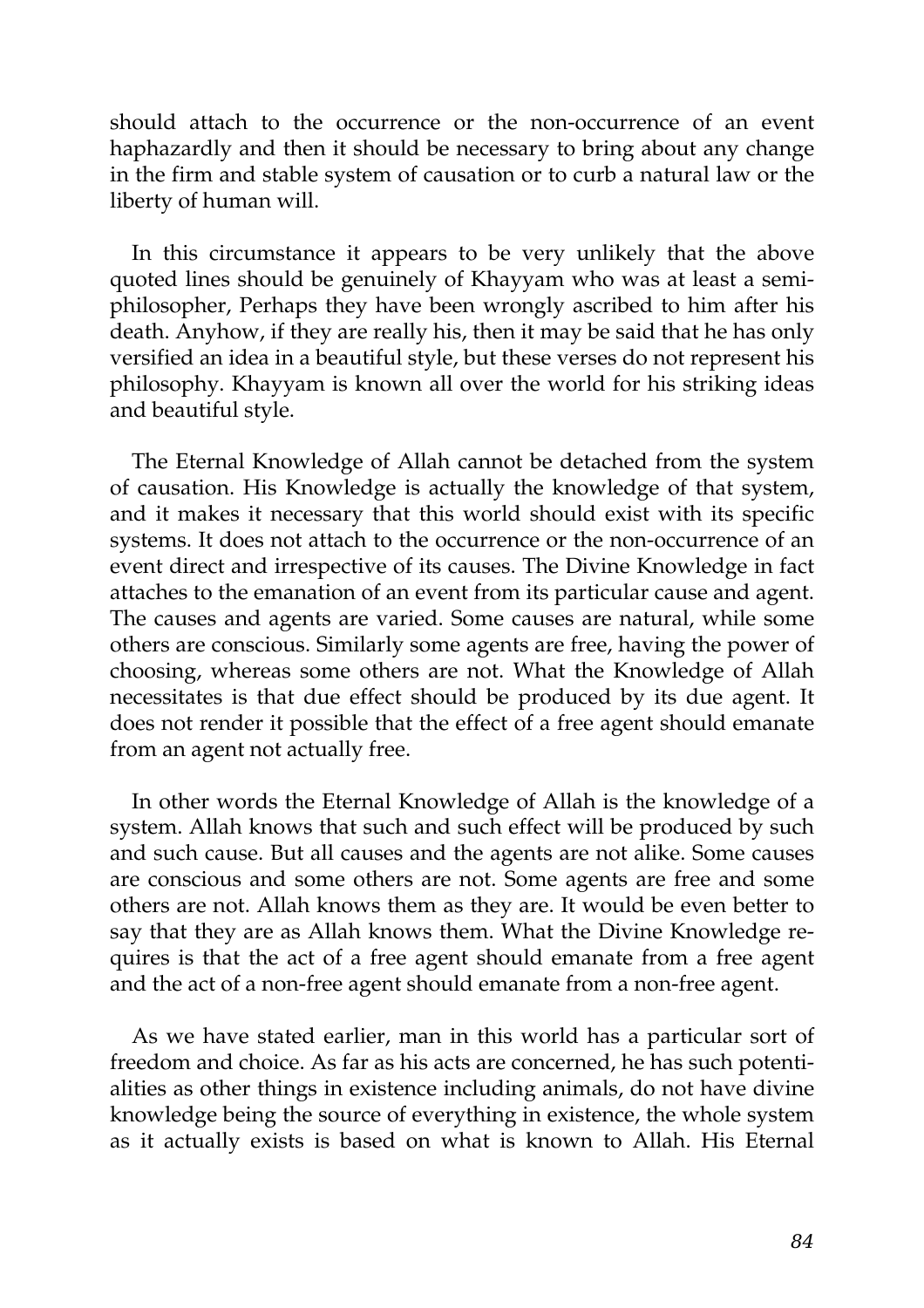Knowledge attaches to human acts and deeds in the sense that He knows from eternity who will do his duty of his own will and who will commit sins of his own will. Allah's Knowledge requires that he who obeys Him does so of his own will and he who disobeys Him also does so of his own will. That is why it is said that man is free performance. He cannot help being at liberty. The Eternal Knowledge of Allah does not force anyone to commit a sin nor does it deprive anyone of his liberty as already determined by His Knowledge.

Hence both the premises mentioned above on which the criticism was based are false and do not hold good. It is true that Divine Knowledge is active and not passive. But that does not mean that man has no choice. When he commits a sin he is not compelled by an external force. He has been created free and Allah knows that when man does a thing he does it of his own free will. If he were forced to do a thing, that would have meant that Allah's Knowledge is wrong. The critic who says that Allah knew from eternity that he would drink wine, should be asked to explain whether Allah knew that he would drink it of his own will or He knew that he would be compelled by an external force to do so. Evidently what Allah knew from eternity was neither forced drinking, nor drinking simply. It was voluntary drinking that He knew. Hence Divine Knowledge would prove wrong if he drank by compulsion. The Divine Knowledge of the acts and deeds of the beings having freedom of will does not mean compulsion at all. It means just the opposite. Men must enjoy the freedom of will with which they have been endowed. He was right who said that it is height of ignorance to regard Divine Knowledge as the cause of sinning.

All this was about Divine Knowledge from the angle of its being eternal and prior to every happening. It is this aspect of Divine Knowledge which the Qur'an has called the Book, the Protected Tablet, the Pen etc.

Anyhow it should be remember that while all things in this world and its entire system of causation are known to Allah, they at the same time constitute His Knowledge also. This world and all its systems are Allah's Knowledge as well as known to Him. Nothing can be hidden from Him. He is everywhere and with everything.

The Holy Qur'an says: *"Wherever you turn, you are always in the presence of Allah".* (*Surah al-Baqarah*, 2:115)